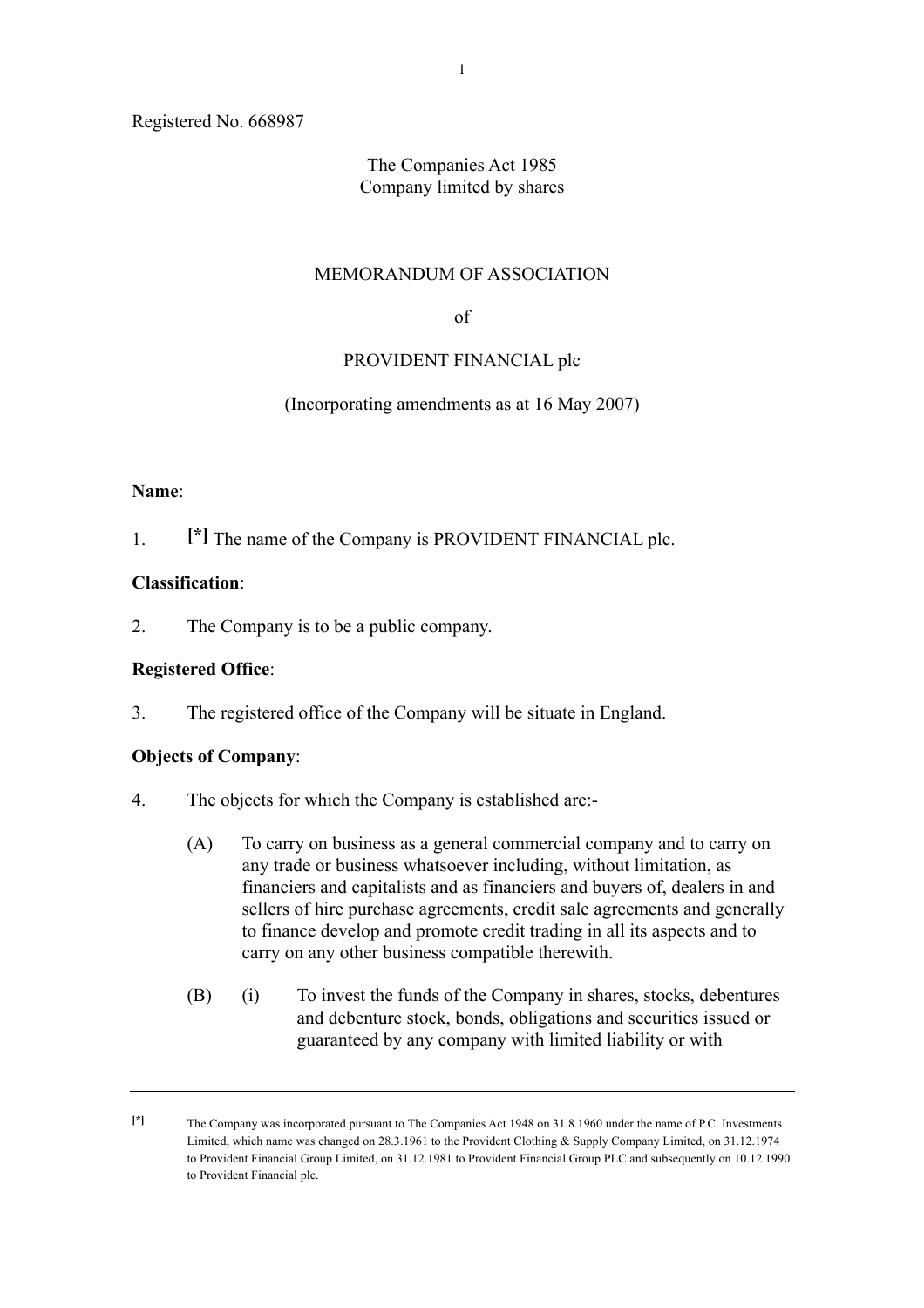unlimited liability constituted or carrying on business in the United Kingdom or in any colony, dominion, dependency or possession thereof, or in any foreign country, and any right or interest therein, and debentures, debenture stock, bonds, obligations and securities issued or guaranteed by any government, sovereign ruler, commissioners, public body or authority supreme, municipal local or otherwise whether at home or abroad, and any right or interest therein, and annuities for any period or periods, whether certain or uncertain, or on the life or lives of any person or persons and any right or interest therein.

- (ii) To acquire any such shares, stocks, debentures, debenture stock, bonds, obligations, securities or annuities by original subscription, tender, purchase, exchange or otherwise, and to subscribe for the same either conditionally or otherwise, and to guarantee the subscription thereof and to exercise and enforce all rights and powers conferred by or incident to the ownership thereof.
- (iii) To invest the funds of the Company in, and to acquire in the United Kingdom and elsewhere and hold land of freehold, leasehold or any other tenure and any estate or interest therein.
- (iv) To let on rent, building lease or building agreement, manage, improve and enhance the value of any investment in land made by the Company and to enter into contracts and arrangements of all kinds with builders, tenants and others.
- (v) To make advances upon the security of land, houses or other property or any interest therein.
- (C) To carry on any other business or activity and do anything of any nature which may seem to the Company capable of being conveniently carried on or done in connection with the above, or calculated directly or indirectly to enhance the value of or render more profitable any of the Company's business or property.
- (D) To acquire for any estate or interest and to take options over, construct and develop any property, real or personal, or rights of any kind which may appear to be necessary or convenient for any business of the Company including shares and other interests in any company the objects of which include the carrying on of any business or activity within the objects of this Company.
- (E) To pay for any purchase in cash or by bills of the Company, or by ordinary, preference, guaranteed, or deferred shares in the Company (which may be fully paid up or partly paid up), or by debentures or other securities or acknowledgements of the Company, or partly by cash, bills, ordinary, preference, guaranteed or deferred shares or debentures, or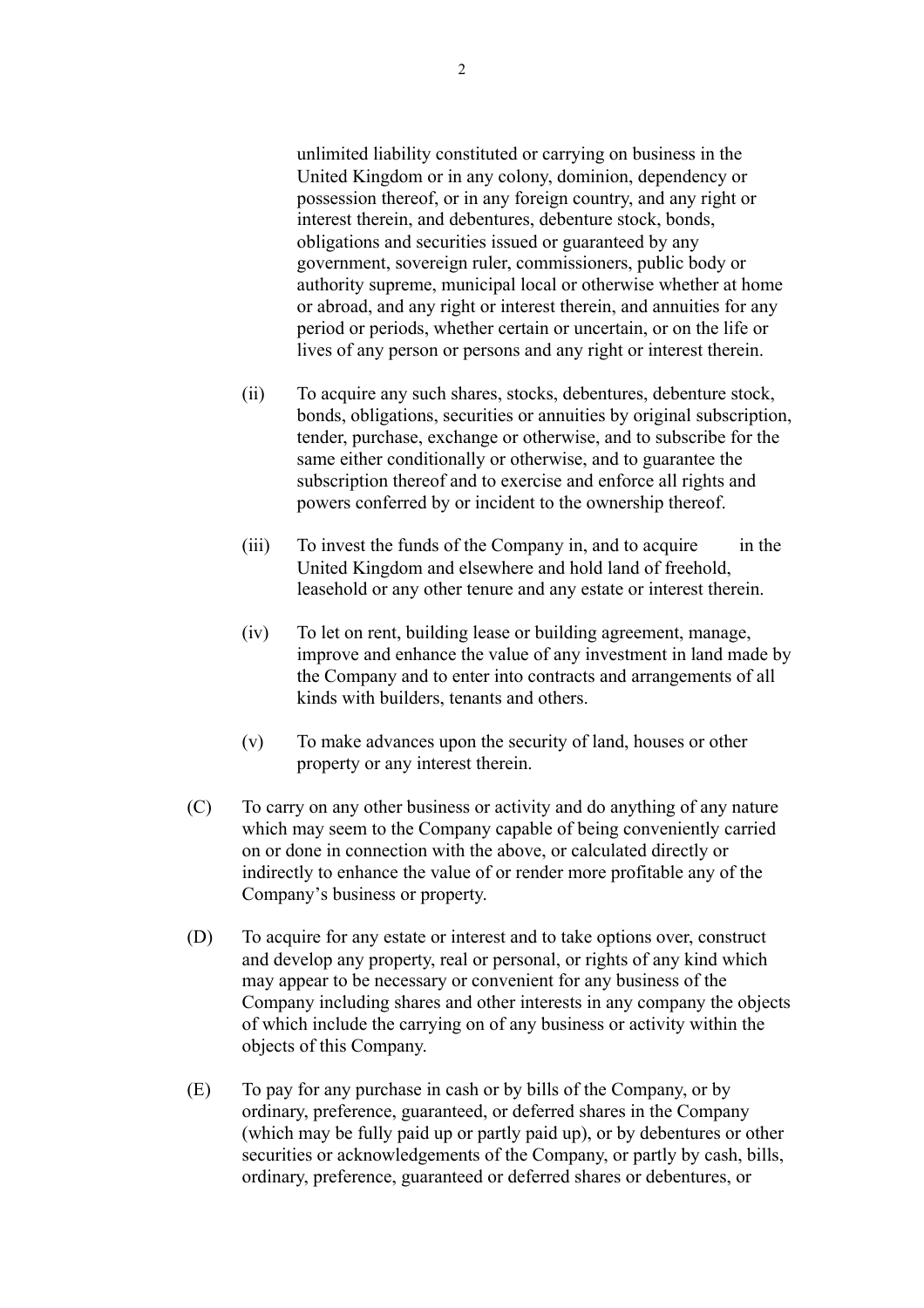other securities or acknowledgements of the Company, or one or more of them, or otherwise as may be agreed upon.

- (F) To enter into any guarantee, contract of indemnity or suretyship for or on behalf of any Company (including any subsidiary Company), society or individual and in particular (without prejudice to the generality of the foregoing) to guarantee and grant security over all or any part of the property and rights of the Company for the payment of any principal monies, premiums, interest and other monies secured by or payable under any obligations or securities and the payment of dividends and premiums on, and the repayment of the capital of, stocks and shares of all kinds and descriptions.
- (G) To lend money to, or grant or provide credit or financial accommodation to any person or company in any case in which such grant or provision is considered likely directly or indirectly to further any of the objects of the Company or the interest of its Members.
- (H) To amalgamate with or enter into partnership or any joint purse or profitsharing arrangement with, or to co-operate or participate in any way with, or assist or subsidise any company or person carrying on or proposing to carry on any business within the objects of the Company.
- (I) To borrow and raise money and secure or discharge any debt or obligation of or binding on the Company in such manner as may be thought fit, and in particular by mortgages of or charges upon the undertaking and all or any of the heritable and moveable real and personal property (present and future) and the uncalled capital of the Company or by the creation and issue of debentures, debenture stock or other obligations or securities of any description.
- (J) To sell, dispose of, or transfer the business, property, and undertaking of the Company or any branch or part thereof, in consideration of payment in cash or in shares, or in debentures or other securities of any other company, or partly in each or some such modes of payment, or for such other consideration as may be deemed proper, and to hold or distribute among the members, in specie, the whole or part of the consideration for such sale.
- (K) To give any remuneration or other compensation or reward for services rendered or to be rendered in placing or procuring subscription of, or otherwise assisting in the issue of, any shares, debentures or other securities of the Company or in or about the formation of the Company or the conduct of its business.
- (L) To establish or promote, or concur or participate in establishing or promoting any company the establishment or promotion of which shall be considered desirable in the interests of the Company and to subscribe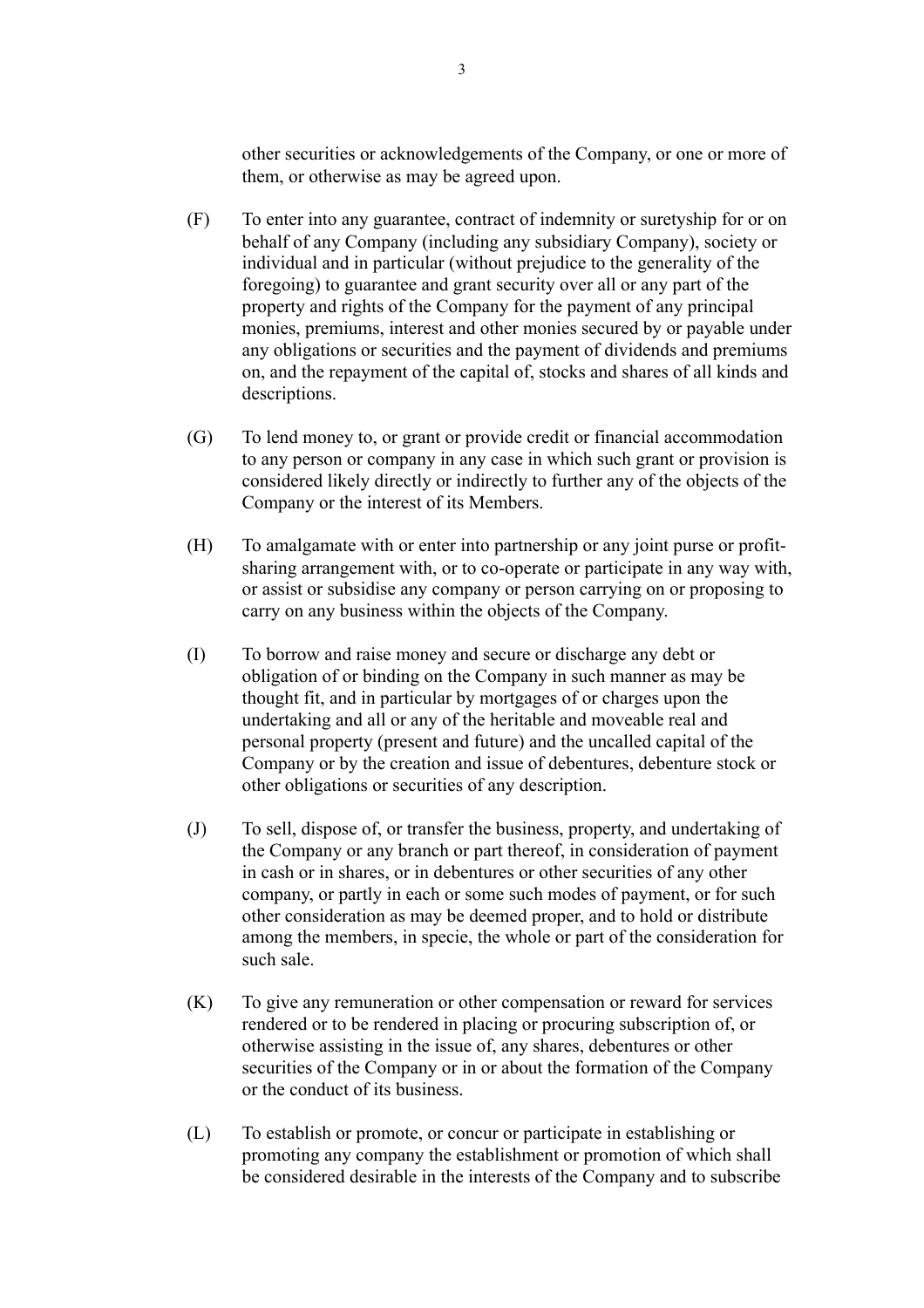for, underwrite, purchase or otherwise acquire the shares, stocks and securities of any such company, or of any company carrying on or proposing to carry on any business or activity within the objects of the Company.

- (M) To procure the registration or incorporation of the Company in or under the laws of any place outside England.
- (N) To subscribe or guarantee money for any national, charitable, benevolent, public, general or useful object, or for any exhibition, or for any purpose which may be considered likely or indirectly to further the objects of the Company or the interests of its Members.
- (O) To grant or procure the grant of donations, annuities, allowances, pensions or gratuities or other benefits, including benefits on death, to, or purchase and maintain any type of insurance for or for the benefit of, any directors, officers or employees or former directors, officers or employees of the Company, or of its predecessors in business or of its holding company or subsidiary companies (if any) or otherwise associated with the Company, and to the relations, connections or dependants of any such persons, and to other persons whose service or services have directly or indirectly been of benefit to the Company or whom the board considers have any moral claim on the Company or to their relations, connections or dependants, and to establish or support any associations, institutions, clubs, building and housing schemes, insurance, funds and trusts which may be considered to benefit any such persons or otherwise advance the interests of the Company or of its **Members**
- (P) To act as secretaries, managers, registrars or transfer agents for any other company.
- (Q) To distribute any of the property of the Company among its Members in specie or kind.
- (R) To do all or any of the things or matters aforesaid in any part of the world and either as principals, agents, contractors, trustees or otherwise and by or through trustees, agents or otherwise and either alone or in conjunction with others.
- (S) To do any other thing which in the opinion of the board of directors of the Company is or may be incidental or conducive to the attainment of the above objects or any of them.

And it is hereby declared that the word "company" in this clause, except where used in reference to this Company, shall be deemed to include any partnership or other body of persons, whether incorporated or not incorporated, and whether domiciled in the United Kingdom or elsewhere, and that the objects specified in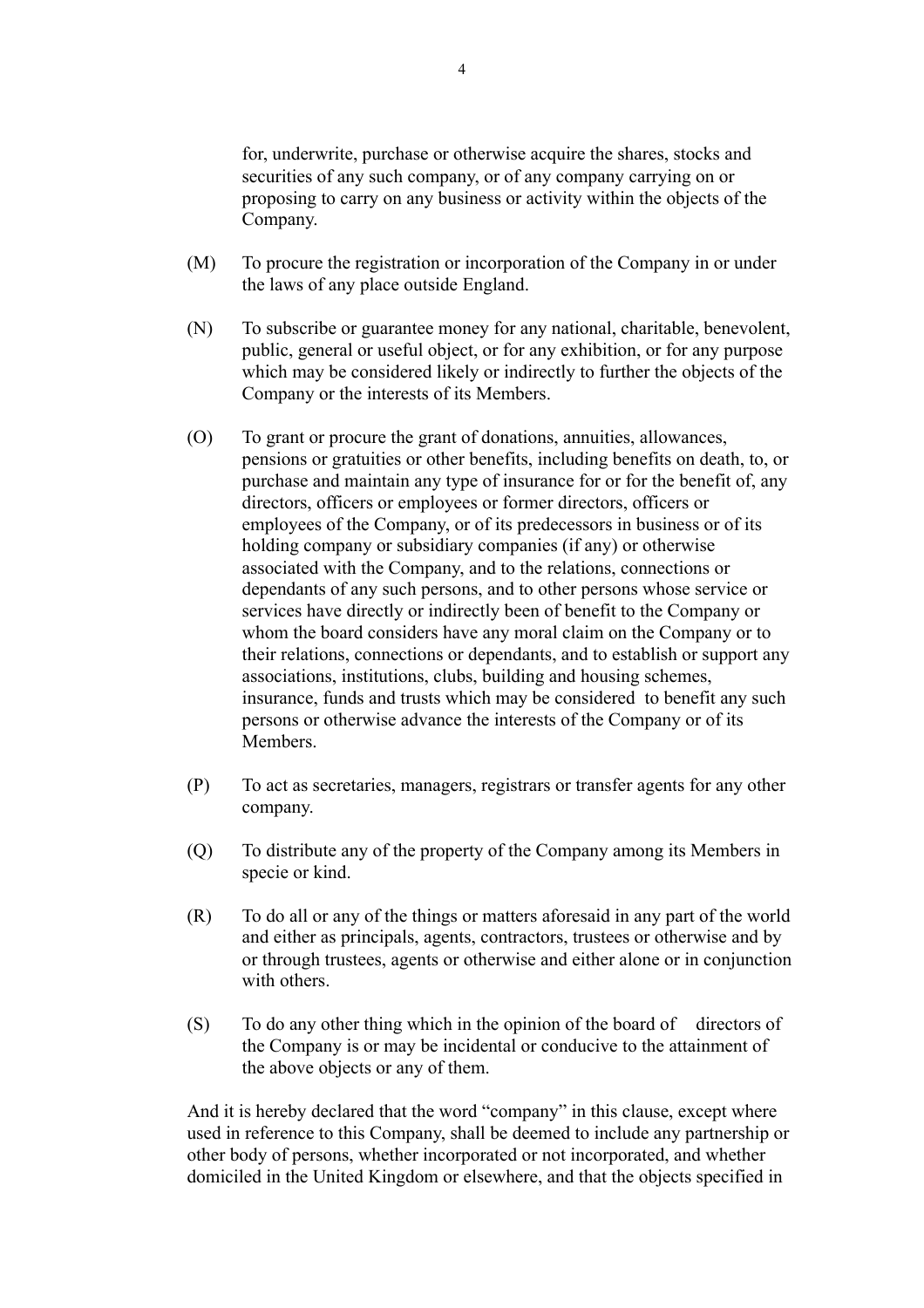the different paragraphs of this clause shall not, except where the context expressly so requires, be in anywise limited or restricted by reference to or inference from the terms of any other paragraph or the name of the Company, but may be carried out in as full and ample a manner and shall be construed in as wide a sense as if each of the said paragraphs defined the objects of a separate, distinct and independent company.

## **Limited liability**:

5. The liability of the Members is limited.

## **Capital**:

6. **[\*]** The share capital of the Company is £39,999,999.97 divided into 385,964,912 ordinary shares of  $10^{4}/_{11}$  each, and the Company shall have the power to divide the original or any increased capital into several classes, and to attach thereto any preferential, deferred, qualified or other special rights, privileges, restrictions or conditions.

We, the several persons whose names and addresses are subscribed, are desirous of being formed into a company, in pursuance of this Memorandum of Association, and we respectively agree to take the number of shares in the capital of the Company set opposite our respective names.

**<sup>[\*]</sup>** On incorporation the authorised share capital of the Company was £100 divided into 100 ordinary shares of £1 each. This has been varied from time to time to the figures stated in clause 6 above. Full details of the development of the share capital can be obtained, upon request, from the Company Secretary.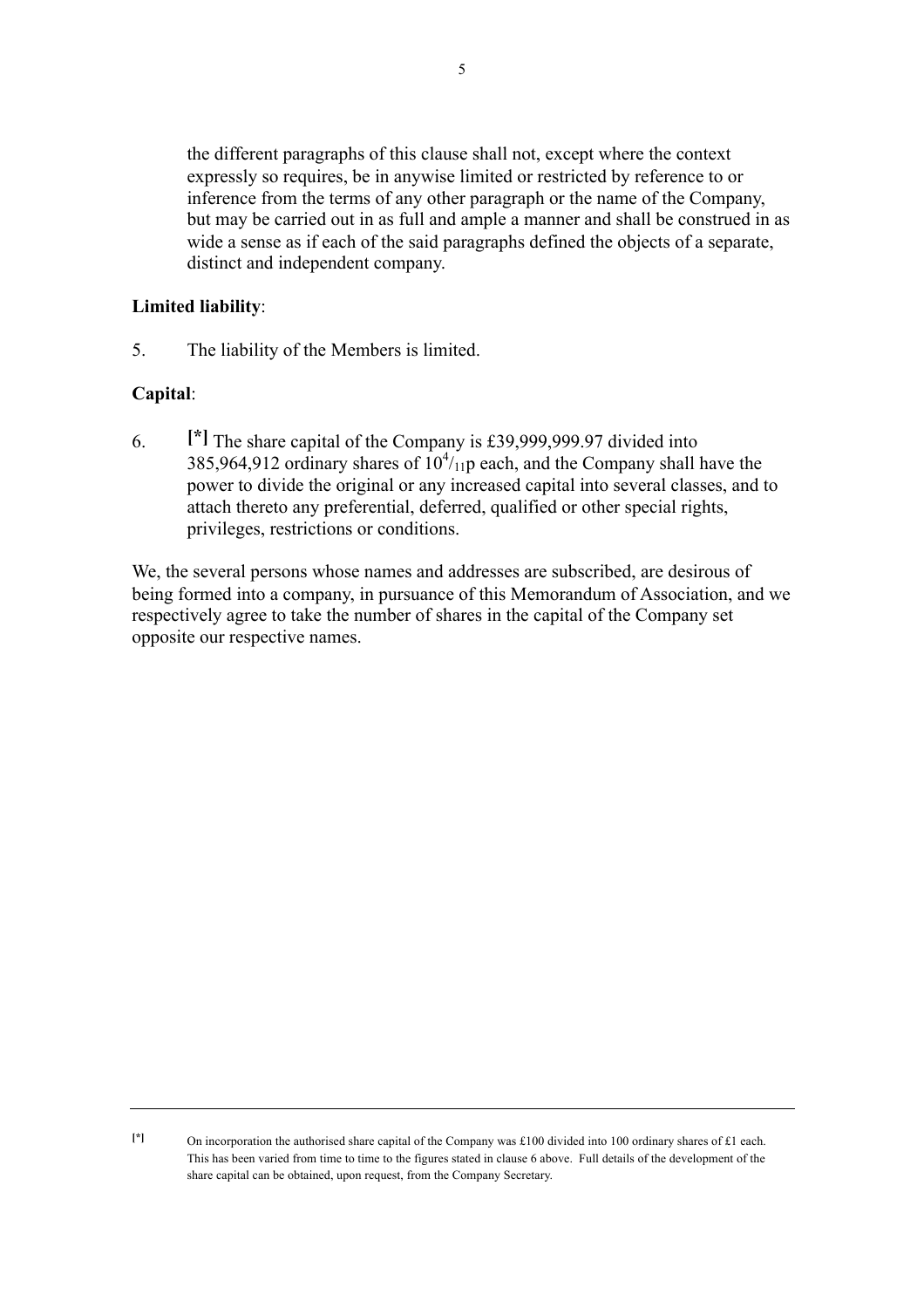## Names, addresses and descriptions of subscribers Number of shares taken by each subscriber

L. ST. JOHN T. JACKSON, 18 Austin Friars, London EC2

Solicitor

R.K. MUIR, 18 Austin Friars, London EC2

One

One

Solicitor Dated the 23rd day of August 1960

Witness to the above signatures:-

JOHN HUGH BALDWIN, 18 Austin Friars, London. EC2

Solicitor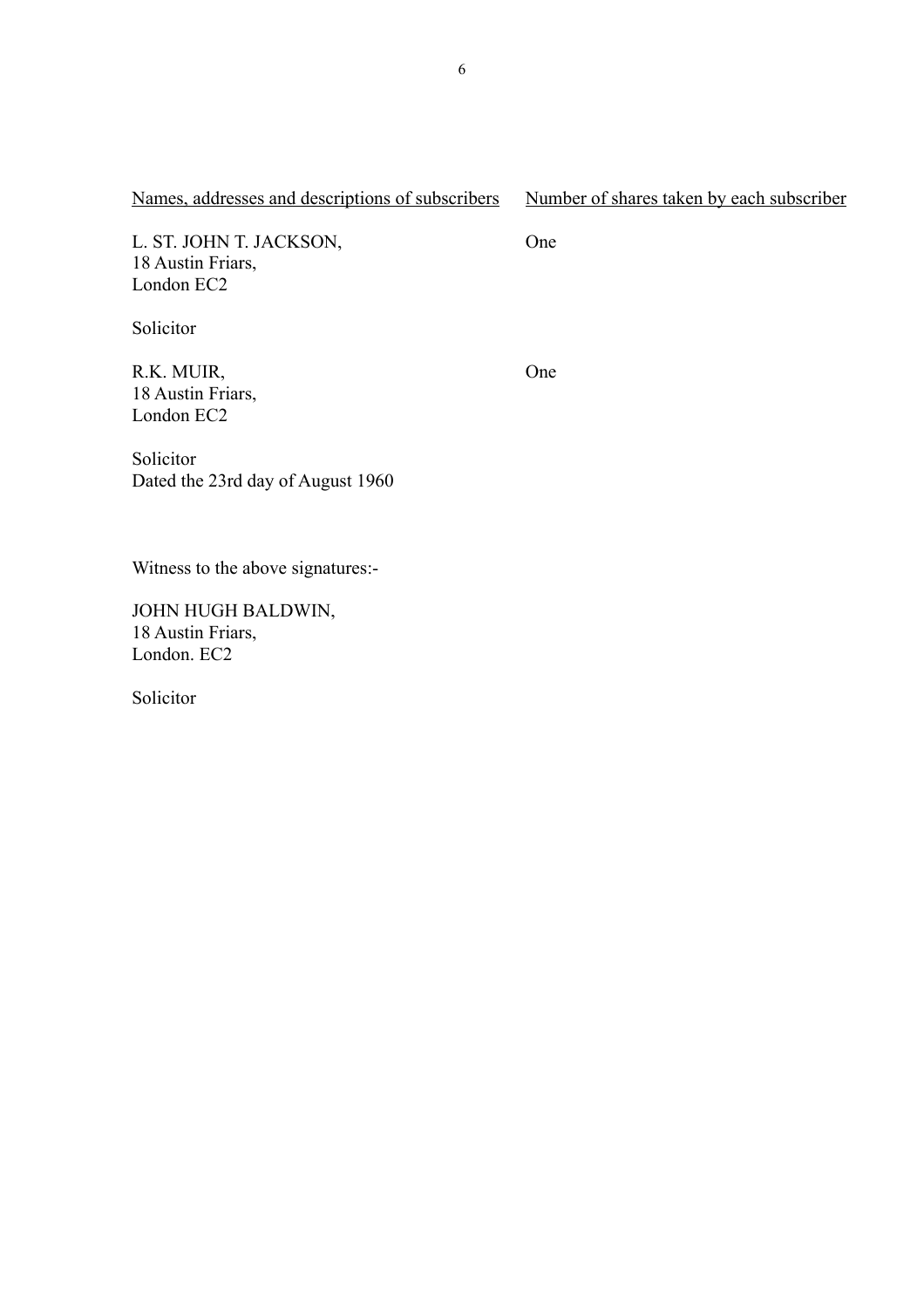**Registered No. 668987**

#### **ARTICLES OF ASSOCIATION**

**of**

#### **PROVIDENT FINANCIAL plc**

(Incorporating amendments as at 16 May 2007)

 $\frac{1}{2}$ 

#### **INTERPRETATION**

#### **1. Exclusion of Table A**

No regulations set out in any statute, or in any statutory instrument or other subordinate legislation made under any statute, concerning companies shall apply as the regulations or articles of the company.

#### **2. Definitions**

In these articles unless the context otherwise requires:-

- **"address"** in relation to electronic communications, includes any number or address used for the purposes of such communications;
	- **"these articles"** means these articles of association as altered from time to time and the expression **"this article"** shall be construed accordingly;
	- **"the auditors"** means the auditors from time to time of the company or, in the case of joint auditors, any one of them;

**"the board"** means the board of directors from time to time of the company or the directors present at a meeting of the directors at which a quorum is present;

**"certificated share"** means a share which is not an uncertificated share;

**"clear days"** in relation to the period of a notice means that period excluding the day when the notice is served or deemed to be served and the day for which it is given or on which it is to take effect;

**"the Companies Acts"** means every statute (including any orders, regulations or other subordinate legislation made under it) from time to time in force concerning companies in so far as it applies to the company;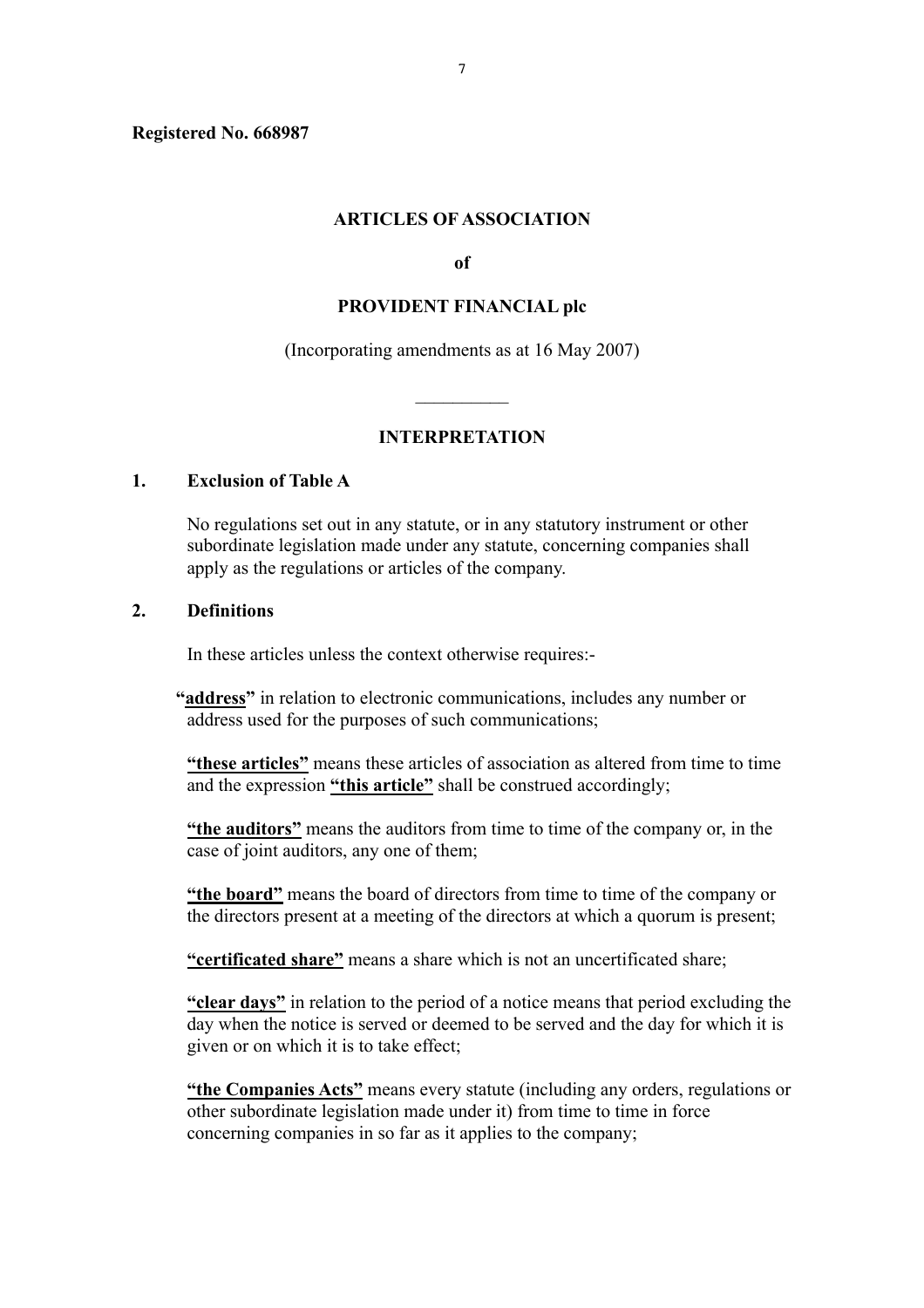**"electronic signature"** means anything in electronic form which the board requires to be incorporated into or otherwise associated with an electronic communication for the purpose of establishing the authenticity or integrity of the communication;

**"the holder"** in relation to any shares means the member whose name is entered in the register as the holder of those shares;

**"member"** means a member of the company;

**"the office"** means the registered office from time to time of the company;

**"paid up"** means paid up or credited as paid up;

**"participating class"** means a class of shares title to which is permitted by an Operator to be transferred by means of a relevant system;

**"person entitled by transmission"** means a person whose entitlement to a share in consequence of the death or bankruptcy of a member or of any other event giving rise to its transmission by operation of law has been noted in the register;

**"Provident Financial Company Nominee Scheme"** means any nominee scheme which may be in place from time to time in respect of holdings of shares in the company on such terms and with such nominee as the board shall from time to time determine;

**"the register"** means the register of members of the company;

**"seal"** means any common or official seal that the company may be permitted to have under the Companies Acts;

**"the secretary"** means the secretary, or (if there are joint secretaries) any one of the joint secretaries, of the company and includes an assistant or deputy secretary and any person appointed by the board to perform any of the duties of the secretary;

**"the London Stock Exchange"** means the London Stock Exchange plc;

**"uncertificated share"** means a share of a class which is for the time being a participating class title to which is recorded on the register as being held in uncertificated form;

**"the Uncertificated Securities Regulations"** means The Uncertificated Securities Regulations 1995 as amended from time to time and any provisions of or under the Companies Acts which supplement or replace such Regulations;

**"United Kingdom"** means Great Britain and Northern Ireland;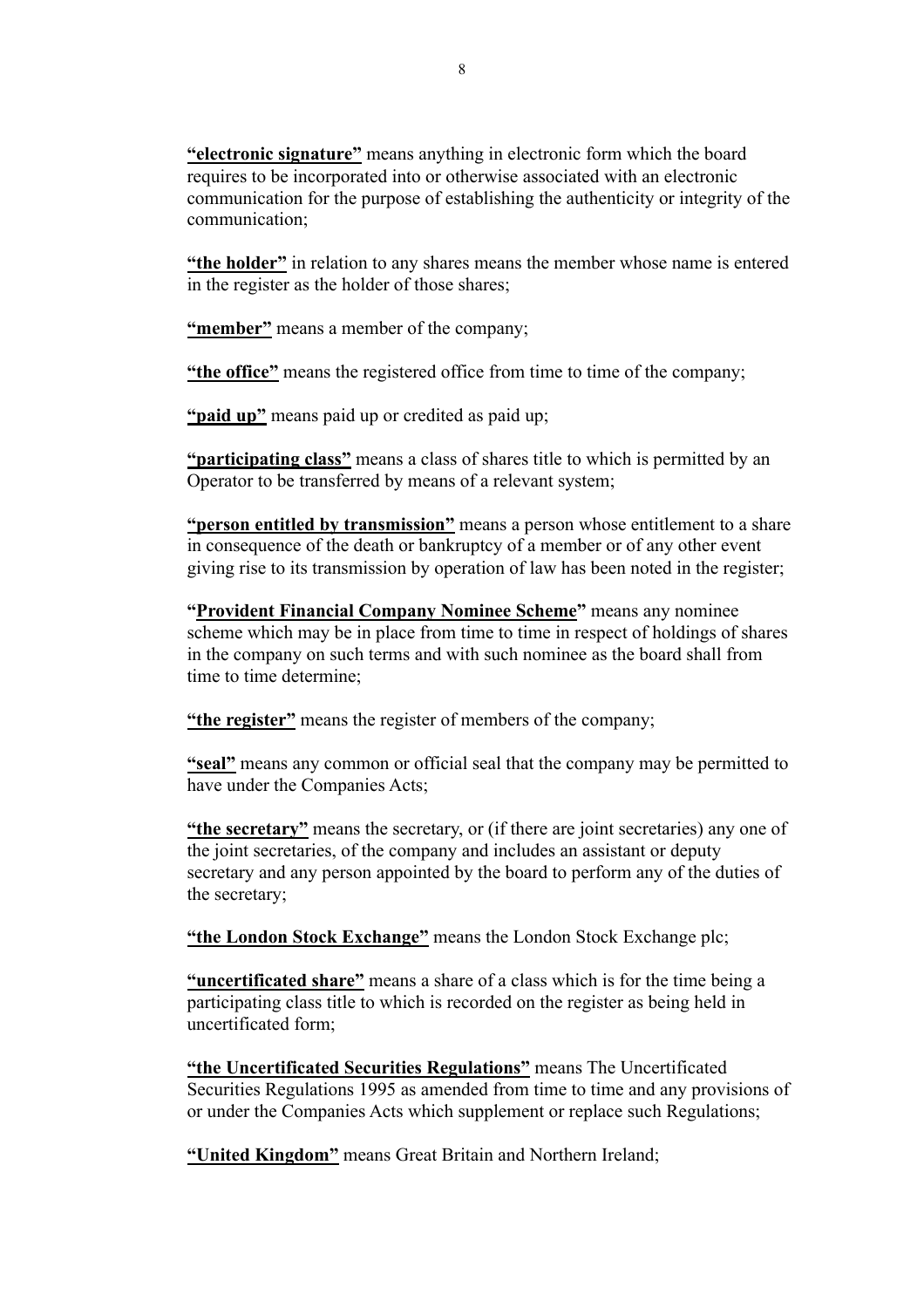references to a document being executed include references to its being executed under hand or under seal or by any other method except by means of an electronic signature;

references to a document being signed or to signature include references to its being executed under hand or under seal or by any other method and, in the case of an electronic communication, are to its bearing an electronic signature;

references to writing include references to any method of representing or reproducing words in a legible and non-transitory form including by way of electronic communications where specifically provided in a particular article or where permitted by the board in its absolute discretion;

words or expressions to which a particular meaning is given by the Companies Acts in force when these articles or any part of these articles are adopted bear (if not inconsistent with the subject matter or context) the same meaning in these articles or that part (as the case may be) save that the word **"company"** shall include any body corporate; and

references to a meeting shall not be taken as requiring more than one person to be present if any quorum requirement can be satisfied by one person.

Headings and notes are included only for convenience and shall not affect meaning.

#### **3. Form of resolution**

- (A) Subject to the Companies Acts, where for any purpose an ordinary resolution of the company is required, a special or extraordinary resolution shall also be effective and where for any purpose an extraordinary resolution is required a special resolution shall also be effective.
- (B) A resolution in writing signed by or on behalf of each member who would have been entitled to vote upon it if it had been proposed at a general meeting at which he was present shall be as effectual as if it had been passed at a general meeting properly convened and held and may consist of several instruments in the like form each signed by or on behalf of one or more of the members. In this paragraph of this article references to in writing include the use of electronic communications subject to such terms and conditions as the board may decide.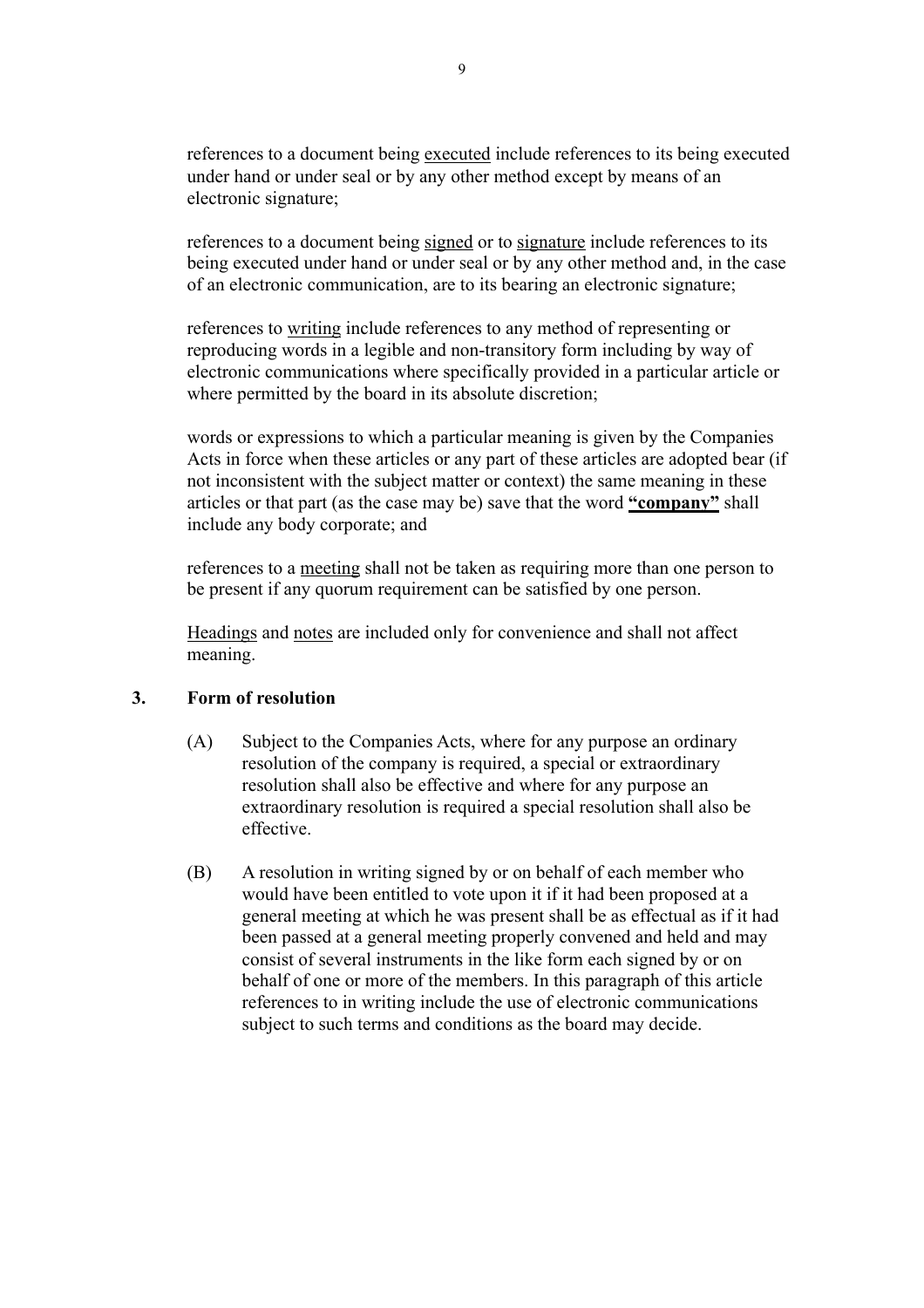#### **SHARE CAPITAL**

#### **4. Authorised share capital**

The authorised share capital of the company at the date of adoption of this article is £39,999,999.97 divided into 385,964,912 ordinary shares of  $10^{4}/_{11}$  pence each.**1**

#### **5. Rights attached to shares**

Subject to the provisions of the Companies Acts and to any rights previously conferred on the holders of any other shares, any share may be issued with or have attached to it such rights and restrictions as the company may by ordinary resolution decide or, if no such resolution has been passed or so far as the resolution does not make specific provision, as the board may decide.

## **6. Redeemable shares**

Subject to the provisions of the Companies Acts and to any rights previously conferred on the holders of any other shares, any share may be issued which is to be redeemed, or is liable to be redeemed at the option of the company or the holder.

#### **7. Purchase of own shares**

Subject to the provisions of the Companies Acts and to any rights previously conferred on the holders of any class of shares, the company may purchase all or any of its shares of any class, including any redeemable shares. Purchases or contracts for the purchase of, or under which the company may become entitled or obliged to purchase, shares in the company shall be authorised by such resolution of the company as may be required by the Companies Acts and by an extraordinary resolution passed at a separate general meeting of the holders of any class of shares which at the date on which the purchases or contracts are authorised by the company in general meeting entitle them, either immediately or at any time later on, to convert all or any of the shares of that class held by them into equity share capital of the company. Neither the company nor the board shall be required to select the shares to be purchased rateably or in any other particular manner as between the holders of shares of the same class or as between them and the holders of shares of any other class or in accordance with the rights as to dividends or capital conferred by any class of shares.

**<sup>1</sup>** For the development of the Company's share capital see the note to clause 6 of the Memorandum of Association.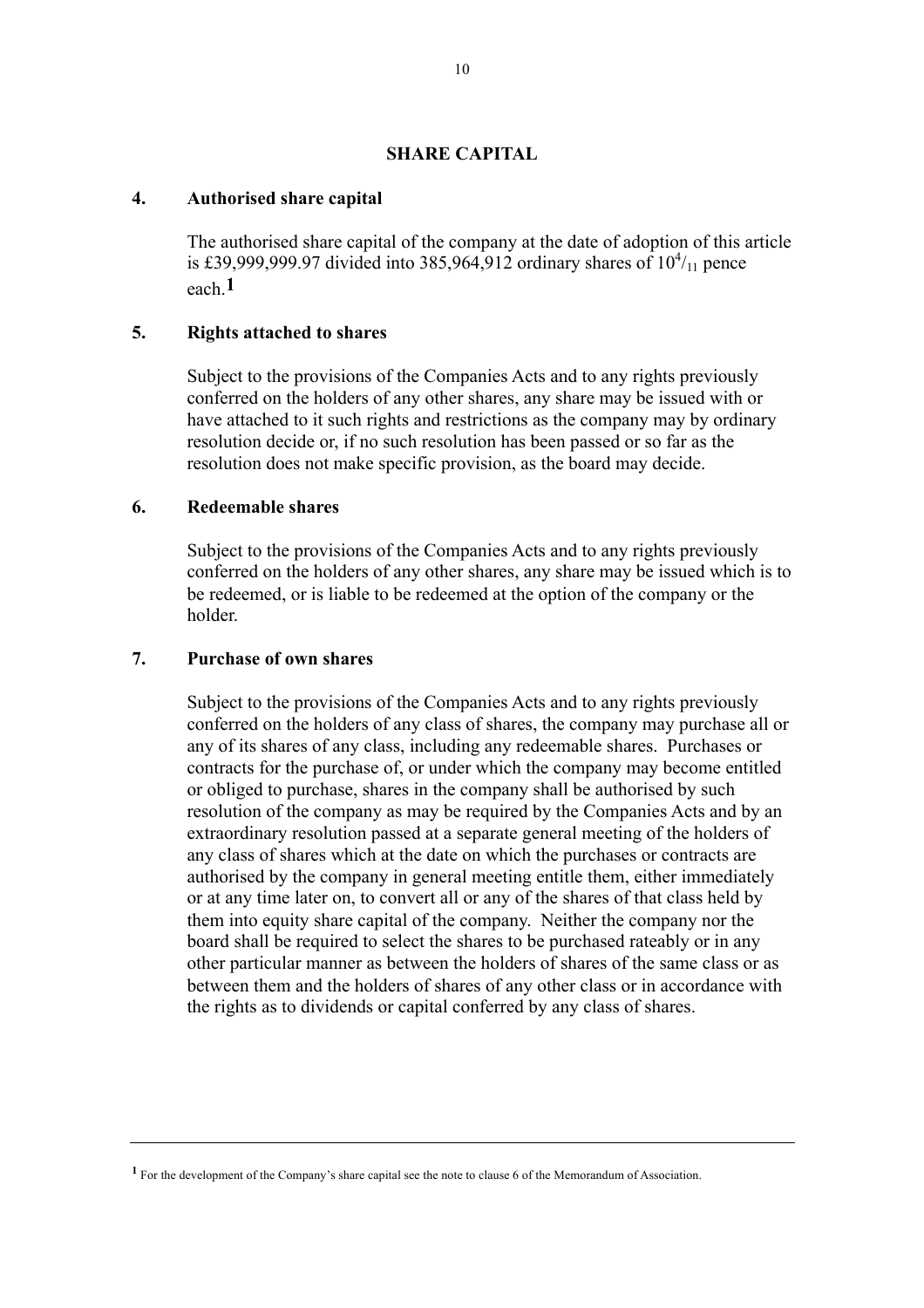#### **8. Variation of rights**

Subject to the provisions of the Companies Acts, all or any of the rights for the time being attached to any class of shares for the time being issued may from time to time (whether or not the company is being wound up) be varied either with the consent in writing of the holders of not less than three-fourths in nominal value of the issued shares of that class or with the sanction of an extraordinary resolution passed at a separate general meeting of the holders of those shares. All the provisions of these articles as to general meetings of the company shall with any necessary modifications, apply to any such separate general meeting, but so that the necessary quorum shall be two persons holding or representing by proxy not less than one-third in nominal value of the issued shares of the class, (but so that at any adjourned meeting one holder present or by proxy (whatever the number of shares held by him) shall be a quorum), that every holder of shares of the class present in person or by proxy shall be entitled on a poll to one vote for every share of the class held by him, and that any holder of shares of the class present in person or by proxy may demand a poll.

### **9. Pari passu issues**

The rights conferred upon the holders of any shares shall not, unless otherwise expressly provided in the rights attaching to those shares, be deemed to be varied by the creation or issue of further shares ranking pari passu with them.

#### **10. Unissued shares**

Subject to the provisions of the Companies Acts and these articles and without prejudice to any rights attached to existing shares, the unissued shares of the company (whether forming part of the original or any increased capital) shall be at the disposal of the board which may offer, allot, grant options over or otherwise dispose of them to such persons, at such times and for such consideration and upon such terms as the board may decide.

## **11. Payment of commission**

The company may in connection with the issue of any shares exercise all powers of paying commission and brokerage conferred or permitted by the Companies Acts.

## **12. Trusts not recognised**

Except as ordered by a court of competent jurisdiction or as required by law, no person shall be recognised by the company as holding any share upon any trust and the company shall not be bound by or required in any way to recognise (even when having notice of it) any interest in any share or (except only as by these articles or by law otherwise provided) any other right in respect of any share other than an absolute right to the whole of the share in the holder.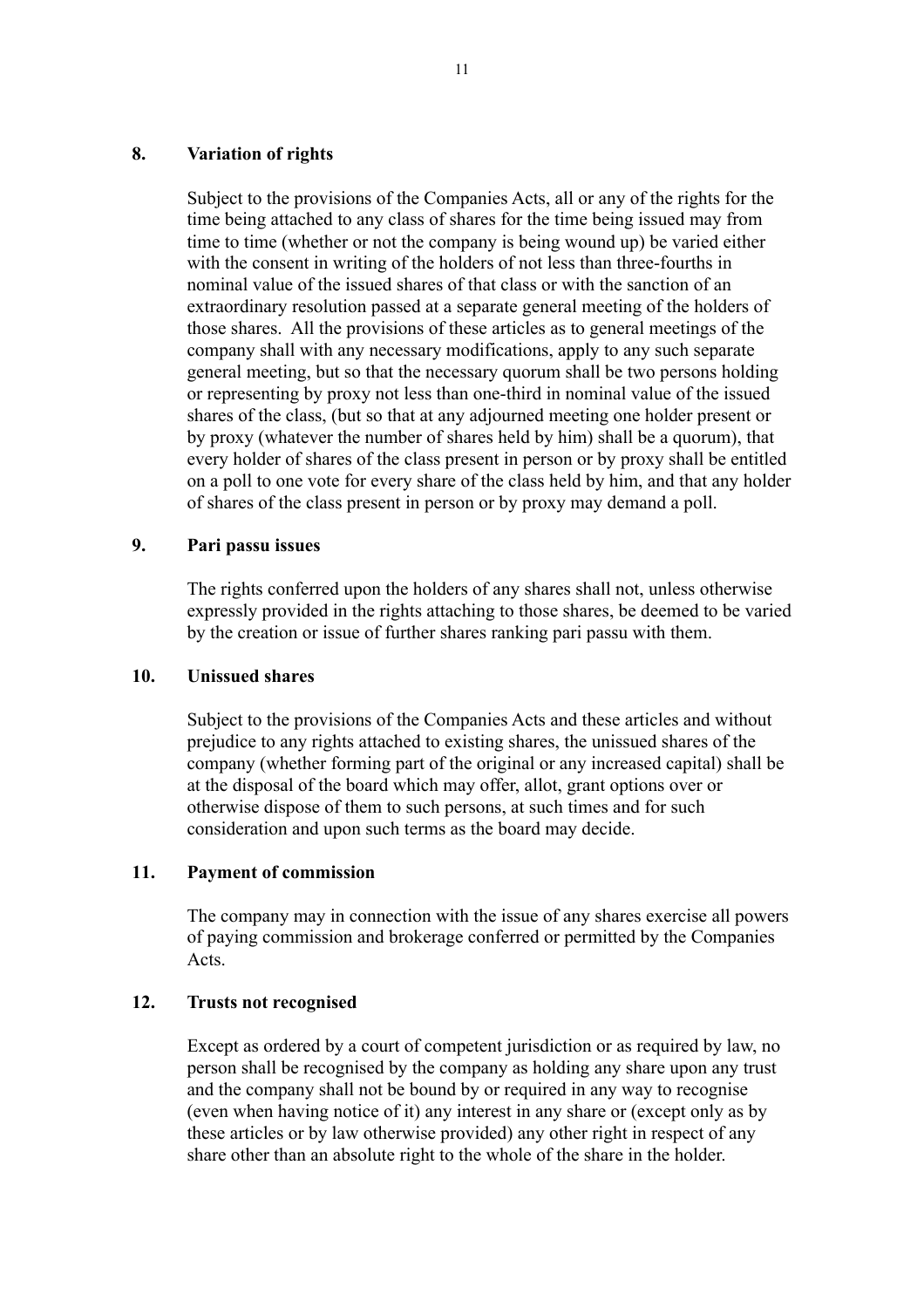## **13. Suspension of rights where non-disclosure of interest**

- (A) Where the holder of any shares in the company, or any other person appearing to be interested in those shares, fails to comply within the relevant period with any statutory notice in respect of those shares, the company may give the holder of those shares a further notice (a **"restriction notice"**) to the effect that from the service of the restriction notice those shares will be subject to some or all of the relevant restrictions, and from service of the restriction notice those shares shall, notwithstanding any other provision of these articles, be subject to those relevant restrictions accordingly;
- (B) If after the service of a restriction notice in respect of any shares the board is satisfied that all information required by any statutory notice relating to those shares or any of them from their holder or any other person appearing to be interested in the shares the subject of the restriction notice has been supplied, the company shall, within 7 days, cancel the restriction notice. The company may at any time at its discretion cancel any restriction notice or exclude any shares from it. A restriction notice shall automatically cease to have effect in respect of any shares transferred where the transfer has been shown to the company to be pursuant to an arm's length sale of those shares.
- (C) Where any restriction notice is cancelled or ceases to have effect in relation to any shares, any moneys relating to those shares which were withheld by reason of that notice shall be paid without interest to the person who would but for the notice have been entitled to them or as he may direct.
- (D) Any new shares in the company issued in right of any shares subject to a restriction notice shall also be subject to the restriction notice, and the board may make any right to an allotment of the new shares subject to restrictions corresponding to those which will apply to those shares by reason of the restriction notice when such shares are issued.
- (E) Any holder of shares on whom a restriction notice has been served may at any time request the company to give in writing the reason why the restriction notice has been served, or why it remains uncancelled, and within 14 days of receipt of such a notice the company shall give that information accordingly.
- (F) If a statutory notice is given by the company to a person appearing to be interested in any share, a copy shall at the same time be given to the holder, but the failure or omission to do so or the non-receipt of the copy by the holder shall not invalidate such notice.
- (G) The article is in addition to, and shall not in any way prejudice or affect, the statutory rights of the company arising from any failure by any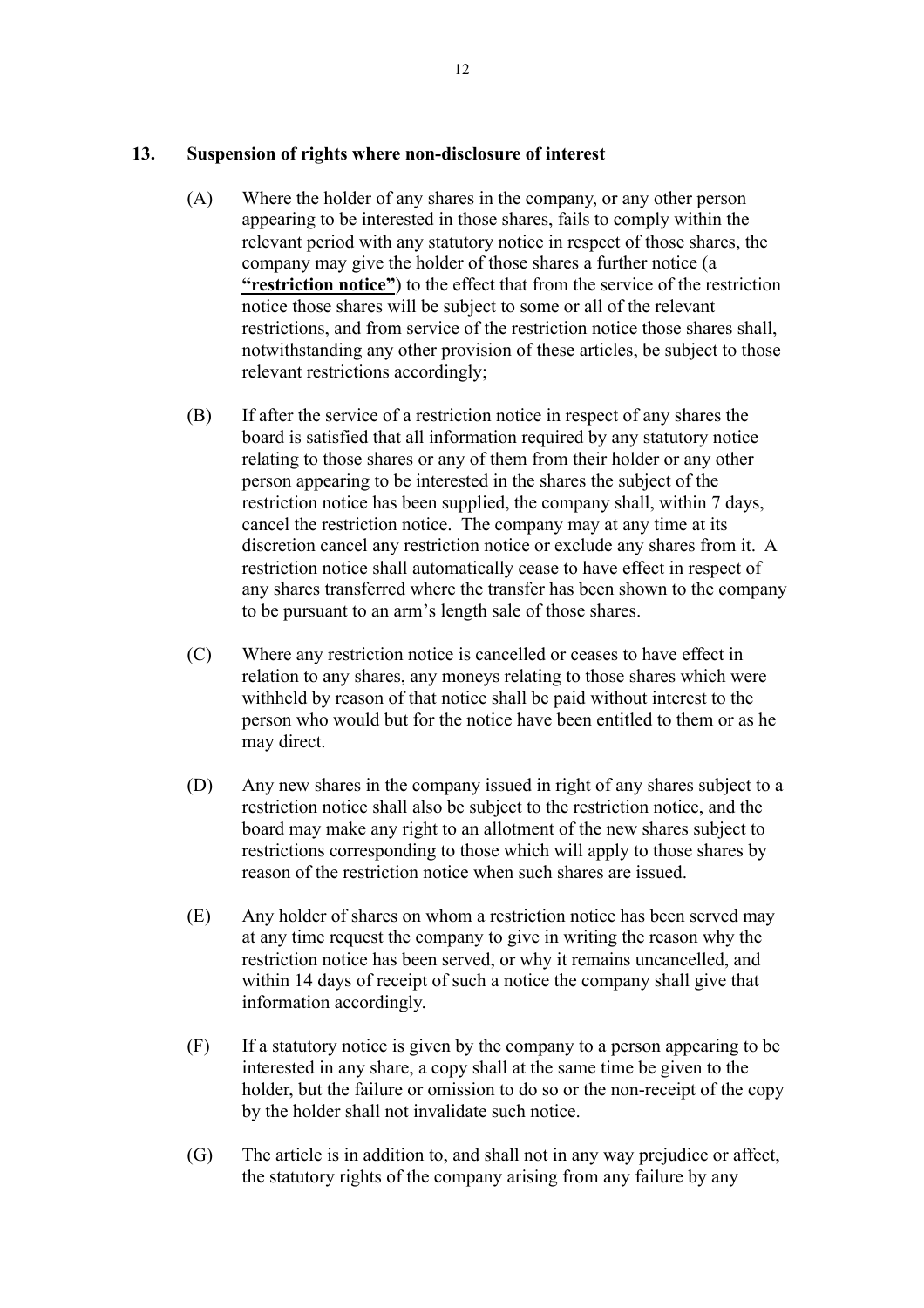person to give any information required by a statutory notice within the time specified in it. For the purpose of this article a statutory notice need not specify the relevant period, and may require any information to be given before the expiry of the relevant period.

(H) In this article:

a sale is an **"arms length sale"** if the board is satisfied that it is a bona fide sale of the whole of the beneficial ownership of the shares to a party unconnected with the holder or with any person appearing to be interested in such shares and shall include a sale made by way of or in pursuance of acceptance of a takeover offer and a sale made through the London Stock Exchange or any other stock exchange outside the United Kingdom on which the company's shares are normally traded. For this purpose an associate (within the definition of that expression in any statute relating to insolvency in force at the date of adoption of this article) shall be included amongst the persons who are connected with the holder or any person appearing to be interested in such shares;

**"person appearing to be interested"** in any shares shall mean any person named in a response to a statutory notice or otherwise notified to the company by a member as being so interested or shown in any register kept by the company under the Companies Acts as so interested or, taking into account a response or failure to respond in the light of the response to any other statutory notice and any other relevant information in the possession of the company, any person whom the company knows or has reasonable cause to believe is or may be so interested;

**"person with a 0.25 per cent. interest"** means a person who holds, or is shown in any register kept by the company under the Companies Acts as having an interest in, shares in the company which comprise in total at least 0.25 per cent, in number or nominal value of the shares of the company, or of any class of such shares, in issue at the date of service of the statutory notice or the restriction notice (as the case may be);

**"relevant period"** means 14 days;

**"relevant restrictions"** mean in the case of a restriction notice served on a person with a 0.25 per cent. interest that

- (i) the shares shall not confer on the holder any right to attend or vote either personally or by proxy at any general meeting of the company or at any separate general meeting of the holders of any class of shares in the company;
- (ii) the board may withhold payment of all or any part of any dividends or other moneys payable in respect of the shares;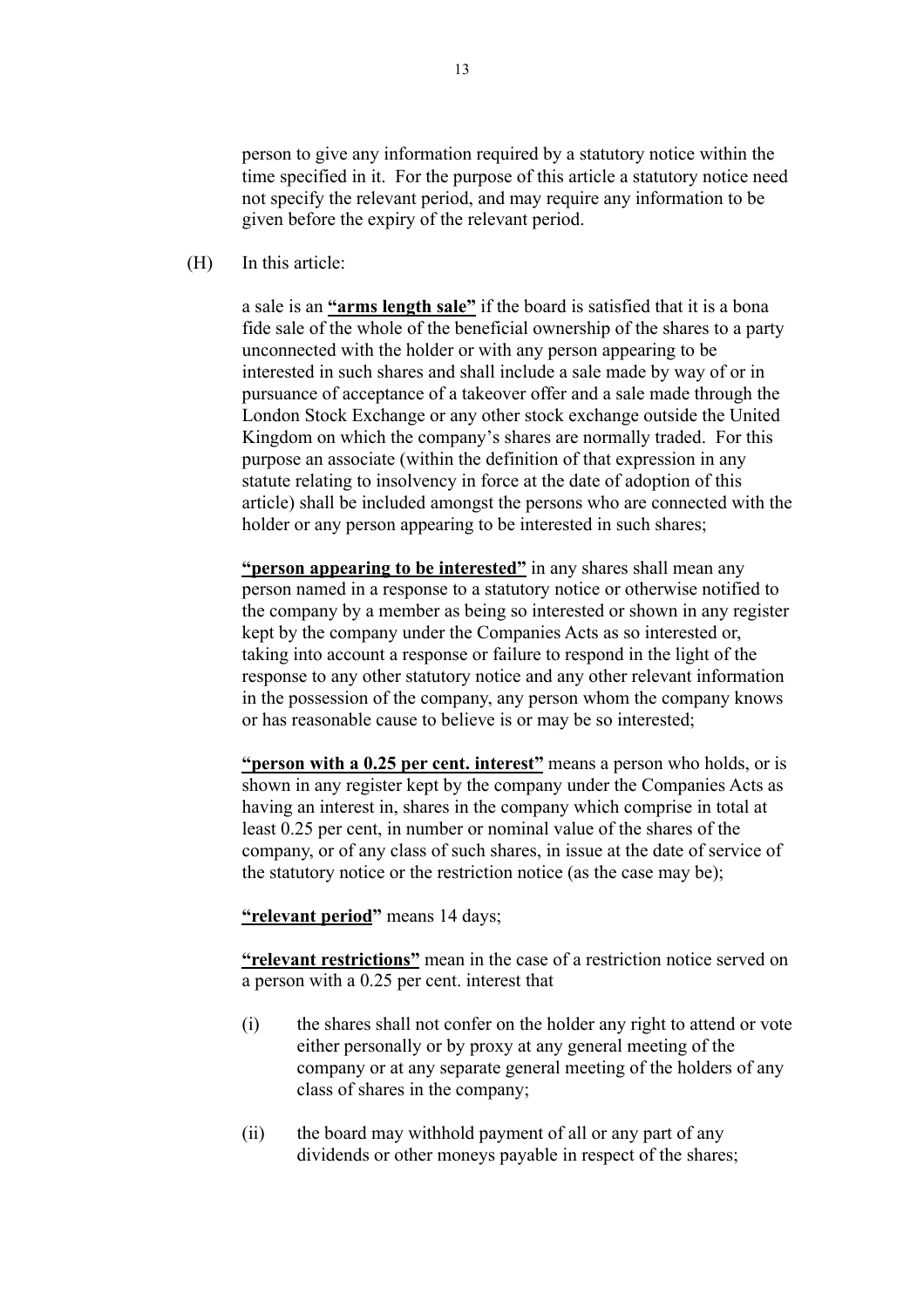(iii) the board may (subject to the requirements of the Uncertificated Securities Regulations) decline to register a transfer of the shares or any of them unless such a transfer is pursuant to an arm's length sale

and in any other case mean only the restriction specified in sub-paragraph (i) of this definition;

**"statutory notice"** means a notice served by the company under the Companies Acts requiring particulars of interests in shares or of the identity of persons interested in shares.

## **14. Uncertificated shares**

- (A) Pursuant and subject to the Uncertificated Securities Regulations, the board may permit title to shares of any class to be evidenced otherwise than by a certificate and title to shares of such a class to be transferred by means of a relevant system and may make arrangements for a class of shares (if all shares of that class are in all respects identical) to become a participating class. Title to shares of a particular class may only be evidenced otherwise than by a certificate where that class of shares is for the time being a participating class. The board may also, subject to compliance with the Uncertificated Securities Regulations and the rules of any relevant system, determine at any time that title to any class of shares may from a date specified by the board no longer be evidenced otherwise than by a certificate or that title to such a class shall cease to be transferred by means of any particular relevant system. For the avoidance of doubt, shares which are uncertificated shares shall not be treated as forming a class which is separate from certificated shares with the same rights.
- (B) In relation to a class of shares which is, for the time being, a participating class and for so long as it remains a participating class, no provision of these articles shall apply or have effect to the extent that it is inconsistent in any respect with:-
	- (i) the holding of shares of that class in uncertificated form;
	- (ii) the transfer of title to shares of that class by means of a relevant system; and
	- (iii) any provision of the Uncertificated Securities Regulations.
- (C) Shares of a class which is for the time being a participating class may be changed from uncertificated to certificated form, and from certificated to uncertificated form, in accordance with and subject as provided in the Uncertificated Securities Regulations and the rules of any relevant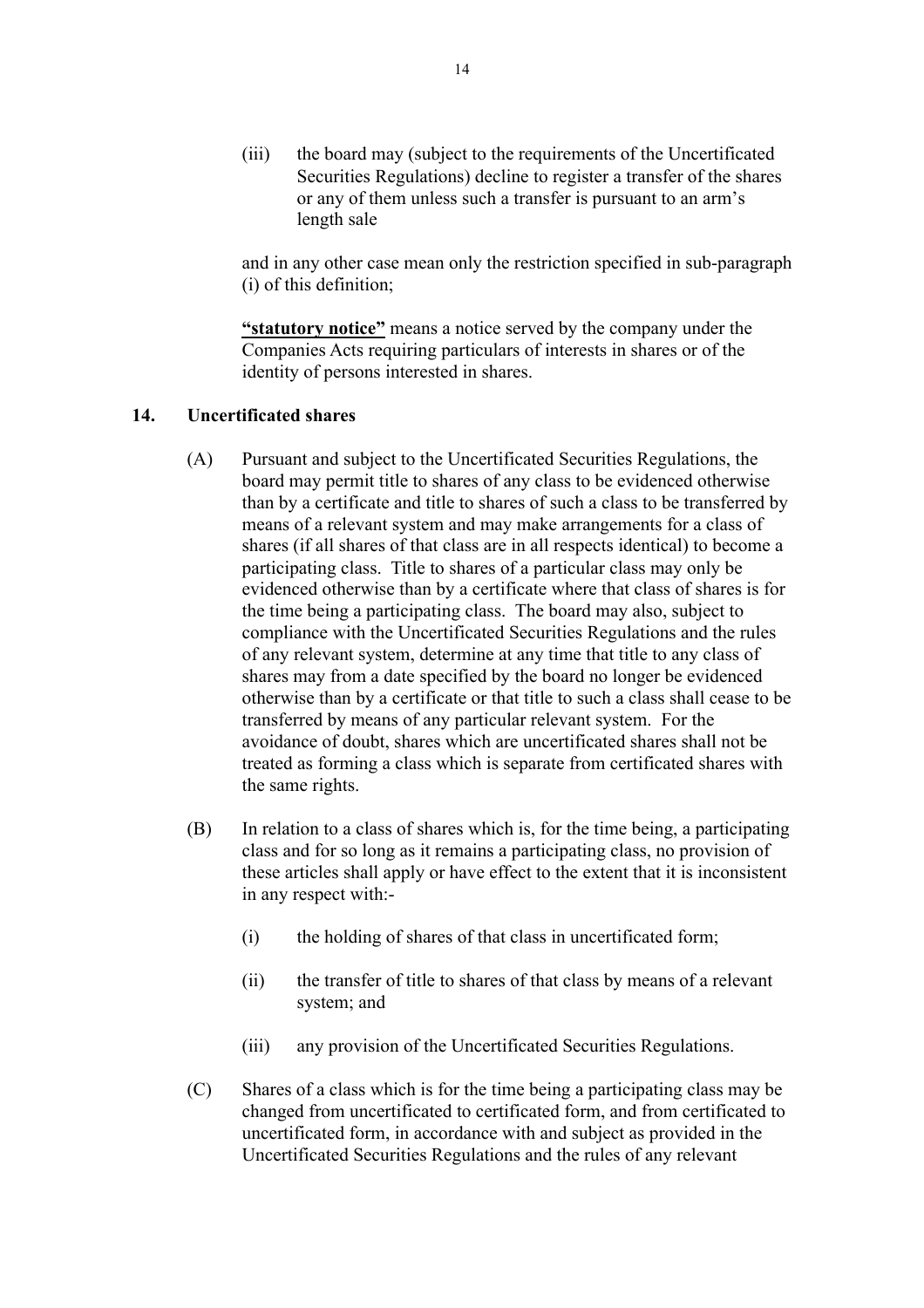system. The board shall record on the register the number of shares held by each member in certified or uncertificated form.

(D) Unless the board otherwise determines or the Uncertificated Securities Regulations or the rules of the relevant system concerned otherwise require, any shares issued or created out of or in respect of any uncertificated shares shall be uncertificated shares and any shares issued or created out or in respect of any certificated shares shall be certificated shares.

#### **15. Right to share certificates**

Subject to the provisions of the Uncertificated Securities Regulations, the rules of any relevant system and these articles, every person (except a person to whom the company is not by law required to issue a certificate) whose name is entered in the register as a holder of any certificated shares shall be entitled, without payment, to receive within two months after allotment or lodgement of an instrument of transfer to him of those shares or within two months after the relevant Operator-instruction is received by the company (or within such other period as the terms of issue shall provide) one certificate for all those shares of any one class or several certificates each for one or more of the shares of the class in question upon payment for every certificate after the first of such reasonable out-of-pocket expenses as the board may from time to time decide. In the case of a certificated share held jointly by several persons, the company shall not be bound to issue more than one certificate and delivery of a certificate to one of several joint holders shall be sufficient delivery to all. A member who transfers some but not all of the shares comprised in a certificate shall be entitled to a certificate for the balance without charge.

#### **16. Replacement of share certificates**

If a share certificate is defaced, worn out, lost or destroyed, it may be replaced without fee but on such terms (if any) as to evidence and indemnity and to payment of any exceptional out-of-pocket expenses of the company in investigating the evidence and preparing the indemnity as the board may decide and, where it is defaced or worn out, after delivery of the old certificate to the company.

#### **17. Execution of share certificates**

Every share certificate shall be executed under a seal or in such other manner as the board, having regard to the terms of issue and any listing requirements, may authorise and shall specify the number and class of the shares to which it relates and the amount or respective amounts paid up on the shares. The board may by resolution decide, either generally or in any particular case or cases, that any signatures on any share certificates need not be autographic but may be applied to the certificates by some mechanical means or may be printed on them or that the certificates need not be signed by any person.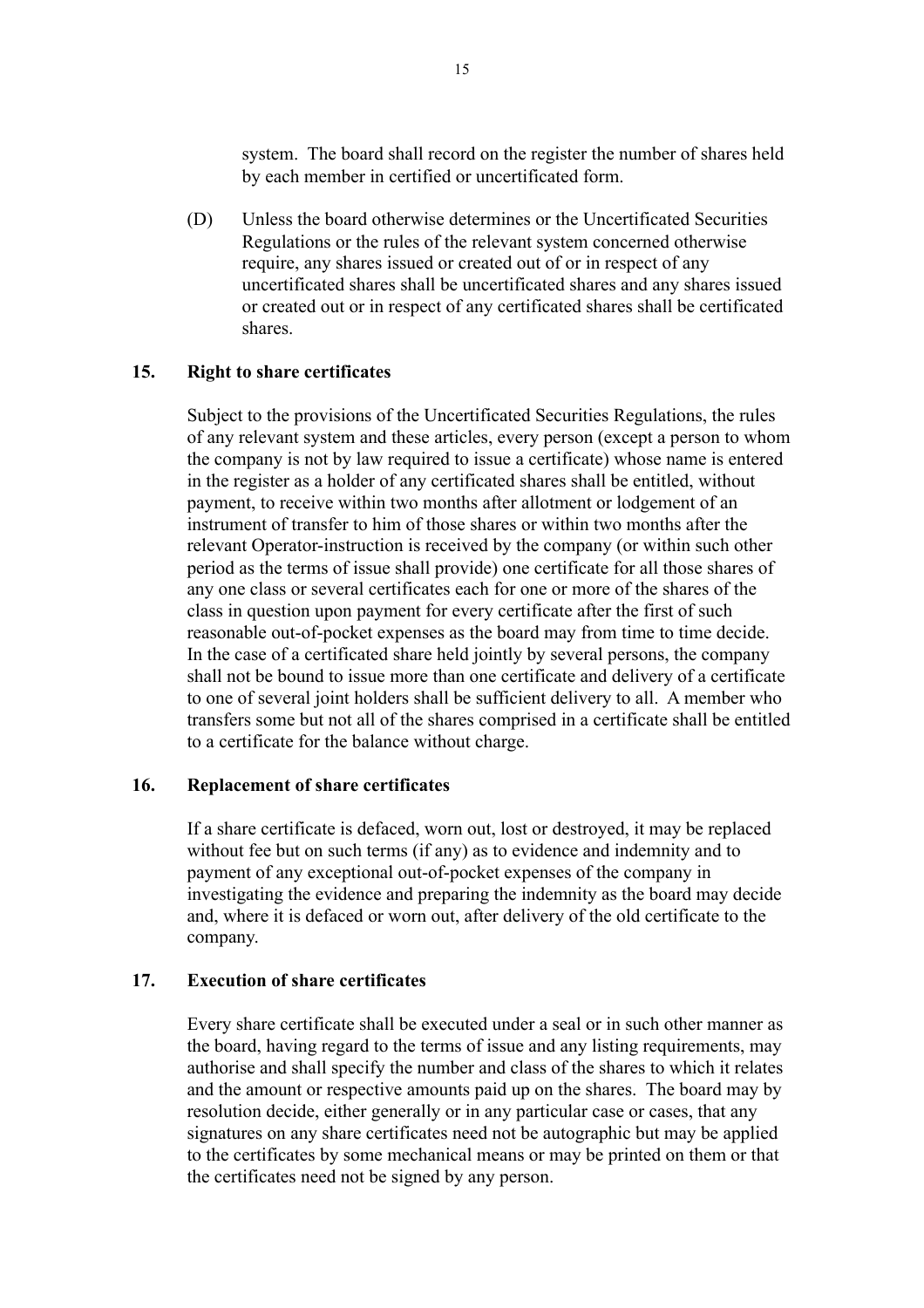#### **LIEN**

#### **18. Company's lien on shares not fully paid**

The company shall have a first and paramount lien on every share (not being a fully paid share) for all amounts payable to the company (whether presently or not) in respect of that share. The company's lien on a share shall extend to every amount payable in respect of it. The board may at any time either generally or in any particular case waive any lien that has arisen or declare any share to be wholly or in part exempt from the provisions of this article.

## **19. Enforcing lien by sale**

The company may sell, in such manner as the board may decide, any share on which the company has a lien if a sum in respect of which the lien exists is presently payable and is not paid within fourteen clear days after a notice has been served on the holder of the share demanding payment and stating that if the notice is not complied with the share may be sold. For giving effect to the sale the board may authorise some person to execute an instrument of transfer of the share sold to or in accordance with the directions of the purchaser. The transferee shall not be bound to see to the application of the purchase money, nor shall his title to the share be affected by any irregularity or invalidity in relation to the sale.

## **20. Application of proceeds of sale**

The net proceeds, after payment of the costs, of the sale by the company of any share on which it has a lien shall be applied in or towards payment or discharge of the debt or liability in respect of which the lien exists so far as it is presently payable, and any residue shall (subject to a like lien for debts or liabilities not presently payable as existed upon the share prior to the sale and upon surrender, if required by the company, for cancellation of the certificate for the share sold) be paid to the person who was entitled to the share at the time of the sale.

## **CALLS ON SHARES**

#### **21. Calls**

Subject to the terms of issue, the board may from time to time make calls upon the members in respect of any moneys unpaid on their shares (whether on account of the nominal amount of the shares or by way of premium) and not payable on a date fixed by or in accordance with the terms of issue, and each member shall (subject to the company serving upon him at least fourteen clear days' notice specifying when and where payment is to be made) pay to the company as required by the notice the amount called on his shares. A call may be revoked or postponed, in whole or in part, as the board may decide. A person upon whom a call is made shall remain liable for all calls made upon him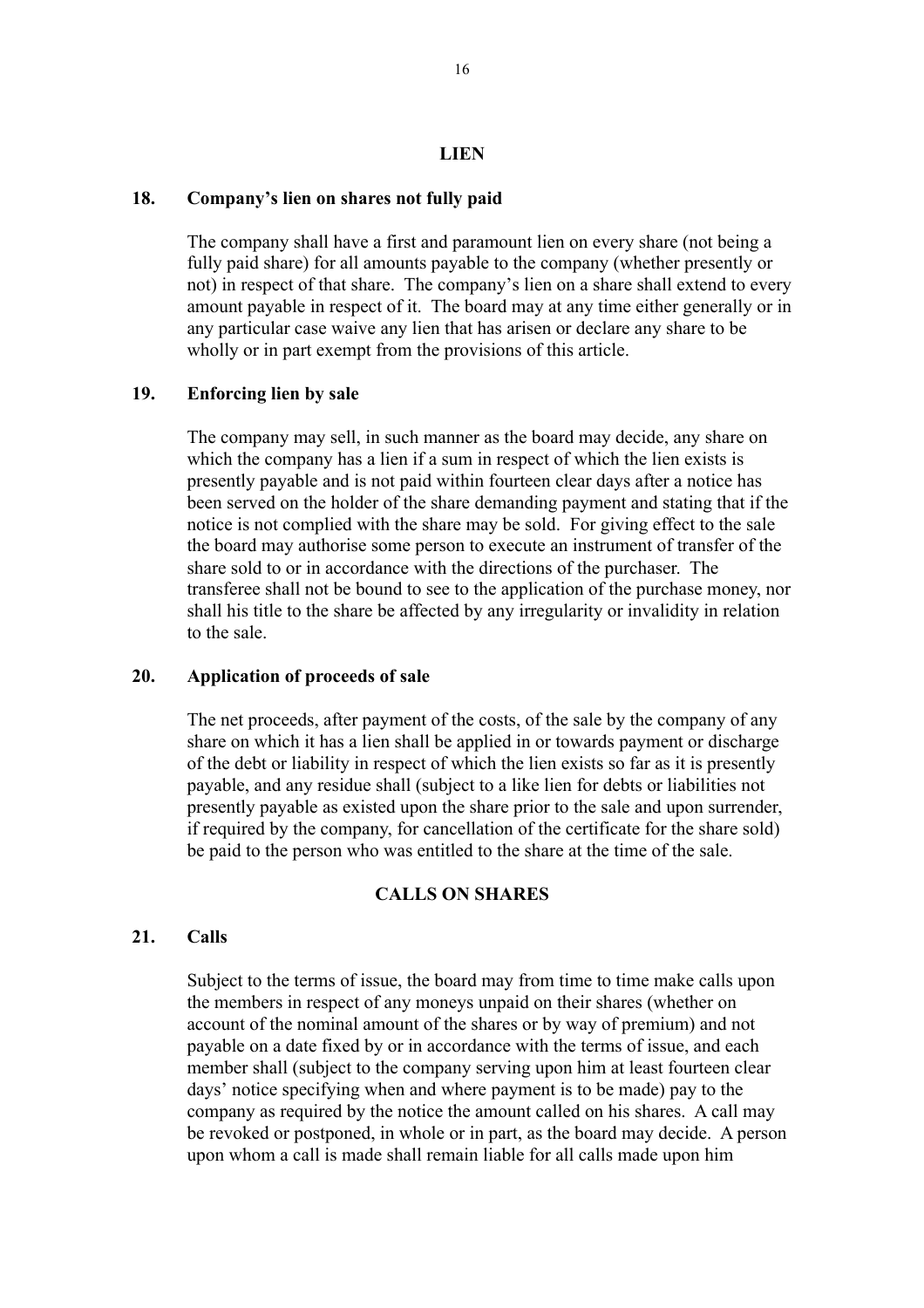notwithstanding the subsequent transfer of the shares in respect of which the call was made.

## **22. Timing of calls**

A call may be made payable by instalments and shall be deemed to have been made at the time when the resolution of the board authorising the call was passed.

## **23. Liability of joint holders**

The joint holders of a share shall be jointly and severally liable to pay all calls in respect of the share.

## **24. Interest due on non-payment**

If a call remains unpaid after it has become due and payable, the person from whom it is due and payable shall pay interest on the amount unpaid from the day it is due and payable to the time of actual payment at such rate, not exceeding 15 per cent. per annum, as the board may decide, but the board shall be at liberty to waive payment of the interest wholly or in part.

## **25. Sums due on allotment treated as calls**

Any amount which becomes payable in respect of a share on allotment or on any other date fixed by or in accordance with the terms of issue, whether in respect of the nominal amount of the share or by way of premium or as an instalment of a call, shall be deemed to be a call and, if it is not paid, all the provisions of these articles shall apply as if the sum had become due and payable by virtue of a call.

## **26. Power to differentiate**

Subject to the terms of issue, the board may on the issue of shares differentiate between the allottees or holders as to the amount of calls to be paid and the times of payment.

## **27. Payment of calls in advance**

The board may, if it thinks fit, receive from any member who is willing to advance them all or any part of the moneys uncalled and unpaid upon any shares held by him and upon all or any of the moneys so advanced may (until they would, but for the advance, become presently payable) pay interest at such rate, not exceeding (unless the company by ordinary resolution shall otherwise direct) 15 per cent. per annum, as the board may decide.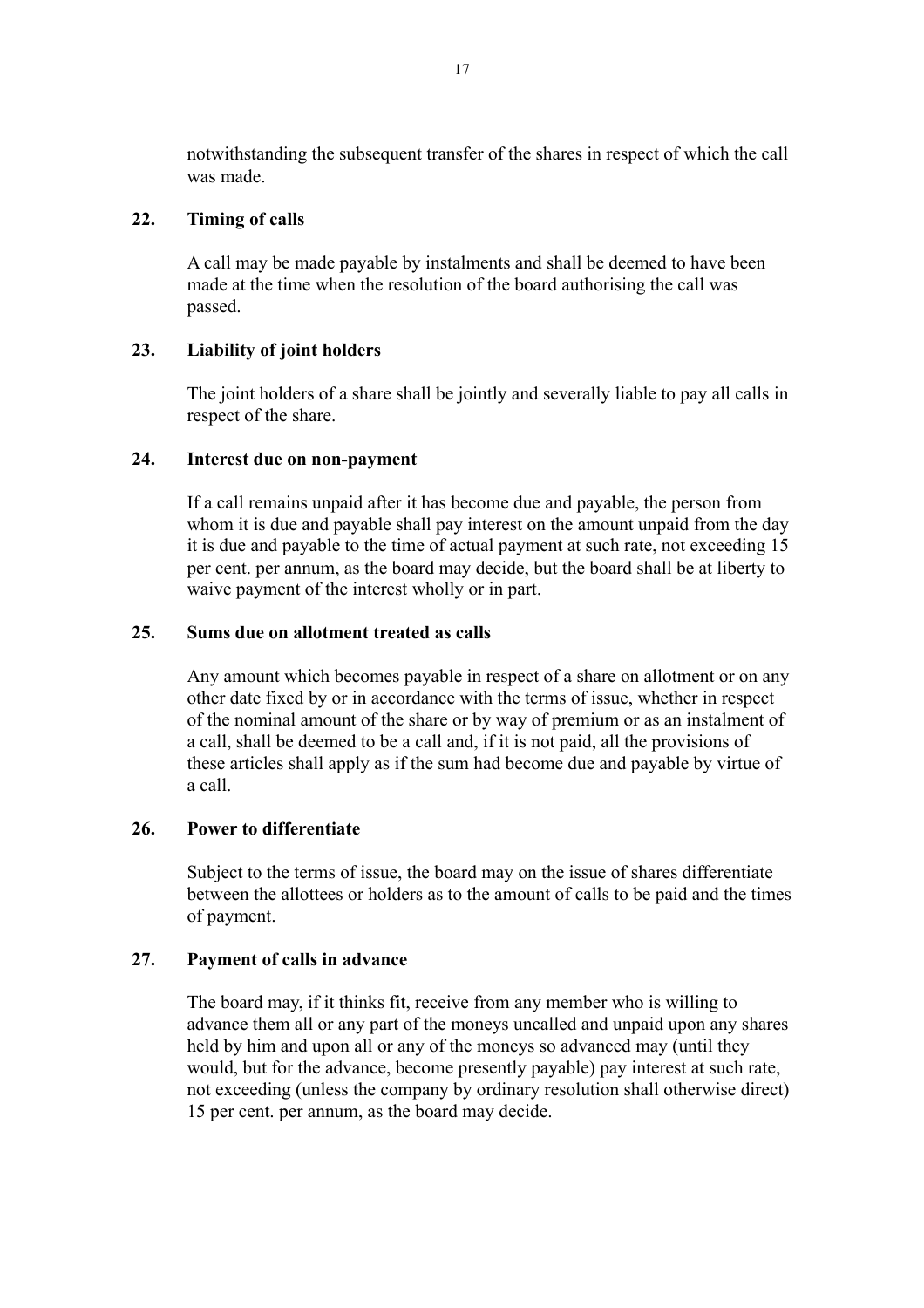#### **FORFEITURE OF SHARES**

#### **28. Notice if call or instalment not paid**

If any call or instalment of a call remains unpaid on any share after the day appointed for payment, the board may at any time serve a notice on the holder requiring payment of so much of the call or instalment as is unpaid, together with any interest which may have accrued.

#### **29. Form of notice**

The notice shall name a further day (not being less than fourteen clear days from the date of the notice) on or before which, and the place where, the payment required by the notice is to be made and shall state that in the event of nonpayment on or before the day and at the place appointed, the shares in respect of which the call has been made or instalment is payable will be liable to be forfeited. The board may accept the surrender of any share liable to be forfeited and, in that event, references in these articles to forfeiture shall include surrender.

### **30. Forfeiture if non-compliance with notice**

If the notice is not complied with, any share in respect of which it was given may, at any time before payment of all calls or instalments and interest due in respect of it has been made, be forfeited by a resolution of the board to that effect and the forfeiture shall include all dividends declared and other moneys payable in respect of the forfeited shares and not paid before the forfeiture.

#### **31. Notice after forfeiture**

When any share has been forfeited, notice of the forfeiture shall be served upon the person who was before forfeiture the holder of the share but no forfeiture shall be invalidated by any omission or neglect to give notice.

#### **32. Sale of forfeited shares**

Until cancelled in accordance with the requirements of the Companies Acts, a forfeited share shall be deemed to be the property of the company and may be sold, re-allotted or otherwise disposed of either to the person who was, before forfeiture, the holder or to any other person upon such terms and in such manner as the board shall decide. The board may for the purposes of the disposal authorise some person to execute an instrument of transfer to the designated transferee. The company may receive the consideration (if any) given for the share on its disposal and if the share is in registered form may register the transferee as the holder of the share. At any time before a sale, re-allotment or disposition the forfeiture may be cancelled by the board on such terms as the board may decide.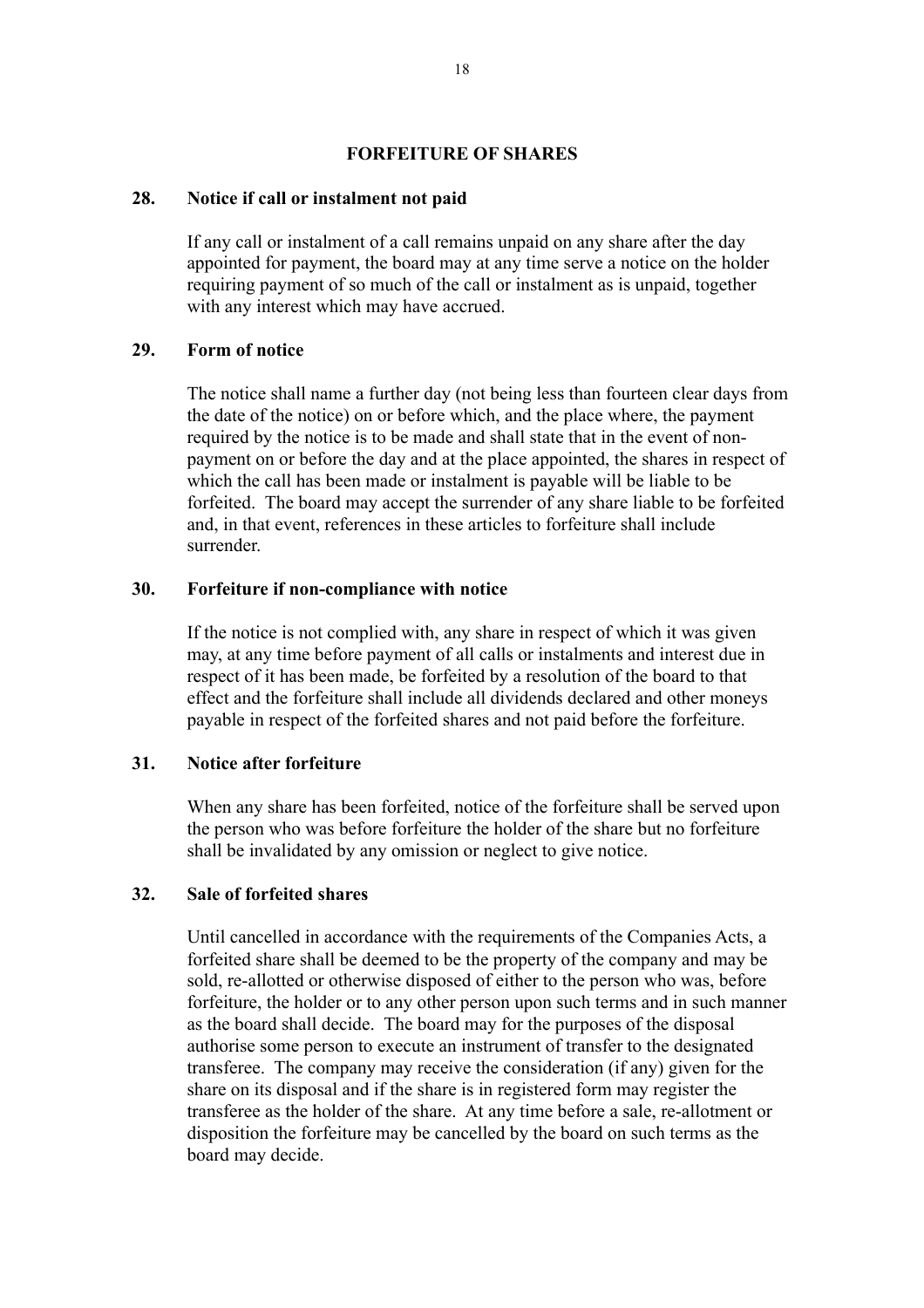## **33. Arrears to be paid notwithstanding forfeitures**

A person whose shares have been forfeited shall cease to be a member in respect of them and shall surrender to the company for cancellation the certificate for the forfeited shares but shall remain liable to pay to the company all moneys which at the date of the forfeiture were payable by him to the company in respect of those shares with interest thereon at the rate of 15 per cent. per annum (or such lower rate as the board may decide) from the date of forfeiture until payment, and the company may enforce payment without being under any obligation to make any allowance for the value of the shares forfeited or for any consideration received on their disposal.

## **34. Statutory declaration as to forfeiture**

A statutory declaration that the declarant is a director of the company or the secretary and that a share has been forfeited on a specified date shall be conclusive evidence of the facts stated in it as against all persons claiming to be entitled to the share. The declaration shall (subject to the execution of an instrument of transfer if necessary) constitute a good title to the share and the person to whom the share is sold, re-allotted or disposed of shall not be bound to see to the application of the purchase money (if any) nor shall his title to the share be affected by any irregularity or invalidity in the proceedings relating to the forfeiture, sale, re-allotment or disposal.

## **TRANSFER OF SHARES**

#### **35. Form of transfer**

- (A) Subject to such of the restrictions of these articles as may be applicable:-
	- (i) any member may transfer all or any of his uncertificated shares by means of a relevant system in such manner provided for, and subject as provided in the Uncertificated Securities Regulations and the rules of any relevant system, and accordingly no provision of these articles shall apply in respect of an uncertificated share to the extent that it requires or contemplates the effecting of a transfer by an instrument in writing or the production of a certificate for the share to be transferred; and
	- (ii) any member may transfer all or any of his certificated shares by an instrument of transfer in any usual form or in any other form which the board may approve.
- (B) The transferor of a share shall be deemed to remain the holder of the share concerned until the name of the transferee is entered in the register in respect of it.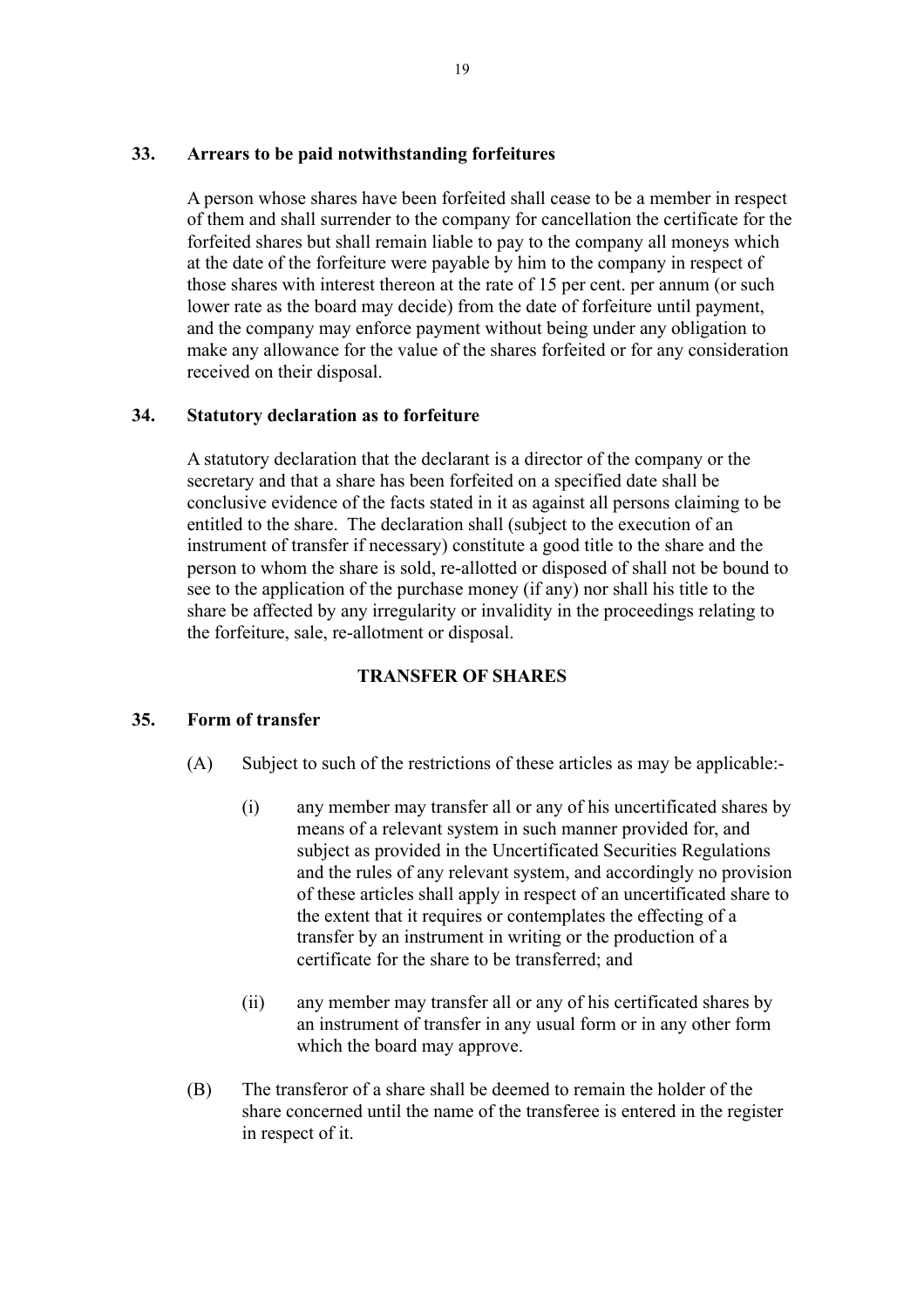## **36. Execution of transfer**

The instrument of transfer of a certificated share shall be executed by or on behalf of the transferor and (in the case of a partly paid share) the transferee. All instruments of transfer, when registered, may be retained by the company.

## **37. Right to decline registration of partly paid shares**

The board may, in its absolute discretion and without giving any reason for so doing, decline to register any transfer of any share which is not a fully paid share provided that, where any such shares are admitted to the Official List of the London Stock Exchange, such discretion may not be exercised in such a way as to prevent dealings in shares of that class from taking place on an open and proper basis.

## **38. Other rights to decline registration**

- (A) The board may only decline to register any transfer of an uncertificated share in the circumstances set out in the Uncertificated Securities Regulations, and where, in the case of a transfer to joint holders, the number of joint holders to whom the uncertificated share is to be transferred exceeds four:
- (B) The board may decline to register any transfer of a certificated share unless:-
	- (i) the instrument of transfer is left at the office or such other place as the board may from time to time determine accompanied (save in the case of a transfer by a person to whom the company is not required by law to issue a certificate and to whom a certificate has not been issued) by the certificate for the share to which it relates and such other evidence as the board may reasonably require to show the right of the person executing the instrument of transfer to make the transfer;
	- (ii) the instrument of transfer is in respect of only one class of share; and
	- (iii) in the case of a transfer to joint holders, the number of joint holders to whom the share is to be transferred does not exceed four.

## **39. Notice of refusal**

If the board declines to register a transfer of a share it shall, within two months after the date on which the instrument of transfer was lodged, or, in the case of uncertificated shares, within two months after the date on which the relevant Operator-instruction is received, send to the transferee notice of the refusal.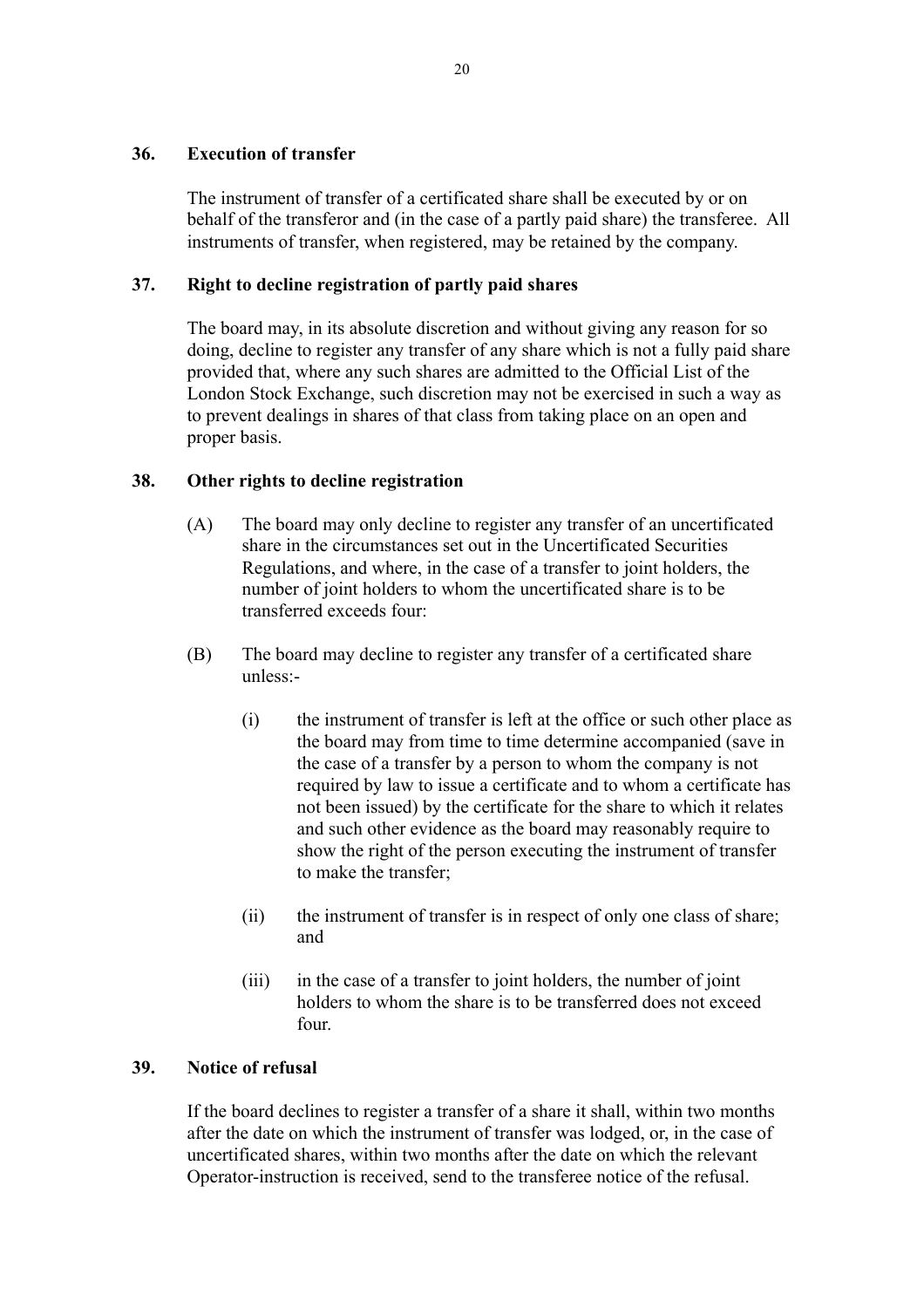### **40. No fee for registration**

No fee shall be charged by the company for registering any transfer, document or instruction relating to or affecting the title to any share or for making any other entry in the register.

## **41. Untraced shareholders**

The company may sell any certificated shares in the company on behalf of the holder of, or person entitled by transmission to, the shares by instructing a member of the London Stock Exchange to sell them at the best price reasonably obtainable at the time of the sale if:-

- (i) the shares have been in issue either in certificated or uncertificated form throughout the qualifying period and at least three cash dividends have become payable on the shares during the qualifying period,
- (ii) no cash dividend payable on the shares has either been claimed by presentation to the paying bank of the relevant cheque or warrant or been satisfied by the transfer of funds to a bank account designated by the holder of, or person entitled by transmission to, the shares or by the transfer of funds by means of a relevant system at any time during the relevant period;
- (iii) so far as any director of the company at the end of the relevant period is then aware, the company has not at any time during the relevant period received any communication from the holder of, or person entitled by transmission to, the shares;
- (iv) the company has caused two advertisements to be published, one in a newspaper with a national circulation and the other in a newspaper circulating in the area in which the last known postal address of the holder of, or person entitled by transmission to, the shares or the postal address at which service of notices may be effected under the articles is located, giving notice of its intention to sell the shares and a period of three months has elapsed from the date of publication of the advertisements or of the last of the two advertisements to be published if they are published on different dates, and
- (v) the company has given notice to the London Stock Exchange of its intention to make the sale.

For the purpose of this article:

**"the qualifying period"** means the period of twelve years immediately preceding the date of publication of the advertisements referred to in sub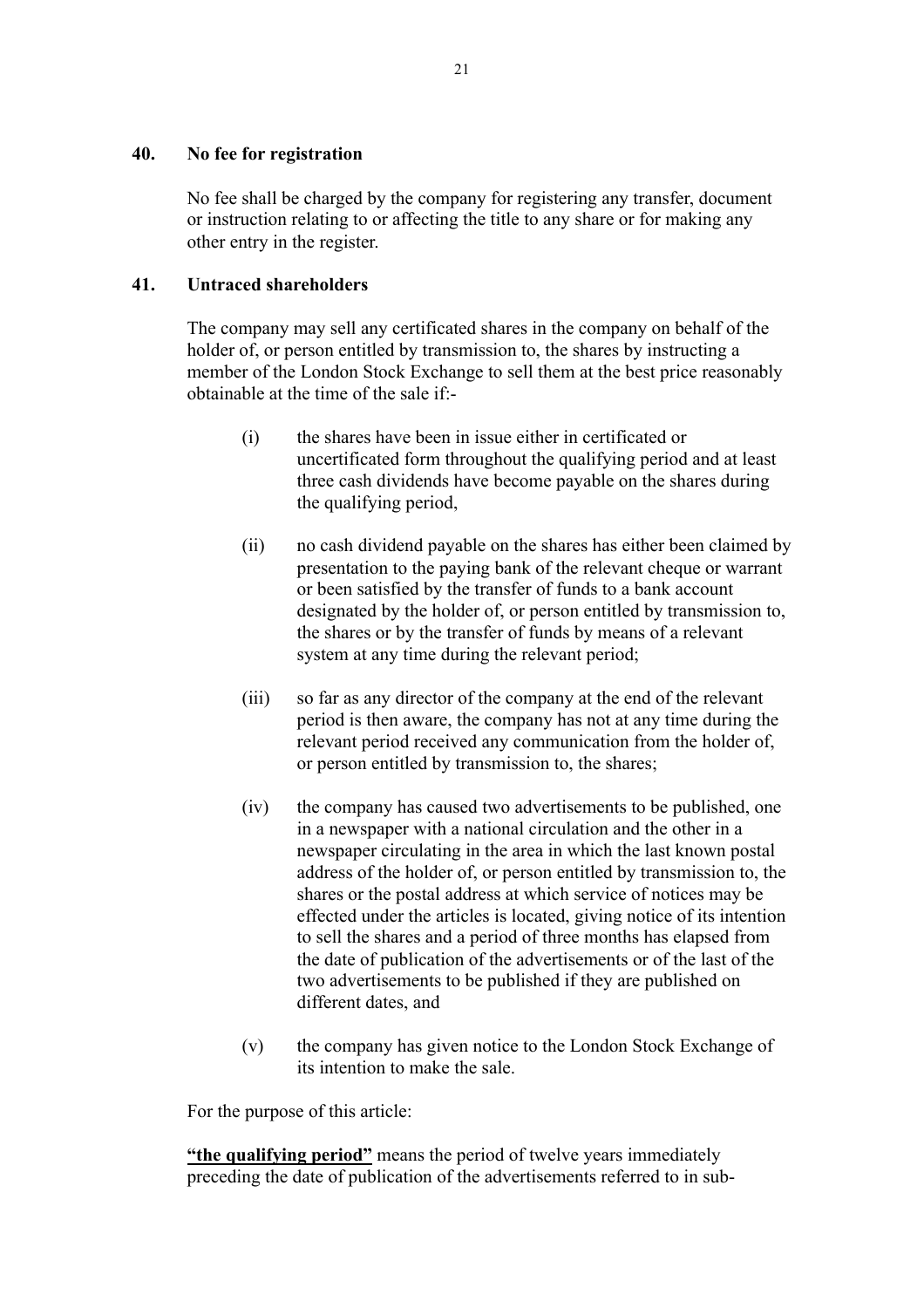paragraph (iv) above or of the first of the two advertisements to be published if they are published on different dates; and

**"the relevant period"** means the period beginning at the commencement of the qualifying period and ending on the date when all the requirements of subparagraphs (i) to (v) above have been satisfied.

If during any relevant period further shares have been issued in right of those held at the beginning of that relevant period or of any previously so issued during that relevant period and all the requirements of sub-paragraphs (ii) to  $(v)$ above have been satisfied in regard to the further shares, the company may also sell the further shares.

To give effect to any sale of shares pursuant to this article the board may authorise some person to transfer the shares in question and an instrument of transfer executed by that person shall be as effective as if it had been executed by the holder of, or person entitled by transmission to, the shares. The purchaser shall not be bound to see to the application of the purchase moneys nor shall his title to the shares be affected by any irregularity or invalidity in the proceedings relating to the sale. The net proceeds of sale shall belong to the company and, upon their receipt, the company shall become indebted to the former holder of, or person entitled by transmission to, the shares for an amount equal to the net proceeds. No trust shall be created in respect of the debt and no interest shall be payable in respect of it and the company shall not be required to account for any moneys earned from the net proceeds which may be employed in the business of the company or as it thinks fit.

## **TRANSMISSION OF SHARES**

#### **42. Transmission on death**

If a member dies, the survivor or survivors, where he was a joint holder, and his personal representatives, where he was a sole holder or the only survivor of joint holders, shall be the only persons recognised by the company as having any title to his shares; but nothing contained in these articles shall release the estate of a deceased holder from any liability in respect of any share held by him solely or jointly with other persons.

#### **43. Entry of transmission in register**

Where the entitlement of a person to a share in consequence of the death or bankruptcy of a member or of any other event giving rise to its transmission by operation of law is proved to the satisfaction of the board, the board shall within two months after proof cause the entitlement of that person to be noted in the register.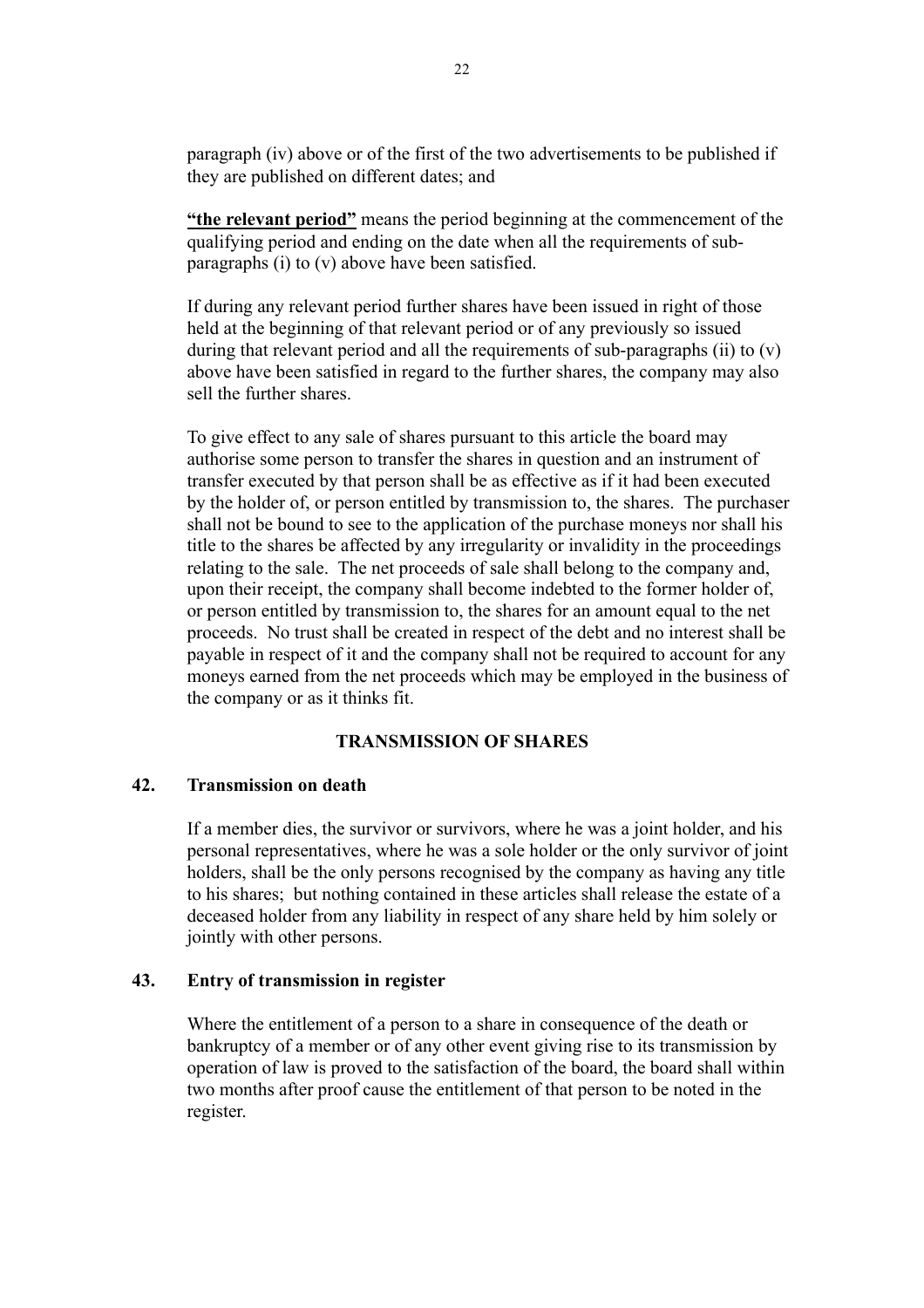#### **44. Election of person entitled by transmission**

Any person entitled by transmission to a share may, subject as provided elsewhere in these articles, elect either to become the holder of the share or to have some person nominated by him registered as the holder. If he elects to be registered himself he shall give notice to the company to that effect. If he elects to have another person registered, he shall transfer title to the share to that person. All the provisions of these articles relating to the transfer of, and registration of transfers of, shares shall apply to the notice or transfer as if the death or bankruptcy of the member or other event giving rise to the transmission had not occurred and the notice or transfer was given or executed by the member.

## **45. Rights of person entitled by transmission**

Where a person becomes entitled by transmission to a share, the rights of the holder in relation to that share shall cease, but the person entitled by transmission to the share may give a good discharge for any dividends or other moneys payable in respect of it and shall have the same rights in relation to the share as he would have had if he were the holder of it save that, until he becomes the holder, he shall not be entitled in respect of the share to attend or vote at any general meeting of the company or at any separate general meeting of the holders of any class of shares in the company.

## **ALTERATION OF SHARE CAPITAL**

#### **46. Increase, consolidation, sub-division and cancellation**

The company may from time to time by ordinary resolution:-

- (i) increase its share capital by such sum to be divided into shares of such amount as the resolution shall prescribe;
- (ii) consolidate and divide all or any of its share capital into shares of larger amount than its existing shares;
- (iii) sub-divide its shares or any of them into shares of smaller amount and the resolution may determine that, as between the shares resulting from the sub-division, any of them may have any preference or advantage or be subject to any restriction as compared with the others; and
- (iv) cancel any shares which, at the date of the passing of the resolution, have not been taken or agreed to be taken by any person and diminish the amount of its share capital by the amount of the shares so cancelled.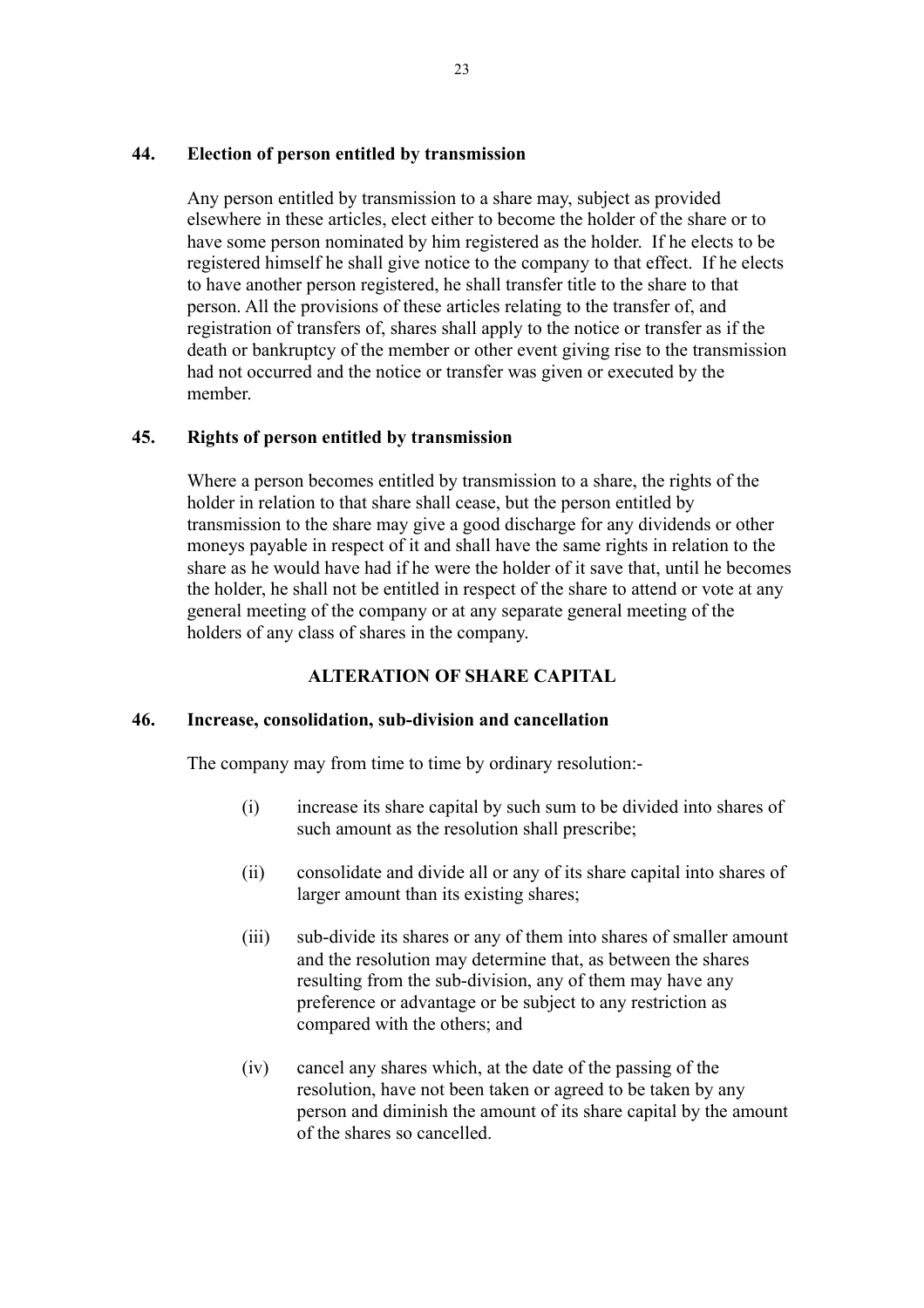#### **47. Fractions**

Whenever as a result of a consolidation of shares any members would become entitled to fractions of a share, the board may deal with the fractions as it thinks fit and in particular may sell the shares representing the fractions to any person (including, subject to the provisions of the Companies Acts, the company) and distribute the net proceeds of sale in due proportion among those members and the board may authorise some person to transfer or deliver the shares to, or in accordance with the directions of, the purchaser. The person to whom any shares are transferred or delivered shall not be bound to see to the application of the purchase money nor shall his title to the shares be affected by any irregularity in, or invalidity of, the proceedings relating to the sale.

#### **48. Reduction of capital**

Subject to the provisions of the Companies Acts, the company may by special resolution reduce its share capital, any capital redemption reserve and any share premium account in any way.

#### **GENERAL MEETINGS**

## **49. Extraordinary general meetings**

Any general meeting of the company other than an annual general meeting shall be called an extraordinary general meeting.

#### **50. Annual general meetings**

The board shall convene and the company shall hold general meetings as annual general meetings in accordance with the requirements of the Companies Acts.

#### **51. Convening of extraordinary general meetings**

The board may convene an extraordinary general meeting whenever it thinks fit.

## **52. Separate general meetings**

The provisions of these articles relating to general meetings shall apply, with any necessary modifications, to any separate general meeting of the holders of shares of a class convened otherwise than in connection with the variation of abrogation of the rights attached to the shares of that class. For this purpose, a general meeting at which no holder of a share other than an ordinary share may, in his capacity as a member, attend or vote shall also constitute a separate general meeting of the holders of the ordinary shares.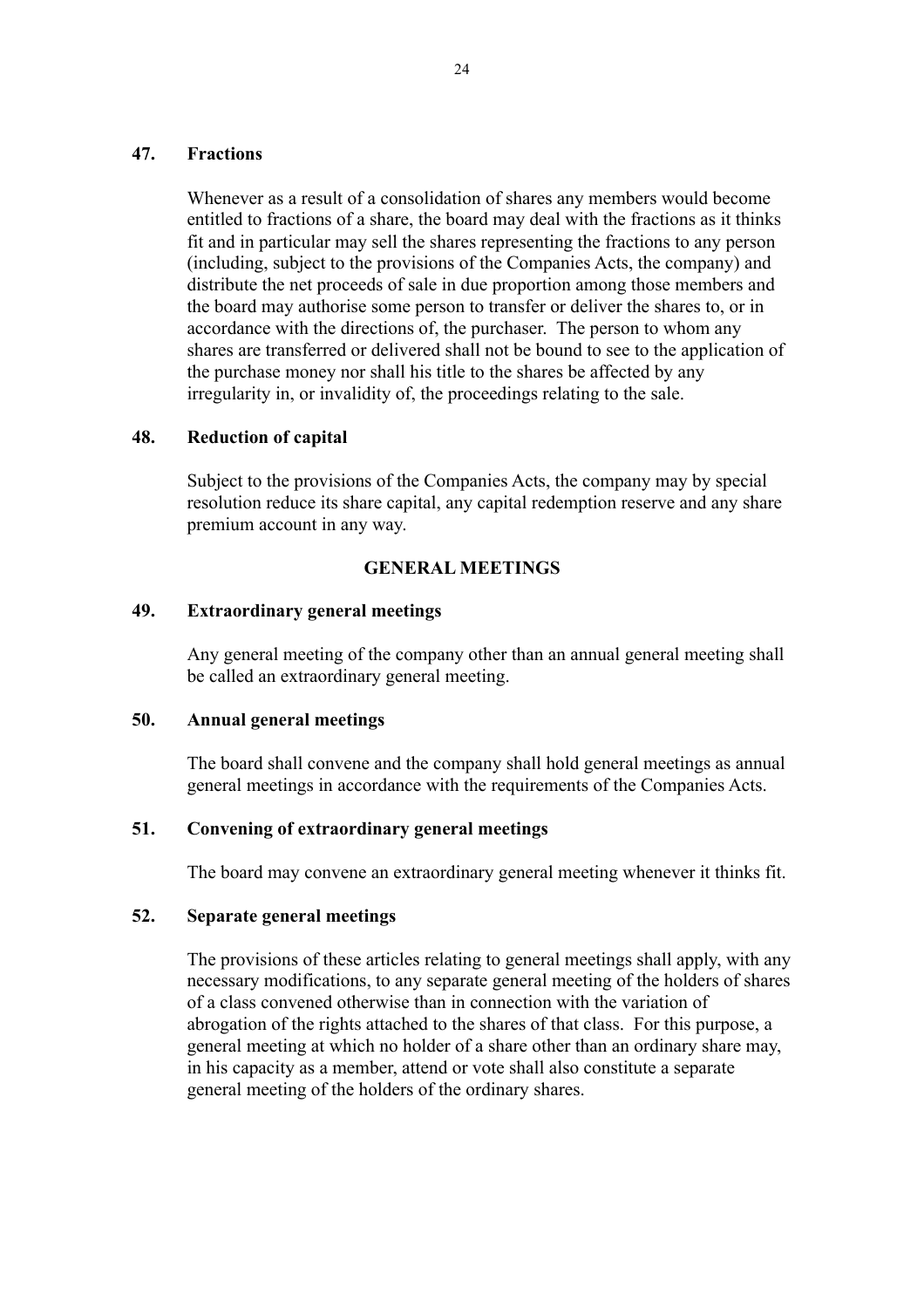### **53. Length of notice**

- (A) An annual general meeting and an extraordinary general meeting convened for the passing of a special resolution or (save as provided by the Companies Acts) a resolution of which special notice has been given to the company shall be convened by not less than twenty-one clear days' notice in writing. All other extraordinary general meetings shall be convened by not less than fourteen clear days' notice in writing. The notice shall specify the place, day and time of the meeting, and the general nature of the business to be transacted. Notice of every general meeting shall be given to all members other than any who, under the provisions of these articles or the terms of issue of the shares they hold, are not entitled to receive such notices from the company, and also to the auditors or, if more than one, each of them. References in this article to notice in writing include the use of electronic communications and publication on a web site in accordance with the Companies Acts.
- (B) Notwithstanding that a meeting of the company is convened by shorter notice than that specified in this article, it shall be deemed to have been properly convened if it is so agreed:-
	- (i) in the case of an annual general meeting, by all the members entitled to attend and vote at the meeting; and
	- (ii) in the case of any other meeting, by a majority in number of the members having a right to attend and vote at the meeting, being a majority together holding not less than 95 per cent. in nominal value of the shares giving that right.

## **54. Omission or non-receipt of notice**

The accidental omission to give any notice of a meeting or the accidental omission to send any document relating to any meeting to, or the non-receipt of any such document by, any person entitled to receive the notice or document shall not invalidate the proceedings at that meeting.

## **55. Postponement of general meetings**

If the board, in its absolute discretion, considers that it is impractical or unreasonable for any reason to hold a general meeting, it may postpone the general meeting to another date, time and place. When a meeting is so postponed, notice of the date, time and place of the postponed meeting shall be placed in at least two national newspapers in the United Kingdom. Notice of the business to be transacted at such postponed meeting shall not be required.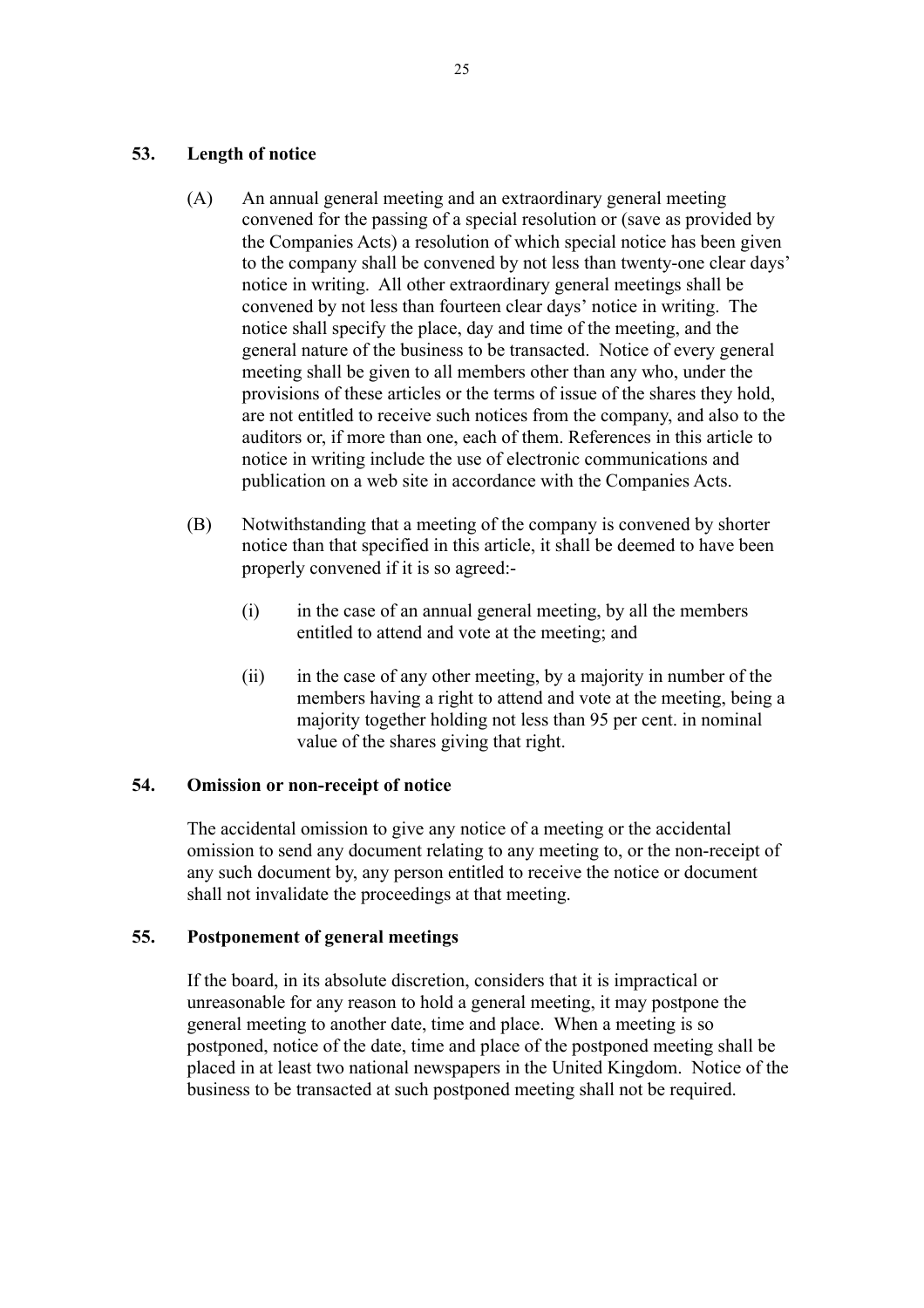#### **PROCEEDINGS AT GENERAL MEETINGS**

#### **56. Quorum**

No business shall be transacted at any general meeting unless a quorum is present when the meeting proceeds to business, but the absence of a quorum shall not preclude the choice or appointment of a chairman which shall not be treated as part of the business of the meeting. Save as otherwise provided by these articles, two members present in person or by proxy and entitled to vote shall be a quorum for all purposes.

#### **57. Procedure if quorum not present**

If within five minutes (or such longer time not exceeding one hour as the chairman of the meeting may decide to wait) after the time appointed for the commencement of the meeting a quorum is not present, the meeting shall stand adjourned to such other day (not being less than ten nor more than twenty-eight days later) and at such other time or place as the chairman of the meeting may decide and at such adjourned meeting one member present in person or by proxy (whatever the number of shares held by him) shall be a quorum. The company shall give not less than seven clear days' notice in writing of any meeting adjourned through want of a quorum and the notice shall state that one member present in person or by proxy (whatever the number of shares held by him) shall be a quorum. References in this article to notice in writing include the use of electronic communications and publication on a web site in accordance with the Companies Acts.

#### **58. Security arrangements**

The board may direct that persons wishing to attend any general meeting should submit to such searches or other security arrangements or restrictions as the board shall consider appropriate in the circumstances and shall be entitled in its absolute discretion to, or to authorise some one or more persons who shall include a director or the secretary or the chairman of the meeting to, refuse entry to, or to eject from, such general meeting any person who fails to submit to such searches or otherwise to comply with such security arrangements or restrictions.

## **59. Chairman of general meeting**

The chairman (if any) of the board or, in his absence, the deputy chairman (if any) shall preside as chairman at every general meeting. If there is no chairman or deputy chairman, or if at any meeting neither the chairman nor any deputy chairman is present within five minutes after the time appointed for the commencement of the meeting, or if neither the chairman nor any deputy chairman is willing to act as chairman, the directors present shall choose one of their number to act, or if one director only is present he shall preside as chairman if willing to act. If no director is present, or if each of the directors present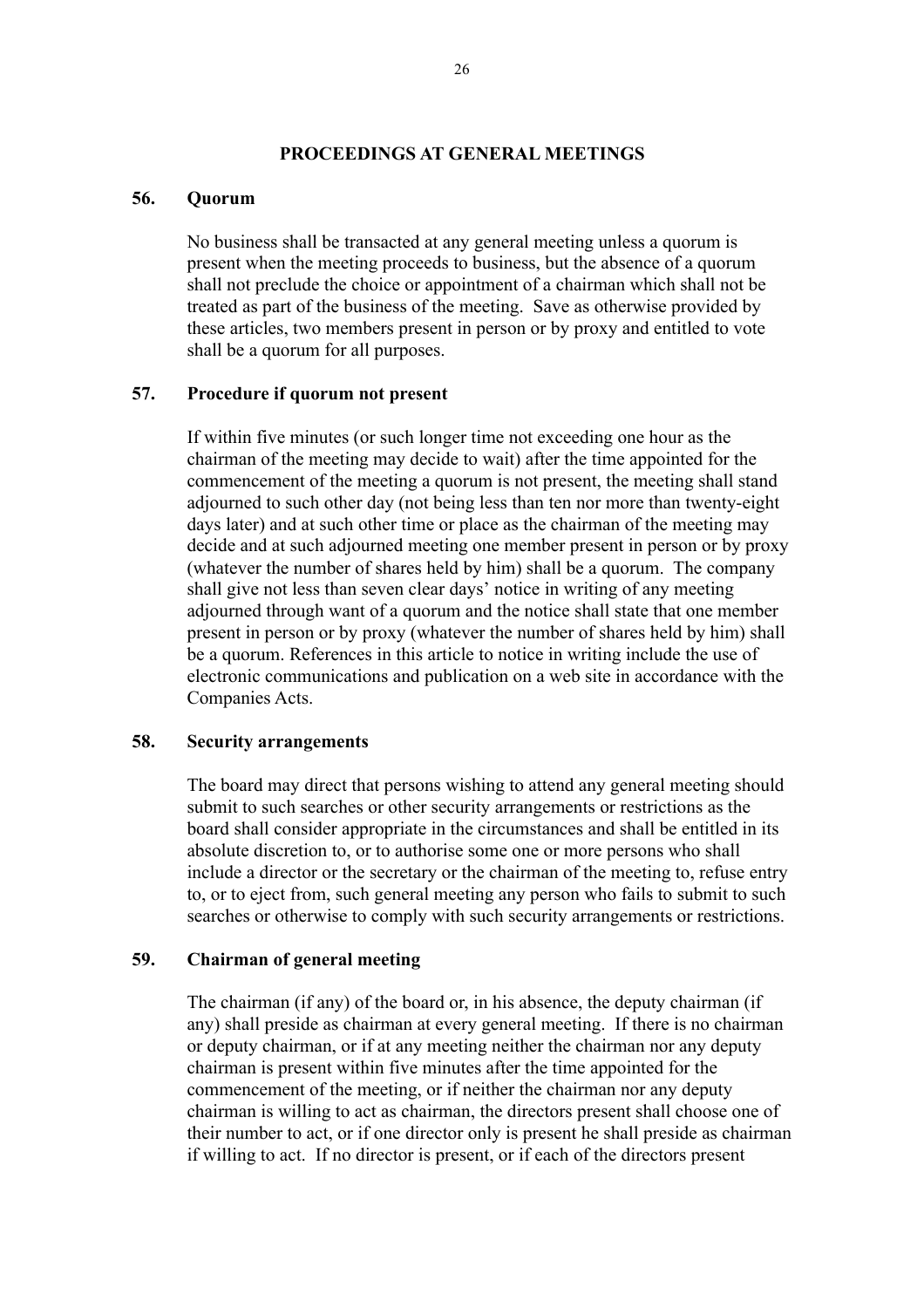declines to take the chair, the persons present and entitled to vote shall appoint one of their number to be chairman.

## **60. Orderly conduct**

The chairman shall take such action as he thinks fit to promote the orderly conduct of the business of the meeting as laid down in the notice of the meeting and the chairman's decision on matters of procedure or arising incidentally from the business of the meeting shall be final as shall be his determination as to whether any matter is of such a nature.

## **61. Directors' right to attend and speak**

Each director shall be entitled to attend and speak at any general meeting of the company and at any separate general meeting of the holders of any class of shares in the company. The chairman may invite any person to attend and speak at any general meeting of the company whom the chairman considers to be equipped by knowledge or experience of the company's business to assist in the deliberations of the meeting.

## **62. Adjournments**

The chairman may at any time without the consent of the meeting adjourn any meeting (whether or not it has commenced or a quorum is present) either sine die or to another time or place where it appears to him that (a) the members wishing to attend cannot be conveniently accommodated in the place appointed for the meeting (b) the conduct of persons present prevents or is likely to prevent the orderly continuation of business or (c) an adjournment is otherwise necessary so that the business of the meeting may be properly conducted. In addition, the chairman may at any time with the consent of any meeting at which a quorum is present (and shall if so directed by the meeting) adjourn the meeting either sine die or to another time or place. When a meeting is adjourned sine die the time and place for the adjourned meeting shall be fixed by the board. No business shall be transacted at any adjourned meeting except business which might properly have been transacted at the meeting had the adjournment not taken place.

#### **63. Notice of adjournment**

When a meeting is adjourned for three months or more, or sine die, notice of the adjourned meeting shall be given as in the case of an original meeting. Except where these articles otherwise require, it shall not be necessary to give any notice of an adjourned meeting or of the business to be transacted at an adjourned meeting.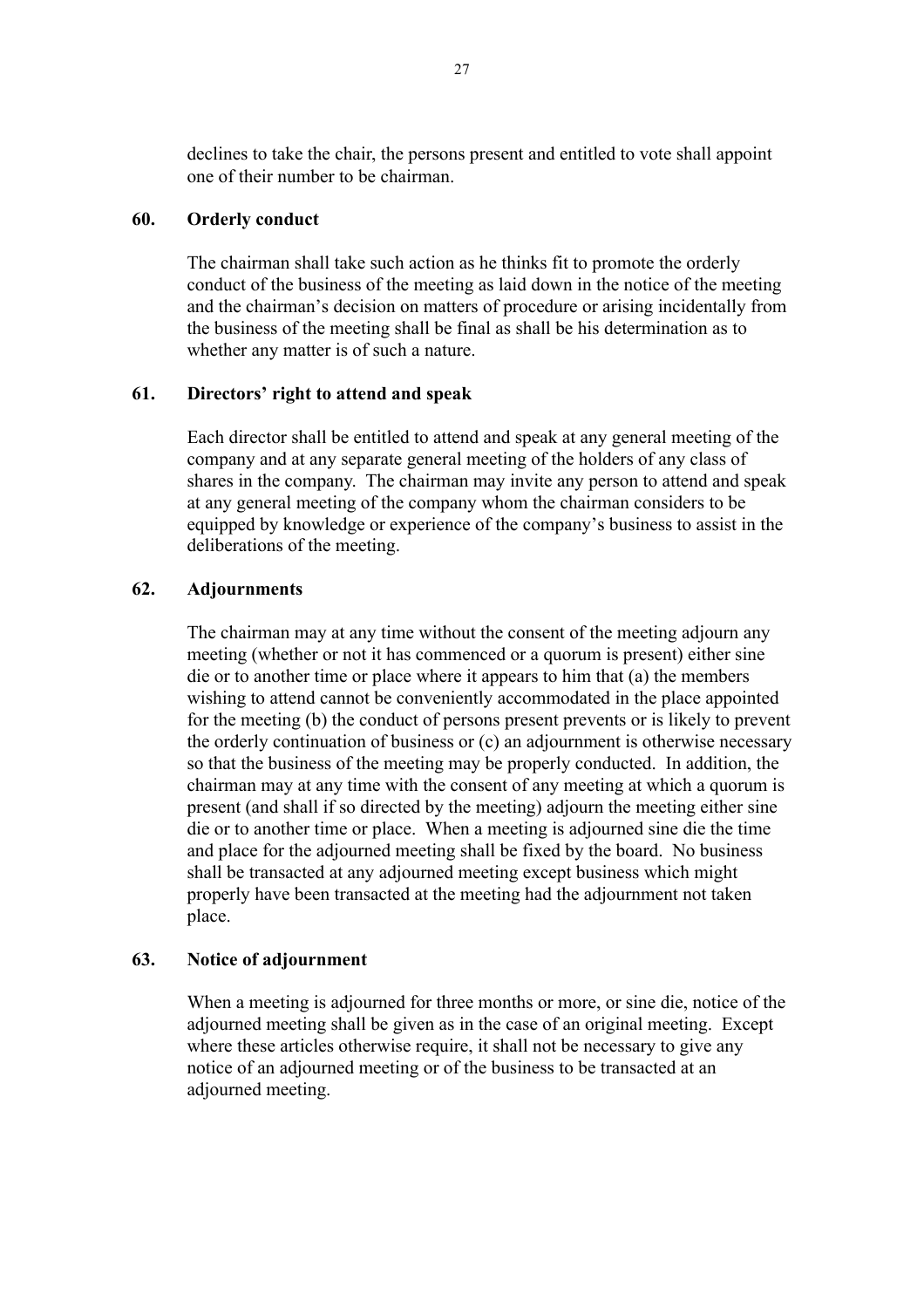#### **AMENDMENTS**

## **64. Amendments to resolutions**

In the case of a resolution duly proposed as a special or extraordinary resolution no amendment thereto (other than an amendment to correct a patent error) may be considered or voted upon and in the case of a resolution duly proposed as an ordinary resolution no amendment thereto (other than an amendment to correct a patent error) may be considered or voted upon unless either at least forty-eight hours prior to the time appointed for holding the meeting or adjourned meeting at which such ordinary resolution is to be proposed notice in writing of the terms of the amendment and intention to move the same has been lodged at the office or the chairman in his absolute discretion decides that it may be considered or voted upon.

#### **65. Amendments ruled out of order**

If an amendment shall be proposed to any resolution under consideration but shall be ruled out of order by the chairman of the meeting the proceedings on the substantive resolution shall not be invalidated by any error in such ruling.

## **VOTING**

#### **66. Votes of members**

Subject to any special terms as to voting upon which any shares may be issued or may for the time being be held and to any other provisions of these articles, on a show of hands every member who is present in person at a general meeting of the company shall have one vote, and on a poll every member who is present in person or by proxy shall have one vote for every share of which he is the holder.

#### **67. Method of voting**

At any general meeting a resolution put to the vote of the meeting shall be decided on a show of hands unless (before or on the declaration of the result of the show of hands or on the withdrawal of any other demand for a poll) a poll is properly demanded. Subject to the Companies Acts, a poll may be demanded  $bv$ :-

- (i) the chairman of the meeting; or
- (ii) at least three members present in person or by proxy and entitled to vote; or
- (iii) any member or members present in person or by proxy and representing in the aggregate not less than one-tenth of the total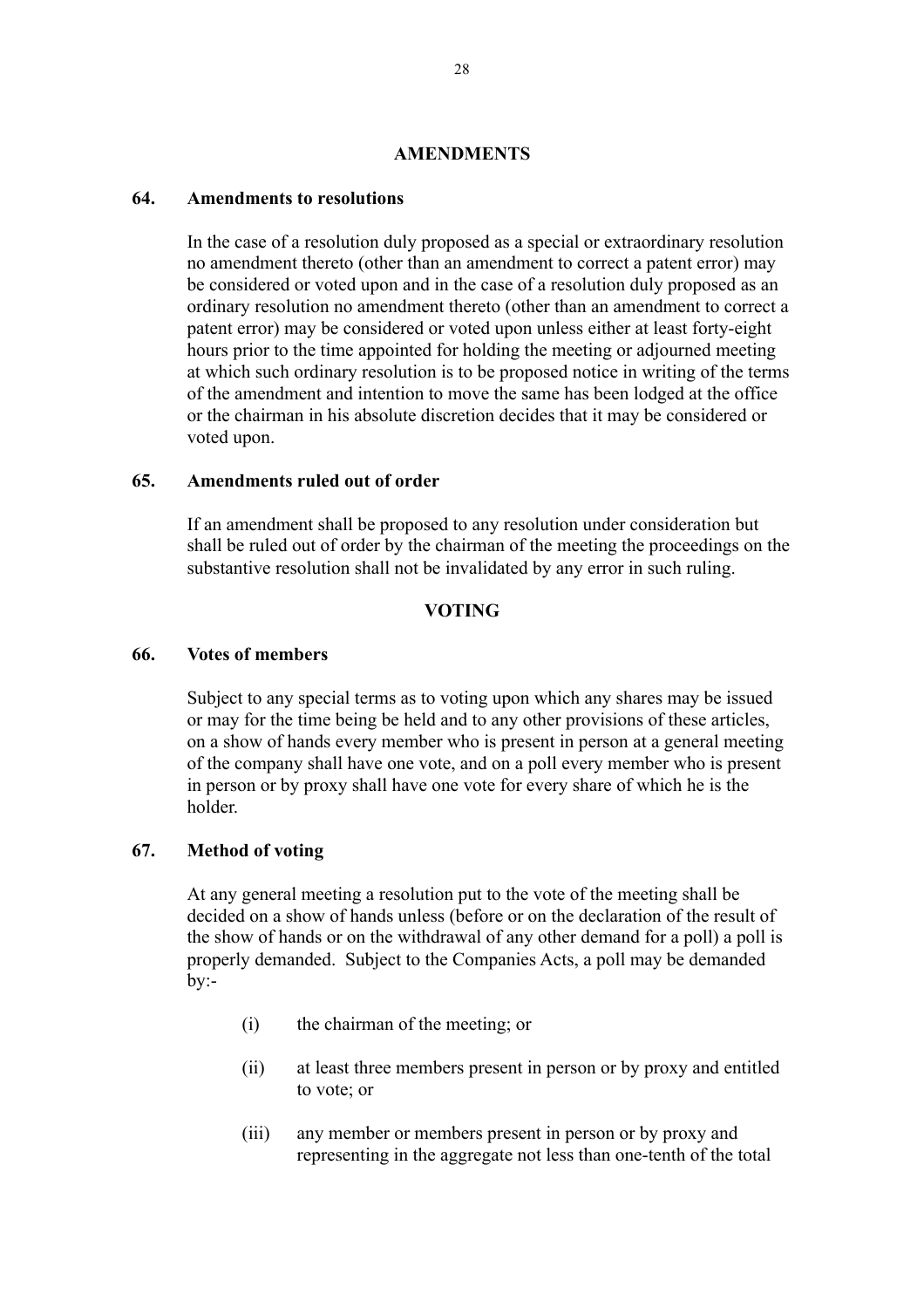voting rights of all the members having the right to attend and vote at the meeting; or

(iv) any member or members present in person or by proxy and holding shares conferring a right to attend and vote at the meeting on which there have been paid up sums in the aggregate equal to not less than one-tenth of the total sum paid up on all the shares conferring that right.

Unless a poll is so demanded on a show of hands and the demand is not withdrawn, a declaration by the chairman that a resolution on a show of hands has been carried or carried unanimously or by a particular majority or not carried by a particular majority or lost shall be conclusive evidence of the fact without proof of the number or proportion of the votes recorded for or against the resolution.

## **68. Procedure if poll demanded**

If a poll is properly demanded it shall be taken in such manner as the chairman shall direct and he may appoint scrutineers who need not be members. The result of the poll shall be deemed to be the resolution of the meeting at which the poll was demanded.

#### **69. When poll to be taken**

A poll demanded on the election of a chairman, or on a question of adjournment, shall be taken forthwith. A poll demanded on any other question shall be taken either forthwith or on such date (being not later than thirty days after the date of the demand) and at such time and place as the chairman shall direct. It shall not be necessary (unless the chairman otherwise directs) for notice to be given of a poll.

### **70. Continuance of other business after poll demand**

The demand for a poll shall not prevent the continuance of a meeting for the transaction of any business other than the question on which the poll was demanded, and it may be withdrawn with the consent of the chairman at any time before the close of the meeting or the taking of the poll, whichever is the earlier, and in that event shall not invalidate the result of a show of hands declared before the demand was made.

## **71. Votes on a poll**

On a poll votes may be given either personally or by proxy. A member may appoint more than one proxy to attend on the same occasion.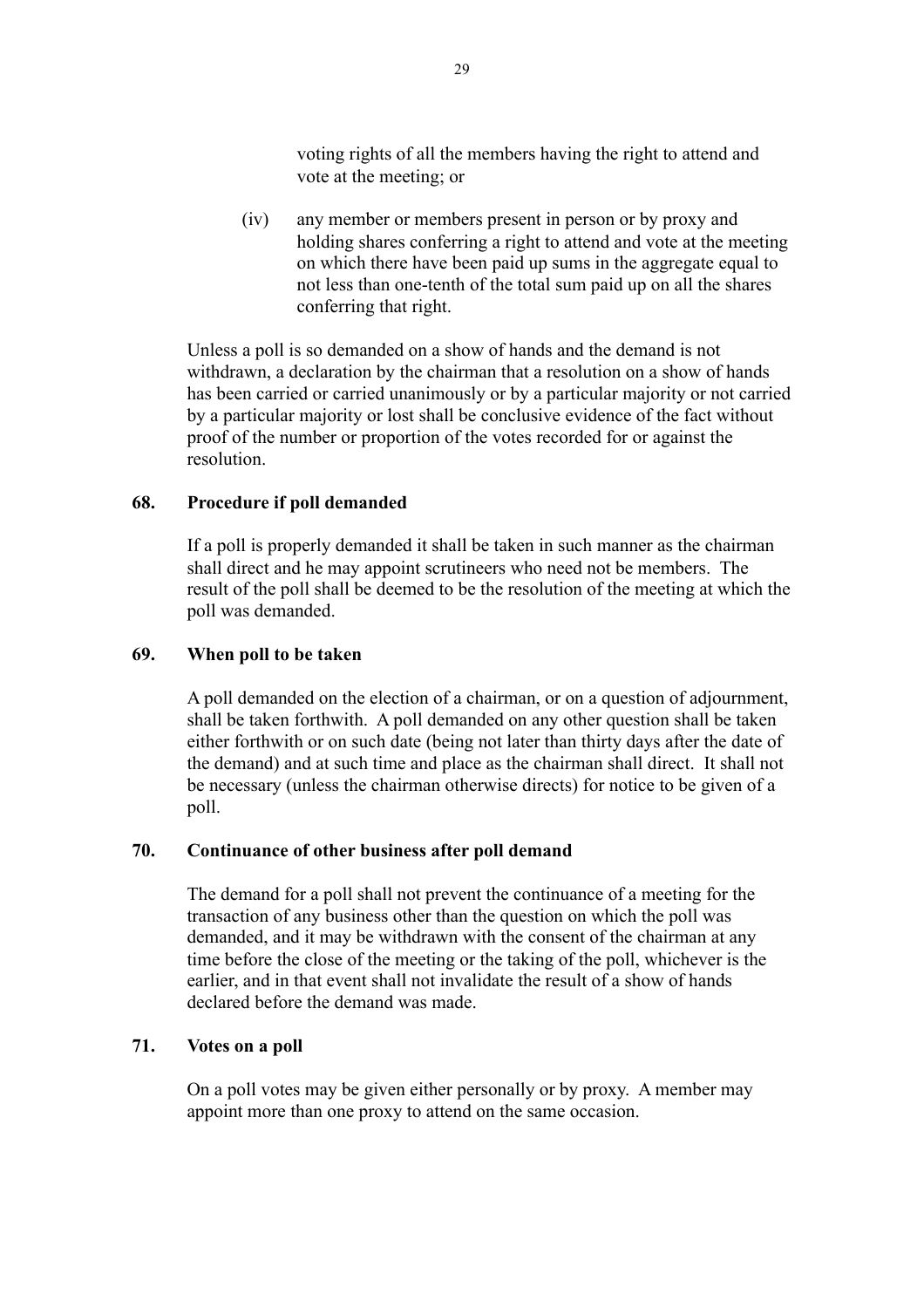## **72. Casting vote of chairman**

In the case of an equality of votes at a general meeting, whether on a show of hands or on a poll, the chairman shall be entitled to an additional or casting vote.

## **73. Votes of joint holders**

In the case of joint holders of a share the vote of the senior who tenders a vote, whether in person or by proxy, shall be accepted to the exclusion of the votes of the other joint holders and, for this purpose, seniority shall be determined by the order in which the names stand in the register in respect of the joint holding.

## **74. Voting on behalf of incapable member**

A member in respect of whom an order has been made by any competent court or official on the ground that he is or may be suffering from mental disorder or is otherwise incapable of managing his affairs may vote at any general meeting of the company or at any separate general meeting of the holders of any class of shares in the company and may exercise any other right conferred by membership in relation to general meetings by or through any person authorised in such circumstances to do so on his behalf (and that person may vote on a poll by proxy), provided that evidence to the satisfaction of the board of the authority of the person claiming to exercise the right to vote or such other right has been received at the office (or at such other place as may be specified in accordance with these articles for the reciept of appointments of a proxy in writing which are not electronic communications) not later than the last time at which such an appointment should have been recived in order to be valid for use at that meeting or on the holding of that poll.

## **75. No right to vote where sums overdue on shares**

No member shall, unless the board otherwise decides, be entitled to vote at any general meeting of the company or at any separate general meeting of the holders of any class of shares in the company unless all calls or other sums presently payable by him in respect of shares in the company have been paid.

## **76. Objections or errors in voting**

If:-

- (i) any objection shall be raised to the qualification of any voter, or
- (ii) any votes have been counted which ought not to have been counted or which might have been rejected, or
- (iii) any votes are not counted which ought to have been counted,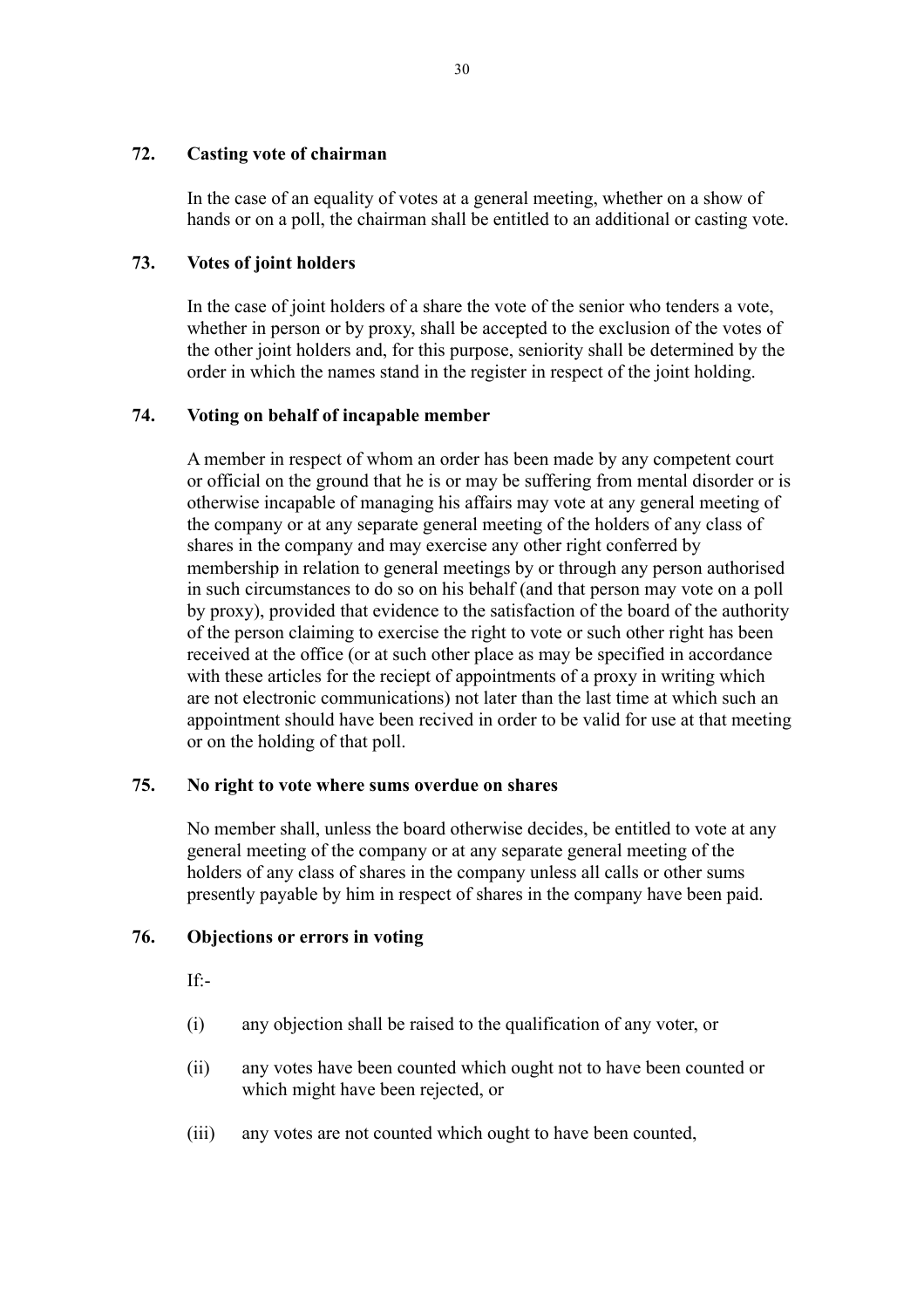the objection or error shall not vitiate the decision of the meeting or adjourned meeting on any resolution unless it is raised or pointed out at the meeting or, as the case may be, the adjourned meeting at which the vote objected to is given or tendered or at which the error occurs. Any objection or error shall be referred to the chairman and shall only vitiate the decision of the meeting on any resolution if the chairman decides that the same may have affected the decision of the meeting. The decision of the chairman on such matters shall be conclusive.

#### **PROXIES**

#### **77. Appointment of proxies**

The appointment of a proxy shall be in writing signed by the appointor or his attorney authorised in writing or, if the appointor is a corporation, shall either be executed under its seal or signed by an officer, attorney or other person authorised to sign it. In this article references to in writing include the use of electronic communications subject to such terms and conditions as the board may decide.

#### **78. Receipt of proxies**

The appointment of a proxy must:

- (i) in the case of an appointment which is not contained in an electronic communication, be received at the office (or such other place in the United Kingdom as may be specified in the notice convening the meeting or in any notice of any adjournment or, in either case, in any accompanying document) not less than forty-eight hours before the time appointed for holding the meeting or adjourned meeting at which the person named in the appointment proposes to vote together with (if required by the board) any authority under which it is made or a copy of the authority, certified notarially or in accordance with the Powers of Attorney Act 1971 or in some other manner approved by the board;
- (ii) in the case of an appointment contained in an electronic communication, where an address has been specified for the purpose of receiving electronic communications in the notice convening the meeting or in any notice of any adjournment or, in either case, in any accompanying document, be received at such address not less than 48 hours before the time appointed for holding the meeting or adjourned meeting at which the person named in the appointment proposes to vote. Any authority pursuant to which an appointment contained in an electronic communication is made or a copy of the authority, certified notarially or in accordance with the Powers of Attorney Act 1971 or in some other manner approved by the board, must, if required by the board, be received at the office (or such other place in the United Kingdom as may be specified in the notice convening the meeting or in any notice of any adjournment or, in either case, in any accompanying document) not less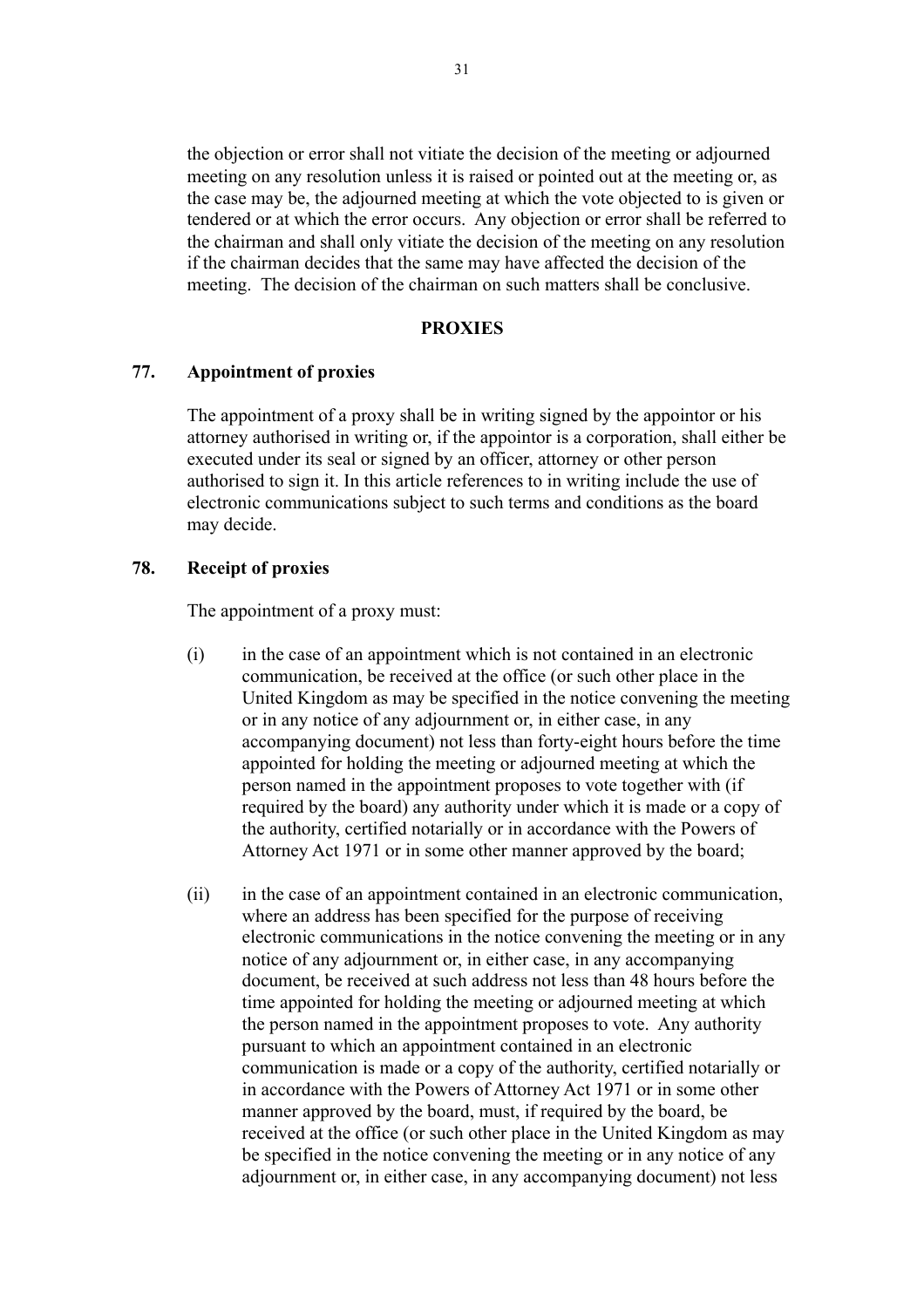than 48 hours before the time appointed for holding the meeting or adjourned meeting at which the person named in the appointment proposes to vote; or

(iii) in the case of a poll taken subsequently to the date of the meeting or adjourned meeting, be received as aforesaid not less than 24 hours before the time appointed for the taking of the poll,

and an appointment of a proxy which is not received in a manner so permitted shall be invalid.

When two or more valid but differing appointments of a proxy are received in respect of the same share for use at the same meeting, the one which is last received (regardless of its date or of the date of its signature) shall be treated as replacing and revoking the others as regards that share; if the company is unable to determine which was last received, none of them shall be treated as valid in respect of that share. The appointment of a proxy shall not preclude a member from attending and voting in person at the meeting or poll concerned.

#### **79. Maximum validity of proxy**

No appointment of a proxy shall be valid after twelve months have elapsed from the date named in it as the date of its receipt.

## **80. Form of proxy**

The appointment of a proxy shall be in any usual form or in such other form as the board may approve and the board may, if it thinks fit, but subject to the provisions of the Companies Acts, send out with the notice of any meeting forms of appointment of a proxy for use at the meeting. The appointment of a proxy shall, unless the contrary is stated in it, be valid as well for any adjournment of the meeting as for the meeting to which it relates. The appointment of a proxy shall be deemed to confer authority to demand or join in demanding a poll and to vote on any amendment of a resolution put to the meeting for which it is given as the proxy thinks fit. For so long as the board shall in its absolute discretion have so determined, a proxy appointed by the person from time to time holding shares in the company as nominee in respect of the Provident Financial Company Nominee Scheme may speak at a meeting and vote on a show of hands.

#### **81. Cancellation of proxy's authority**

A vote given or poll demanded by a proxy or by the duly authorised representative of a corporation shall be valid notwithstanding the previous determination of the authority of the person voting or demanding a poll, unless notice in writing of the determination was received by the company at the office (or such other place as was specified by the Company for receipt of appointments of proxy in the notice convening the meeting or other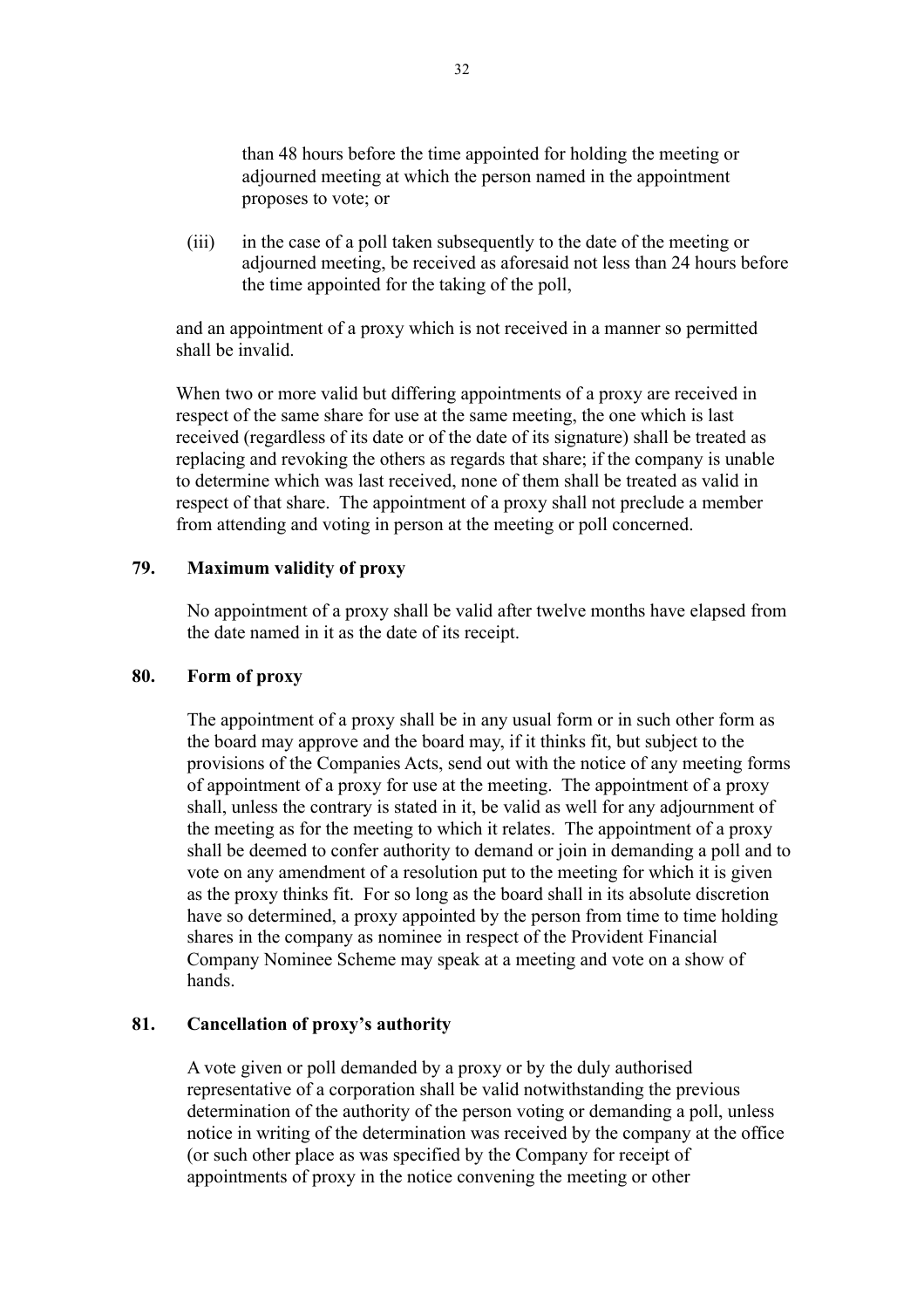accompanying document) not later than the last time at which an appointment of a proxy should have been received in order to be valid for use at the meeting or on the holding of the poll at which the vote was given or the poll demanded. In this article references to in writing include the use of electronic communications subject to such terms and conditions as the board may decide.

## **APPOINTMENT, RETIREMENT AND REMOVAL OF DIRECTORS**

#### **82. Number of directors**

Unless otherwise determined by ordinary resolution of the company, the directors (disregarding alternate directors) shall be not less than three nor more than fifteen in number.

#### **83. Directors' shareholding qualification**

No shareholding qualification for directors shall be required.

#### **84. Power of company to appoint directors**

Subject to the provisions of these articles, the company may by ordinary resolution appoint any person who is willing to act to be a director, either to fill a vacancy or as an addition to the existing board, but so that the total number of directors shall not at any time exceed any maximum number fixed by or in accordance with these articles.

#### **85. Power of board to appoint directors**

Without prejudice to the power of the company in general meeting pursuant to any of the provisions of these articles to appoint any person to be a director, the board may appoint any person who is willing to act to be a director, either to fill a vacancy or as an addition to the existing board, but so that the total number of directors shall not at any time exceed any maximum number fixed by or in accordance with these articles. Any director so appointed shall hold office only until the next annual general meeting and shall then be eligible for election but shall not be taken into account in determining the directors or the number of directors who are to retire by rotation at that meeting.

#### **86. Number to retire by rotation**

At every annual general meeting one-third of the directors or, if their number is not three or any multiple of three, then the number nearest to and less than onethird shall retire from office but, if there are fewer than three directors they shall all retire.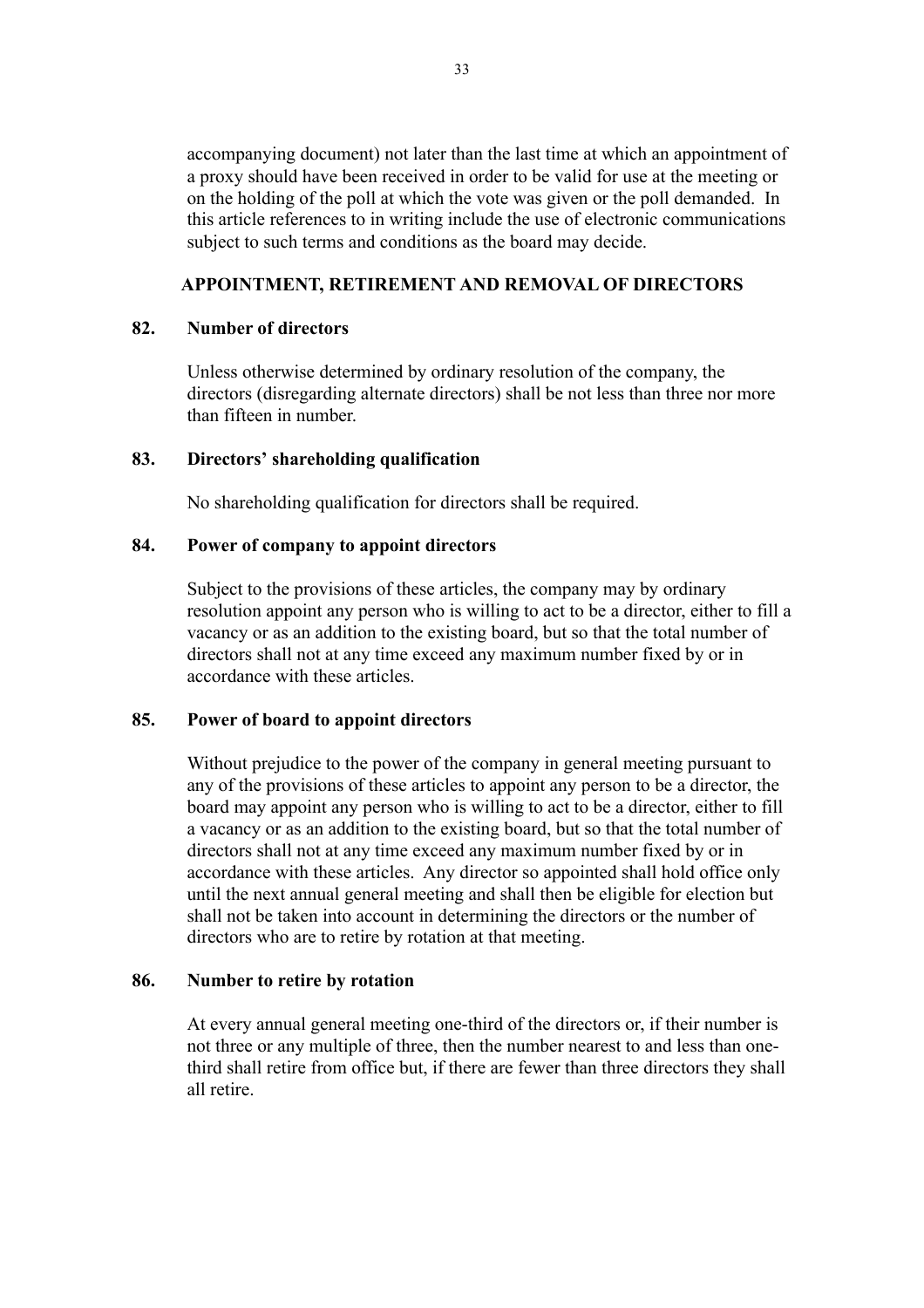## **87. Identity of directors to retire**

The directors to retire by rotation on each occasion shall be those of the directors who held office at the time of the two preceding annual general meetings and who did not retire by rotation at either of them. If the number of directors so retiring is less than the minimum number required by these articles to retire by rotation, additional directors up to that number shall also retire. The additional directors to retire shall be those of the directors subject to retirement by rotation who have been longest in office since their last appointment or reappointment; but, as between persons who became or were last reappointed directors on the same day, those to retire shall (unless they otherwise agree among themselves) be determined by lot. In addition, a director who would not otherwise be required to retire shall retire if, at the date of the meeting, more than nine years has elapsed since he was first elected to the board. The directors to retire on each occasion (both as to number and identity) shall be determined by the composition of the board at the start of business on the date of the notice convening the annual general meeting and no director shall be required to retire or be relieved from retiring by reason of any change in the number or identity of the directors after that time on the date of the notice but before the close of the meeting.

## **88. Filling Vacancies**

Subject to the provisions of these articles, at the meeting at which a director retires the company can pass an ordinary resolution to re-elect the director or to elect some other eligible person in his place.

## **89. Power of Removal by Special Resolution**

In addition to any power of removal conferred by the Companies Acts, the company may by special resolution remove any director before the expiration of his period of office and may (subject to these articles) by ordinary resolution appoint another person who is willing to be a director in his place.

## **90. Persons eligible as directors**

No person other than a director retiring at the meeting (whether by rotation or otherwise) shall be appointed or reappointed a director at any general meeting unless:-

- (i) he is recommended by the board, or
- (ii) not less than seven nor more than forty two days before the day appointed for the meeting, notice executed by a member qualified to vote at the meeting (not being the person to be proposed) has been given to the secretary of the intention to propose that person for appointment or reappointment together with notice executed by that person of his willingness to be appointed or reappointed.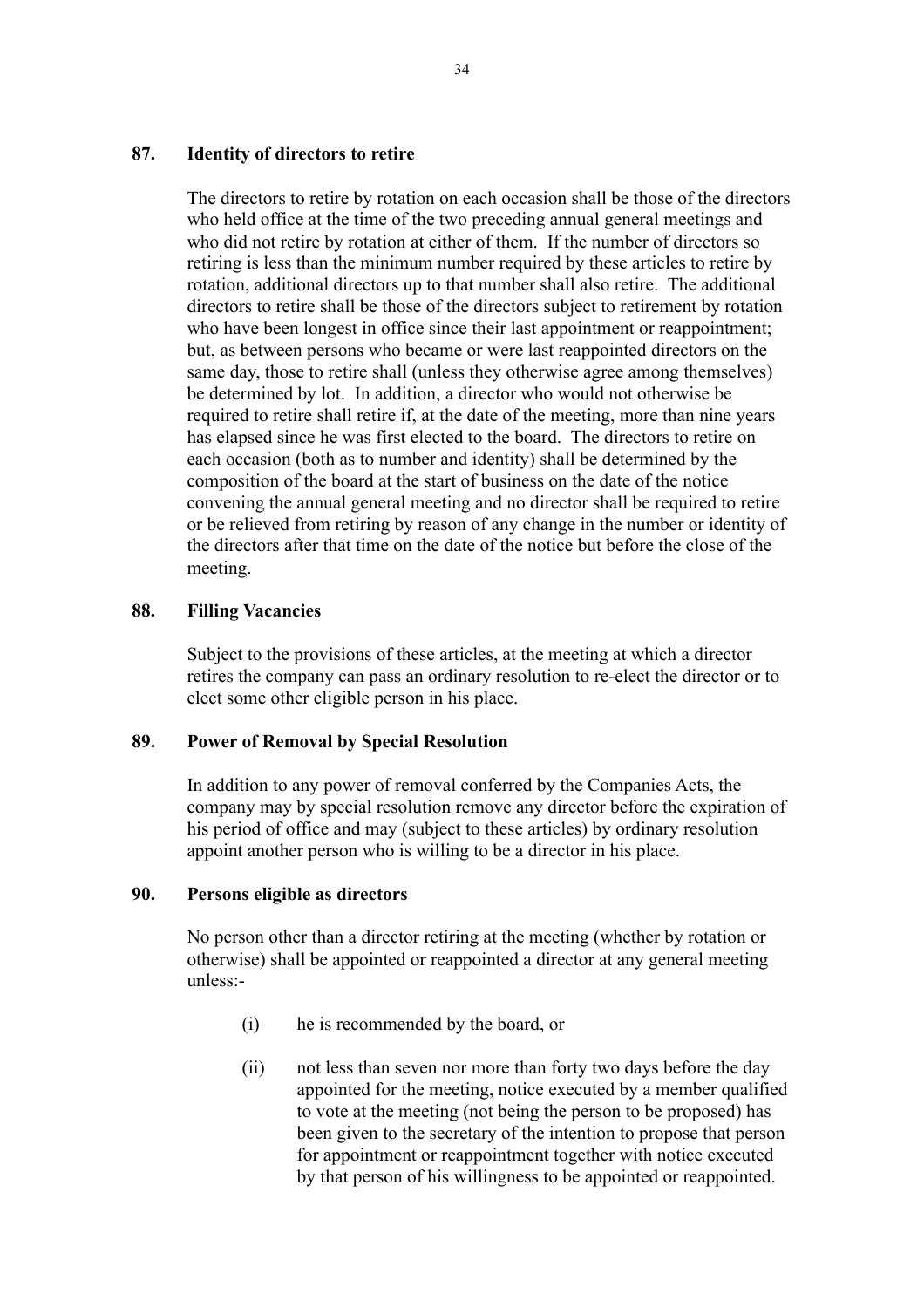## **91. Position of retiring directors**

A director who retires (whether by rotation or otherwise) at an annual general meeting may, if willing to continue to act, be reappointed. If he is not reappointed or deemed to be reappointed, he shall retain office until the meeting appoints someone in his place or, if it does not do so, until the end of the meeting.

## **92. Vacation of office by directors**

Without prejudice to the provisions for retirement by rotation or otherwise contained in these articles, the office of a director shall be vacated if:-

- (i) he resigns his office by notice in writing delivered to or received at the office or tendered at a meeting of the board; or
- (ii) by notice in writing delivered to or received at the office or tendered at a meeting of the board, his resignation is requested by all of the other directors; or
- (iii) he is or has been suffering from mental ill health or becomes a patient for any purpose of any statute relating to mental health and the board resolves that his office is vacated; or
- (iv) he is absent without the permission of the board from meetings of the board (whether or not an alternate director appointed by him attends) for six consecutive months and the board resolves that his office is vacated; or
- (v) he becomes bankrupt or compounds with his creditors generally; or
- (vi) he is prohibited by law from being a director; or
- (vii) he ceases to be a director by virtue of the Companies Acts or is removed from office pursuant to these articles.

In the office of a director is vacated for any reason, he shall cease to be a member of any committee or sub-committee of the board. In this article references to in writing include the use of electronic communications subject to such terms and conditions as the board may decide.

## **93. Alternate directors**

(A) Each director may appoint any person to be his alternate and may at his discretion remove an alternate director so appointed. If the alternate director is not already a director, the appointment, unless previously approved by the board, shall have effect only upon and subject to its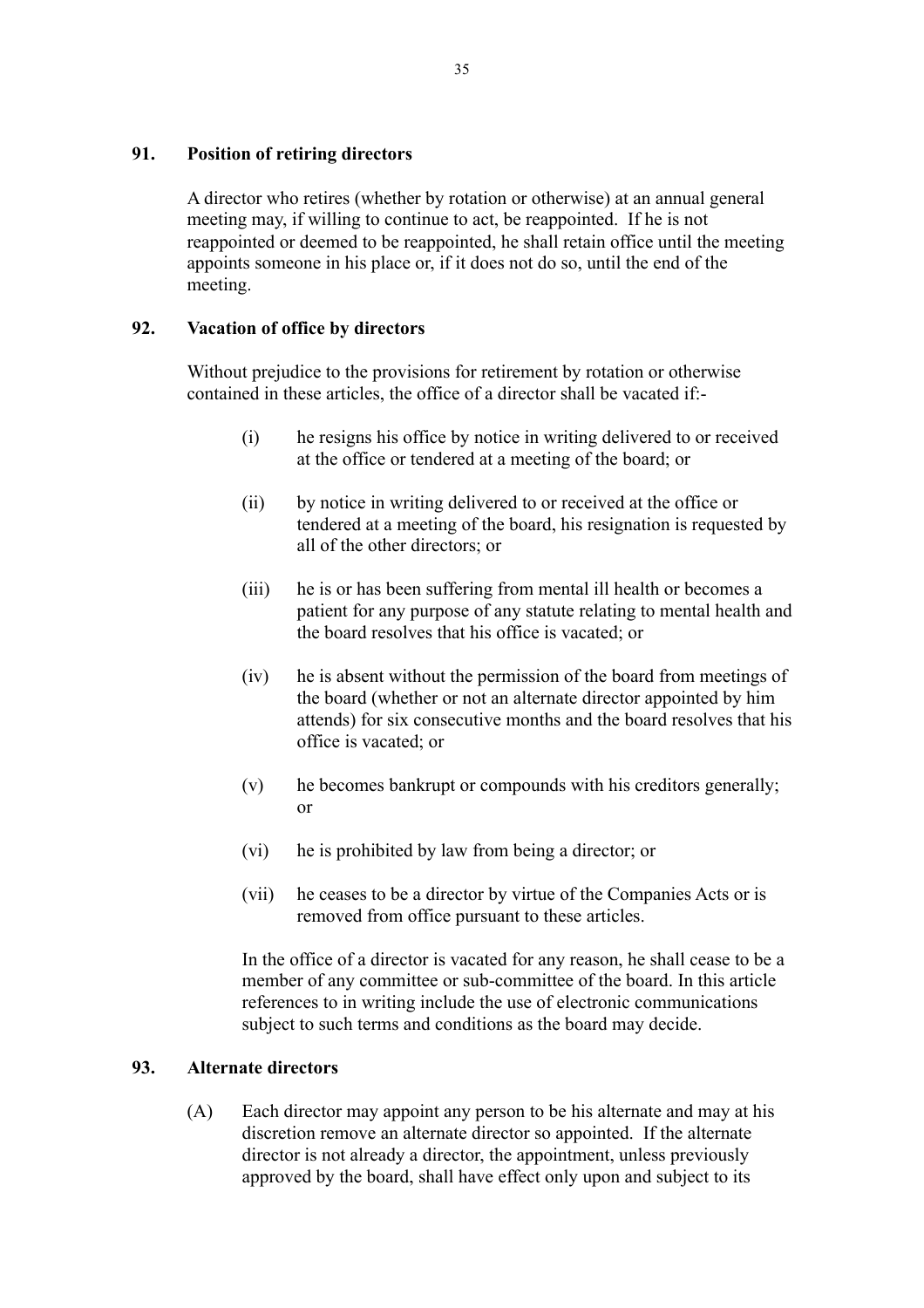being so approved. Any appointment or removal of an alternate director shall be effected by notice in writing signed by the appointor and delivered to or received at the office or tendered at a meeting of the board, or in any other manner approved by the board. If his appointor so requests, an alternate director shall be entitled to receive notice of all meetings of the board or of committees of the board of which his appointor is a member. He shall also be entitled to attend and vote as a director at any such meeting at which the director appointing him is not personally present and at such meeting to exercise and discharge all the functions, powers, rights and duties of his appointor as a director and for the purposes of the proceedings at such meeting the provisions of these articles shall apply as if he were a director.

- (B) Every person acting as an alternate director shall (except as regards power to appoint an alternate and remuneration) be subject in all respects to the provisions of these articles relating to directors and shall alone be responsible to the company for his acts and defaults and shall not be deemed to be the agent of or for the director appointing him. An alternate director may be paid expenses and shall be entitled to be indemnified by the company to the same extent as if he were a director but shall not be entitled to receive from the company any fee in his capacity as an alternate director.
- (C) Every person acting as an alternate director shall have one vote for each director for whom he acts as alternate, in addition to his own vote if he is also a director. Signature by an alternate director of any resolution in writing of the board or a committee of the board shall, unless the notice of his appointment provides to the contrary, be as effective as signature by his appointor.
- (D) An alternate director shall automatically cease to be an alternate director if his appointor ceases for any reason to be a director except that, if at any meeting any director retires by rotation or otherwise but is reappointed or deemed to be reappointed at the same meeting, any appointment made by him pursuant to this article which was in force immediately before his retirement shall remain in force as though he had not retired.
- (E) In this article references to in writing include the use of electronic communications subject to such terms and conditions as the board may decide.

## **94. Executive directors**

The board or any committee authorised by the board may from time to time appoint one or more directors to hold any employment or executive office with the company (including that of a chief executive and/or a managing director) for such period (subject to the provisions of the Companies Acts) and upon such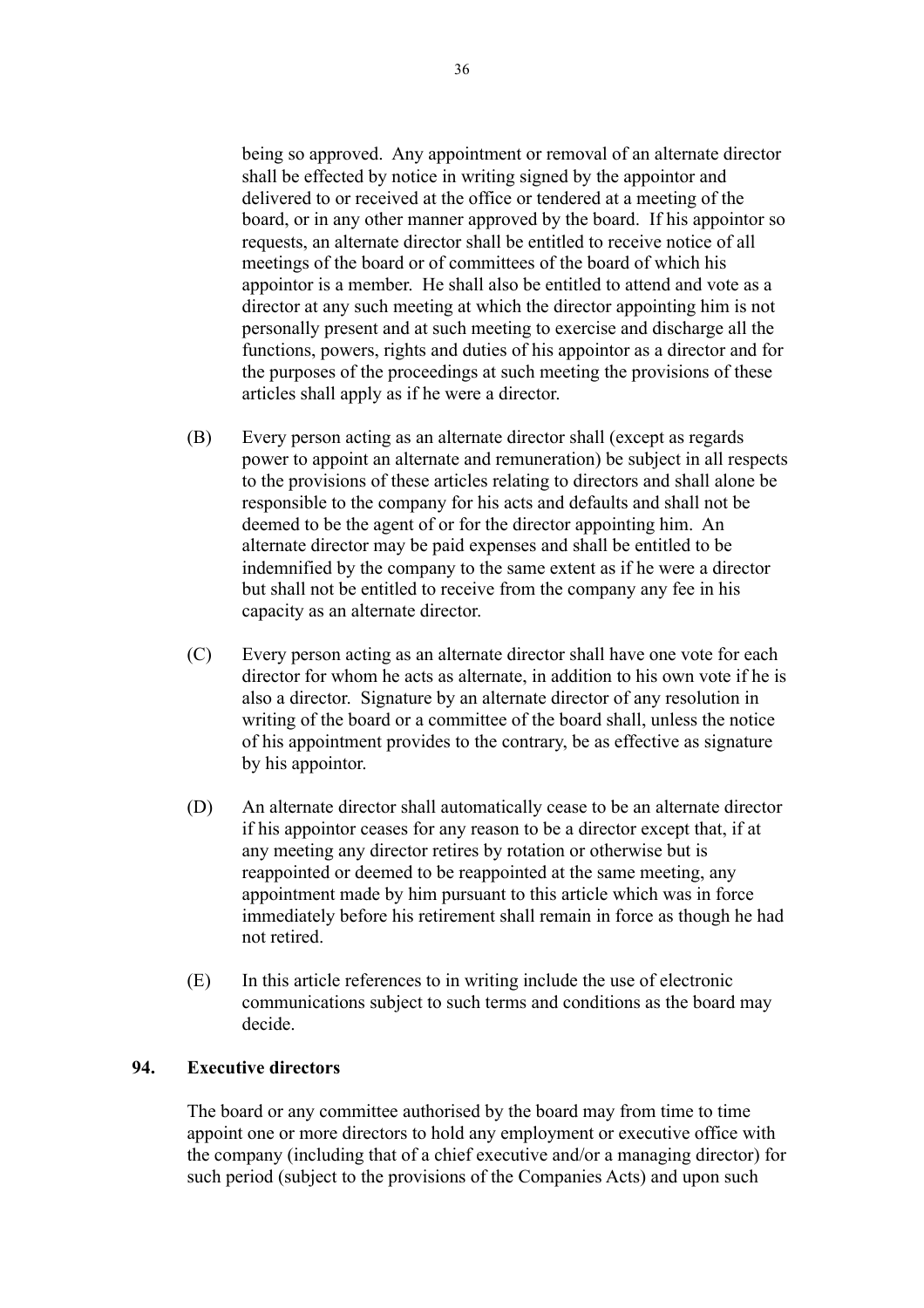other terms as the board or any committee authorised by the board may in its discretion decide and may revoke or terminate any appointment so made. Any revocation or termination of the appointment shall be without prejudice to any claim for damages that the director may have against the company or the company may have against the director for any breach of any contract of service between him and the company which may be involved in the revocation or termination. A director so appointed shall receive such remuneration (whether by way of salary, commission, participation in profits or otherwise) as the board or any committee authorised by the board may decide, and either in addition to or in lieu of his remuneration as a director.

#### **ADDITIONAL REMUNERATION EXPENSES AND PENSIONS**

#### **95. Directors' Fees**

Each of the directors shall be paid a fee at such rate as may from time to time be determined by the board provided that the aggregate of all fees so paid to directors (excluding amounts payable under any other provision of these articles) shall not exceed £400,000 per annum or such higher amount as may from time to time be decided by ordinary resolution of the company.

#### **96. Additional remuneration**

Any director who performs services which in the opinion of the board or any committee authorised by the board go beyond the ordinary duties of a director may be paid such extra remuneration (whether by way of salary, commission, participation in profits or otherwise) as the board or any committee authorised by the board may in its discretion decide in addition to any remuneration provided for by or pursuant to any other article.

#### **97. Expenses**

Each director may be paid his reasonable travelling, hotel and incidental expenses of attending and returning from meetings of the board or committees of the board or general meetings of the company or any other meeting which as a director he is entitled to attend and shall be paid all other costs and expenses properly and reasonably incurred by him in the conduct of the company's business or in the discharge of his duties as a director. The company may also fund directors' expenditure on defending proceedings as provided in the Companies Acts.

#### **98. Pensions and gratuities for directors**

The board or any committee authorised by the board may exercise all the powers of the company to provide benefits, either by the payment of gratuities or pensions or by insurance or in any other manner whether similar to the foregoing or not, for any director or former director or the relations, connections or dependants of any director or former director, provided that no benefits (except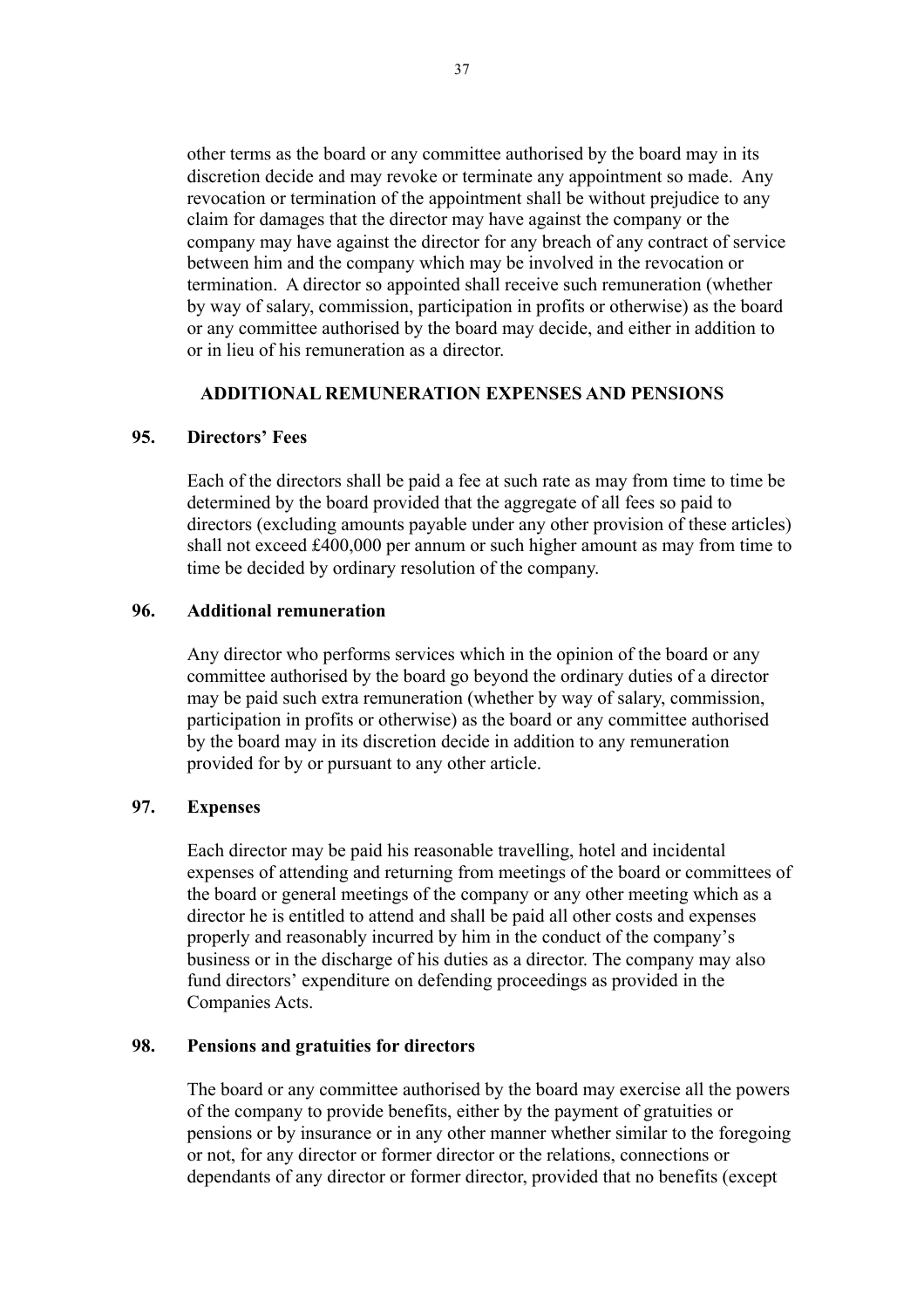such as may be provided for by any other article) may be granted to or in respect of a director or former director who has not been employed by, or held an executive office or place of profit under, the company or any body corporate which is or has been its subsidiary undertaking or any predecessor in business of the company or any such body corporate without the approval of an ordinary resolution of the company. No director or former director shall be accountable to the company or the members for any benefit provided pursuant to this article and the receipt of any such benefit shall not disqualify any person from being or becoming a director of the company.

#### **DIRECTORS' INTERESTS**

#### **99. Permitted interests and voting**

- (A) Subject to the provisions of the Companies Acts and of paragraph (J) of this article, no director or proposed or intending director shall be disqualified by his office from contracting with the company, either with regard to his tenure of any office or place of profit or as vendor, purchaser or in any other manner whatever, nor shall any contract in which any director is in any way interested be liable to be avoided, nor shall any director who is so interested be liable to account to the company or the members for any remuneration, profit or other benefit realised by the contract by reason of the director holding that office or of the fiduciary relationship thereby established.
- (B) A director may hold any other office or place of profit with the company (except that of auditor) in conjunction with his office of director for such period (subject to the provisions of the Companies Acts) and upon such other terms as the board may decide, and may be paid such extra remuneration for so doing (whether by way of salary, commission, participation in profits or otherwise) as the board or any committee authorised by the board may decide, and either in addition to or in lieu of any remuneration provided for by or pursuant to any other article.
- (C) A director may be or become a director or other officer of, or otherwise interested in, any company promoted by the company or in which the company may be interested or as regards which it has any power of appointment, and shall not be liable to account to the company or the members for any remuneration, profit or other benefit received by him as a director or officer of or from his interest in the other company. The board may also cause any voting power conferred by the shares in any other company held or owned by the company or any power of appointment to be exercised in such manner in all respects as it thinks fit, including the exercise of the voting power or power of appointment in favour of the appointment of the directors or any of them as directors or officers of the other company, or in favour of the payment of remuneration to the directors or officers of the other company.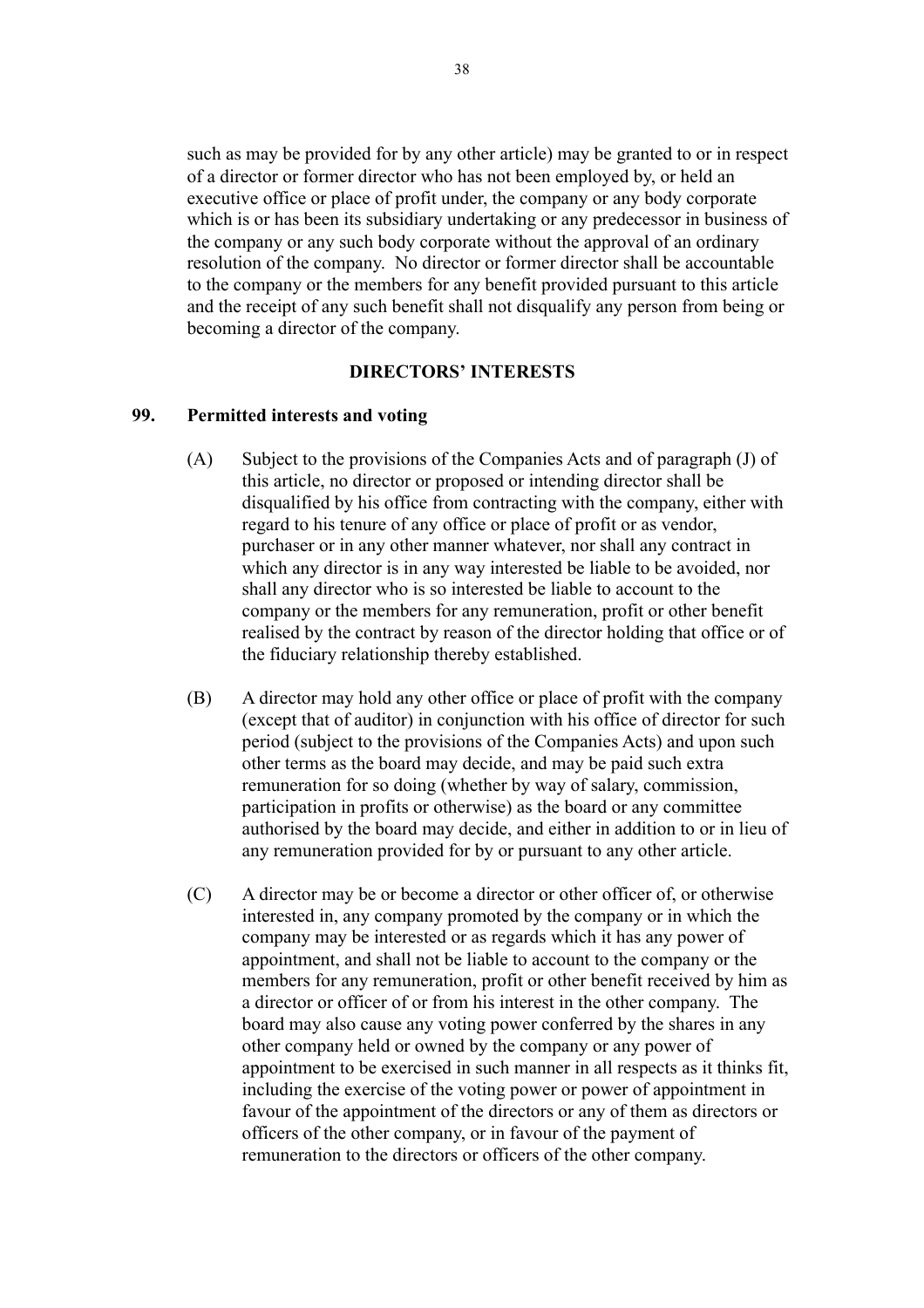- (D) A director may act by himself or his firm in a professional capacity for the company (otherwise than as auditor) and he or his firm shall be entitled to remuneration for professional services as if he were not a director.
- (E) A director shall not vote on or be counted in the quorum in relation to any resolution of the board concerning his own appointment, or the settlement or variation of the terms or the termination of his own appointment, as the holder of any office or place of profit with the company or any other company in which the company is interested but, where proposals are under consideration concerning the appointment, or the settlement or variation of the terms or the termination of the appointment, of two or more directors to offices or places of profit with the company or any other company in which the company is interested, a separate resolution may be put in relation to each director and in that case each of the directors concerned shall be entitled to vote and be counted in the quorum in respect of each resolution unless it concerns his own appointment or the settlement or variation of the terms or the termination of his own appointment or the appointment of another director to an office or place of profit with a company in which the company is interested and the director seeking to vote or be counted in the quorum owns one per cent. or more of it.
- (F) Save as otherwise provided by these articles, a director shall not vote on, or be counted in the quorum in relation to, any resolution of the board in respect of any contract in which he has an interest which (taken together with any interest of any person connected with him) is to his knowledge a material interest and, if he shall do so, his vote shall not be counted, but this prohibition shall not apply to any resolution where that material interest arises only from one or more of the following matters:-
	- (i) the giving to him of any guarantee, indemnity or security in respect of money lent or obligations undertaken by him or by any other person at the request of or for the benefit of the company or any of its subsidiary undertakings;
	- (ii) the giving to a third party of any guarantee, indemnity or security in respect of a debt or obligation of the company or any of its subsidiary undertakings for which he himself has assumed responsibility in whole or in part under a guarantee or indemnity or by the giving of security;
	- (iii) where the company or any of its subsidiary undertakings is offering securities in which offer the director is or may be entitled to participate as a holder of securities or in the underwriting or sub-underwriting of which the director is to participate;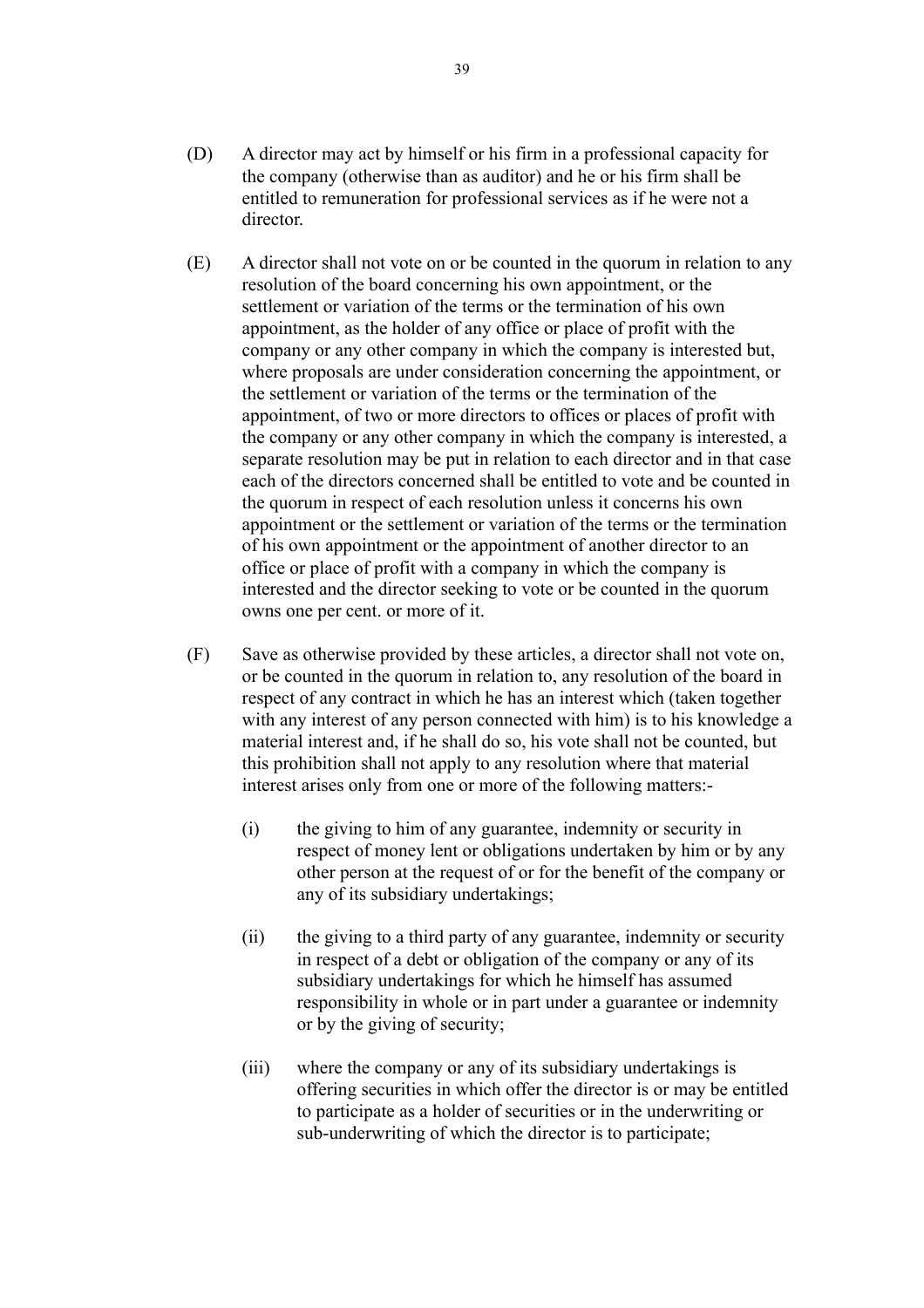- (iv) any contract in which he is interested by virtue of his interest in shares or debentures or other securities of the company or by reason of any other interest in or through the company;
- (v) any contract concerning any other company (not being a company in which the director owns one per cent. or more) in which he is interested directly or indirectly whether as an officer, shareholder, creditor or otherwise howsoever;
- (vi) any contract concerning the adoption, modification or operation of a pension fund or retirement death or disability benefits scheme which relates both to directors and employees of the company or of any of its subsidiary undertakings and does not provide in respect of any director as such any privilege or advantage not accorded to the employees to which the fund or scheme relates;
- (vii) any contract for the benefit of employees of the company or of any of its subsidiary undertakings under which he benefits in a similar manner to the employees and which does not accord to any director as such any privilege or advantage not accorded to the employees to whom the contract relates, and
- (viii) any contract for the purchase or maintenance of insurance against any liability for, or for the benefit of, any director or directors or for, or for the benefit of, persons who include directors.
- (G) A company shall be deemed to be one in which a director owns one per cent. or more if and so long as (but only if and so long as) he, taken together with any person connected with him, is to his knowledge (either directly or indirectly) the holder of or beneficially interested in one per cent. or more of any class of the equity share capital of that company or of the voting rights available to members of that company. For the purpose of this paragraph of this article there shall be disregarded any shares held by the director or any such person as bare or custodian trustee and in which he has no beneficial interest, any shares comprised in a trust in which his, or any such person's, interest is in reversion or remainder if and so long as some other person is entitled to receive the income of the trust and any shares comprised in an authorised unit trust scheme in which he, or any such person, is interested only as a unit holder.
- (H) Where a company in which a director owns one per cent. or more is materially interested in a contract, he also shall be deemed materially interested in that contract.
- (I) If any question shall arise at any meeting of the board as to the materiality of the interest of a director (other than the chairman of the meeting) or as to the entitlement of any director (other than the chairman of the meeting) to vote or be counted in the quorum and the question is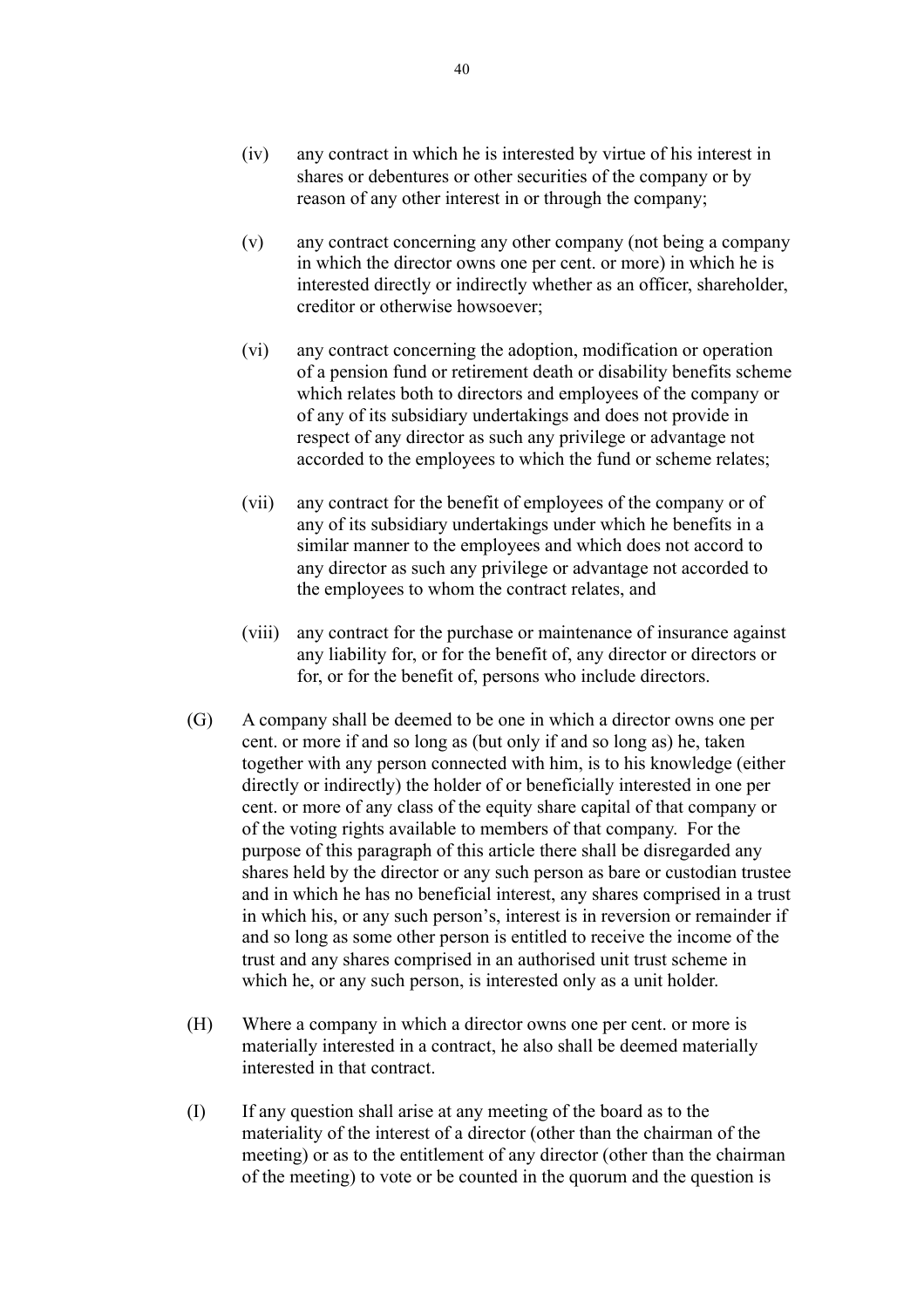not resolved by his voluntarily agreeing to abstain from voting or not to be counted in the quorum, the question shall be referred to the chairman of the meeting and his ruling in relation to the director concerned shall be conclusive except in a case where the nature or extent of his interest (so far as it is known to him) has not been fairly disclosed to the board. If any question shall arise in respect of the chairman of the meeting, the question shall be decided by a resolution of the board (for which purpose the chairman shall be counted in the quorum but shall not vote on the matter) and the resolution shall be conclusive except in a case where the nature or extent of the interest of the chairman (so far as it is known to him) has not been fairly disclosed to the board.

- (J) A director who to his knowledge is in any way, whether directly or indirectly, interested in a contract with the company shall declare the nature of his interest at the meeting of the board at which the question of entering into the contract is first taken into consideration, if he knows his interest then exists, or in any other case at the first meeting of the board after he knows that he is or has become so interested. For the purposes of this article, a general notice to the board by a director to the effect that (a) he is a member of a specified company or firm and is to be regarded as interested in any contract which may after the date of the notice be made with that company or firm or (b) he is to be regarded as interested in any contract which may after the date of the notice be made with a specified person who is connected with him, shall be deemed to be a sufficient declaration of interest under this article in relation to any such contract; provided that no such notice shall be effective unless either it is given at a meeting of the board or the director takes reasonable steps to secure that it is brought up and read at the next board meeting after it is given.
- (K) References in this article to a contract include references to any proposed contract and to any transaction or arrangement whether or not constituting a contract.
- (L) Subject to the provisions of the Companies Acts, the company may by ordinary resolution suspend or relax the provisions of this article to any extent or ratify any contract not properly authorised by reason of a contravention of this article.

#### **POWERS AND DUTIES OF THE BOARD**

#### **100. General powers of company vested in board**

Subject to the provisions of the Companies Acts, the memorandum of association of the company and these articles and to any directions given by the company in general meeting by special resolution, the business of the company shall be managed by the board which may exercise all the powers of the company whether relating to the management of the business of the company or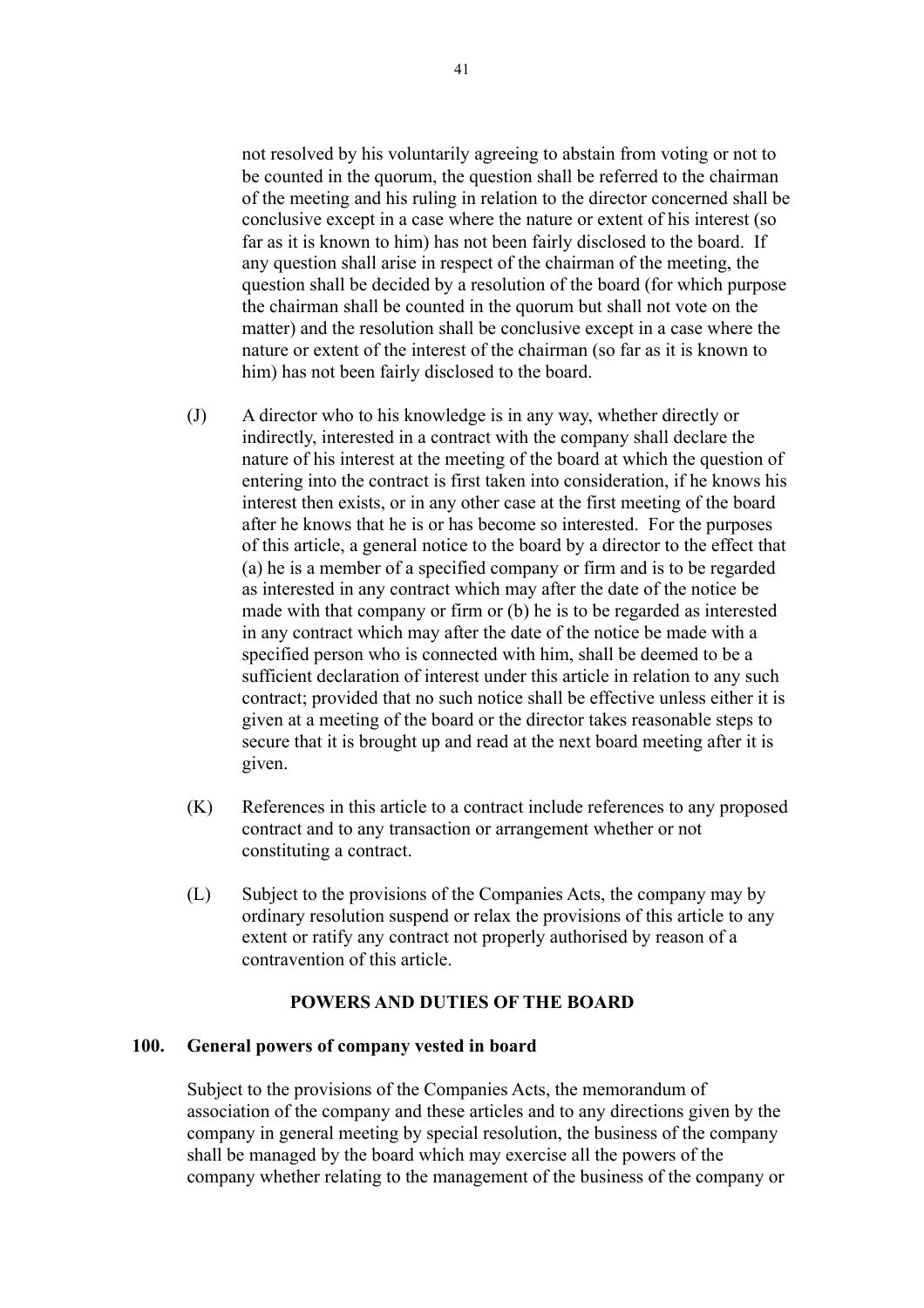not. No alteration of the memorandum of association or these articles and no special resolution shall invalidate any prior act of the board which would have been valid if that alteration had not been made or that resolution had not been passed. The powers given by this article shall not be limited by any special power given to the board by any other article.

## **101. Borrowing Powers**

- (A) The board may exercise all the powers of the company to borrow money and to mortgage or charge all or any part of the undertaking, property and assets (present and future) and uncalled capital of the company and to issue debentures and other securities, whether outright or as collateral security for any debt, liability or obligation of the company or of any third party.
- (B) The aggregate amount for the time being remaining outstanding of moneys so borrowed or secured and of moneys borrowed or secured by any subsidiary of the company (exclusive of moneys borrowed or secured by the company from or to any such subsidiary or by any such subsidiary from or to another such subsidiary or from or to the company) shall not at any time without the previous sanction of an ordinary resolution of the company exceed seven times the aggregate of the amount for the time being paid up on the share capital of the company and the amount for the time being standing to the credit of the consolidated capital and revenue reserves (including share premium account and profit and loss account but excluding any reserve for future taxation) of the company and its subsidiaries.

## **102. Agents**

The board may, by power of attorney or otherwise, appoint any person or body of persons whether nominated by the board or by a committee of the board to be the agent of the company upon such terms (including terms as to remuneration) as it may decide and may delegate to any person so appointed any of its powers, authorities and discretions (with power to sub-delegate). The board may remove any person appointed under this article and may revoke or vary the delegation but no person dealing in good faith and without notice of the revocation or variation shall be affected by it. The power to delegate contained in this article shall be effective in relation to the powers, authorities and discretions of the board generally and shall not be limited by the fact that in certain articles, but not in others, express reference is made to particular powers, authorities or discretions being exercised by the board or by a committee authorised by the board.

#### **103. Delegation to individual directors**

The board may entrust to and confer upon any director any of its powers, authorities and discretions (with power to sub-delegate) upon such terms and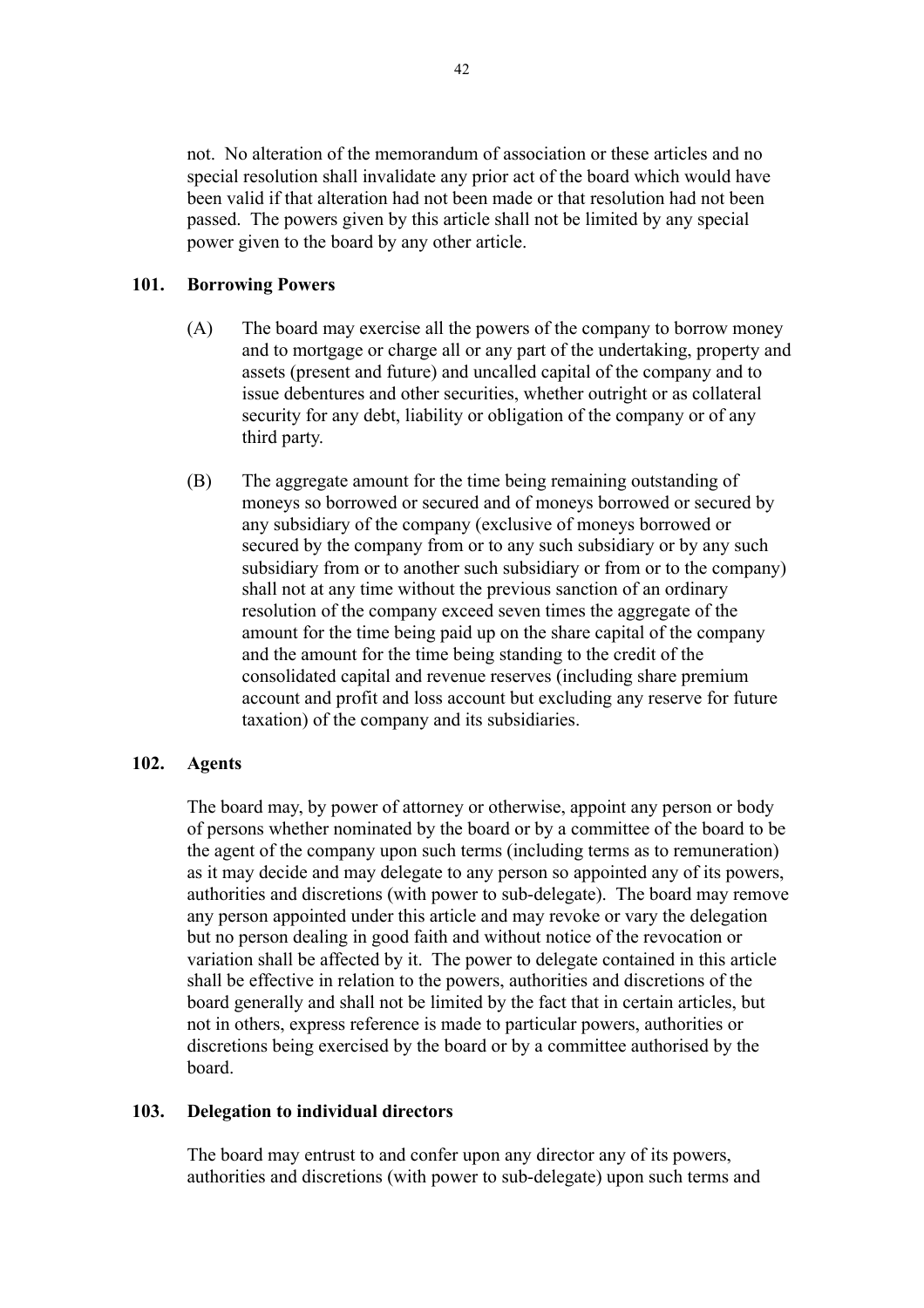conditions and with such restrictions as it thinks fit, and either collaterally with, or to the exclusion of, its own powers, authorities and discretions and may from time to time revoke or vary all or any of them but no person dealing in good faith and without notice of the revocation or variation shall be affected by it. The power to delegate contained in this article shall be effective in relation to the powers, authorities and discretions of the board generally and shall not be limited by the fact that in certain articles, but not in others, express reference is made to particular powers, authorities or discretions being exercised by the board or by a committee authorised by the board.

#### **104. Official seals**

The company may exercise all the powers conferred by the Companies Acts with regard to having official seals, and those powers shall be vested in the board.

#### **105. Registers**

Subject to the provisions of the Companies Acts, the company may keep an overseas or local or other register in any place, and the board may make and vary such regulations as it may think fit respecting the keeping of the register.

#### **106. Provision for employees**

The board may exercise any power conferred by the Companies Acts to make provision for the benefit of persons employed or formerly employed by the company or any of its subsidiaries in connection with the cessation or the transfer to any person of the whole or part of the undertaking of the company or that subsidiary.

#### **PROCEEDINGS OF THE BOARD**

#### **107. Board meetings**

The board may meet for the despatch of business, adjourn and otherwise regulate its meetings as it thinks fit. A director at any time may, and the secretary on the requisition of a director at any time shall, summon a board meeting.

#### **108. Notice of board meetings**

Notice of a board meeting shall be deemed to be properly given to a director if it is given to him personally or by word of mouth or sent in writing to him at his last known address or any other address given by him to the company for this purpose. A director absent or intending to be absent from the United Kingdom may request the board that notices of board meetings shall during his absence be sent in writing to him at an address given by him to the company for this purpose, but such notices need not be given any earlier than notices given to directors not so absent and if no request is made to the board it shall not be necessary to give notice of a board meeting to any director who is for the time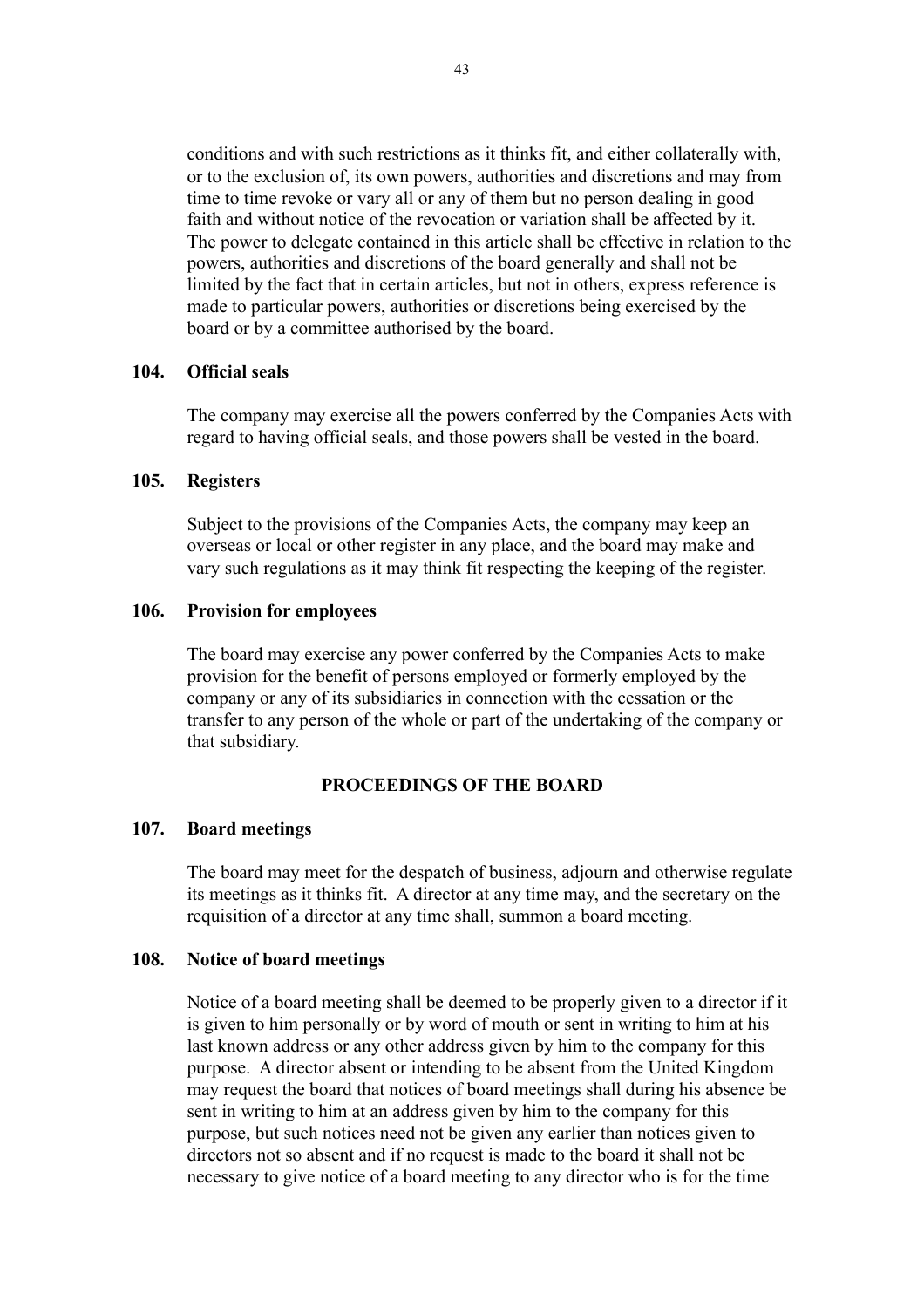being absent from the United Kingdom. A director may waive notice of any meeting either prospectively or retrospectively. In this article references to in writing include the use of electronic communications subject to such terms and conditions as the board may decide.

#### **109. Quorum**

The quorum necessary for the transaction of the business of the board may be fixed by the board and, unless so fixed at any other number, shall be two. Subject to the provisions of these articles, any director who ceases to be a director at a board meeting may continue to be present and to act as a director and be counted in the quorum until the termination of the board meeting if no other director objects and if otherwise a quorum of directors would not be present.

#### **110. Directors below minimum through vacancies**

The continuing directors or a sole continuing director may act notwithstanding any vacancy in their number but, if and so long as the number of directors is reduced below the minimum number fixed by or in accordance with these articles or is below the number fixed by or in accordance with these articles as the quorum or there is only one continuing director, the continuing directors or director may act for the purpose of filling vacancies or of summoning general meetings of the company but not for any other purpose.

#### **111. Appointment of chairman**

The board may appoint a director to be the chairman or the deputy chairman of the board, and may at any time remove him from that office. Unless he is unwilling to do so, the chairman or failing him the deputy chairman shall act as chairman at every meeting of the board. But if no chairman or deputy chairman is appointed, or if at any meeting neither the chairman nor any deputy chairman is present within five minutes after the time appointed for holding the meeting and willing to act, the directors present may choose one of their number to be chairman of the meeting.

#### **112. Competence of meetings**

A meeting of the board at which a quorum is present shall be competent to exercise all the powers, authorities and discretions for the time being vested in or exercisable by the board.

#### **113. Voting**

Questions arising at any meeting shall be determined by a majority of votes. In the case of an equality of votes the chairman of the meeting shall have a second or casting vote.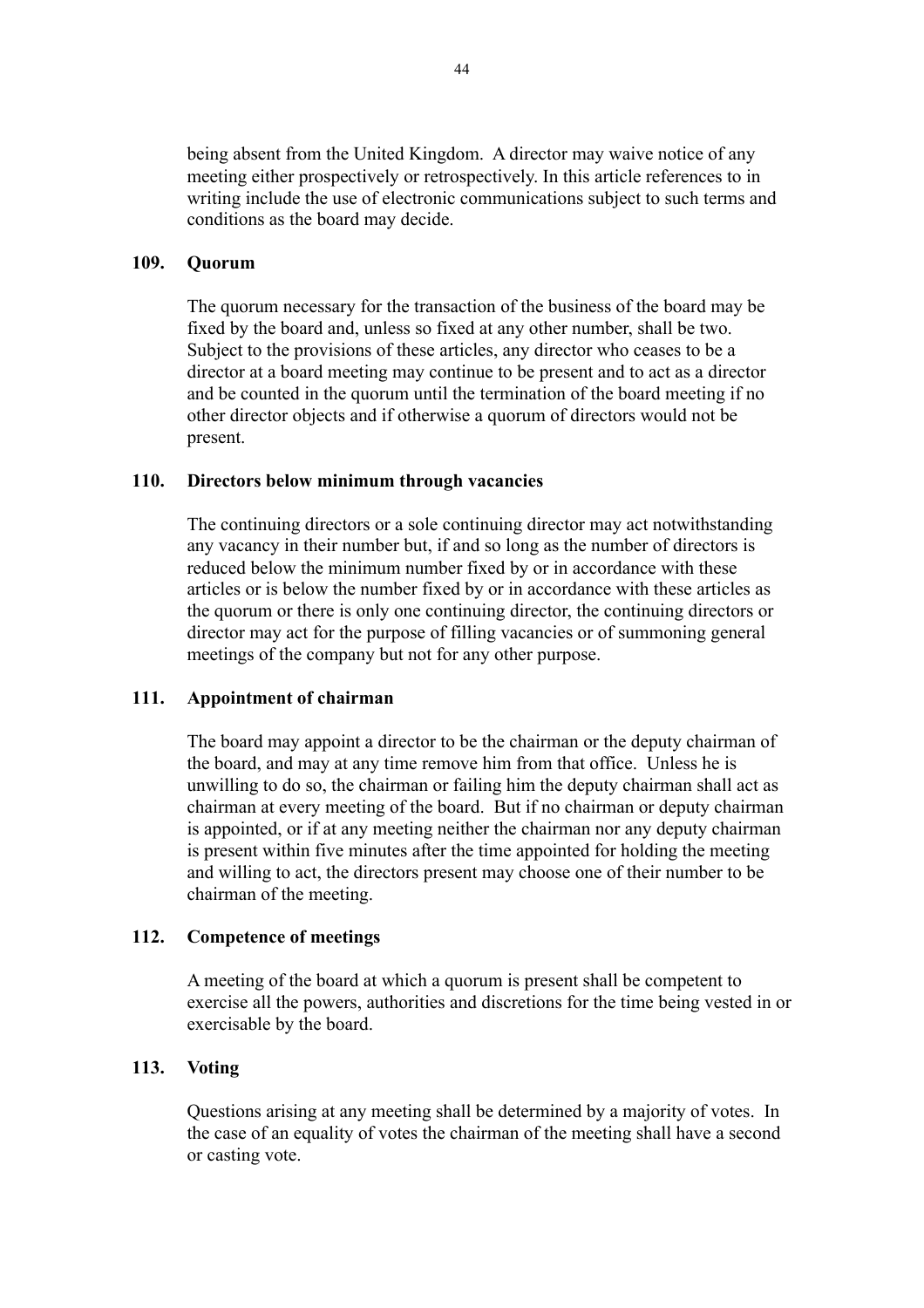## **114. Delegation to committees**

- (A) The board may delegate any of its powers, authorities and discretions (with power to sub-delegate) to any committee, consisting of such person or persons (whether a member or members of its body or not) as it thinks fit. Any committee so formed may exercise its power to sub-delegate by sub-delegating to any person or persons (whether or not a member or members of the board or of the committee).
- (B) Any committee so formed shall, in the exercise of the powers, authorities and discretions so delegated, conform to any regulations which may be imposed on it by the board. The meetings and proceedings of any committee consisting of two or more members shall be governed by the provisions contained in these articles for regulating the meetings and proceedings of the board so far as the same are applicable and are not superseded by any regulations imposed by the board.
- (C) The power to delegate contained in this article shall be effective in relation to the powers, authorities and discretions of the board generally and shall not be limited by the fact that in certain articles, but not in others, express reference is made to particular powers, authorities or discretions being exercised by the board or by a committee authorised by the board.

## **115. Participation in meetings by telephone**

All or any of the members of the board or any committee of the board may participate in a meeting of the board or that committee by means of a conference telephone or any communication equipment which allows all persons participating in the meeting to speak to and hear each other. A person so participating shall be deemed to be present in person at the meeting and shall be entitled to vote or be counted in a quorum accordingly. Such a meeting shall be deemed to take place where the largest group of those participating is assembled, or, if there is no such group, where the chairman of the meeting then is.

## **116. Resolution in writing**

A resolution in writing signed by all the directors for the time being entitled to receive notice of a meeting of the board (if that number is sufficient to constitute a quorum) or by all the members of a committee for the time being so entitled shall be as valid and effectual as a resolution passed at a meeting of the board or, as the case may be, of the committee properly called and constituted. The resolution may be contained in one document or in several documents in like form each signed by one or more of the directors or members of the committee concerned. In this article references to in writing include the use of electronic communications subject to such terms and conditions as the board may decide.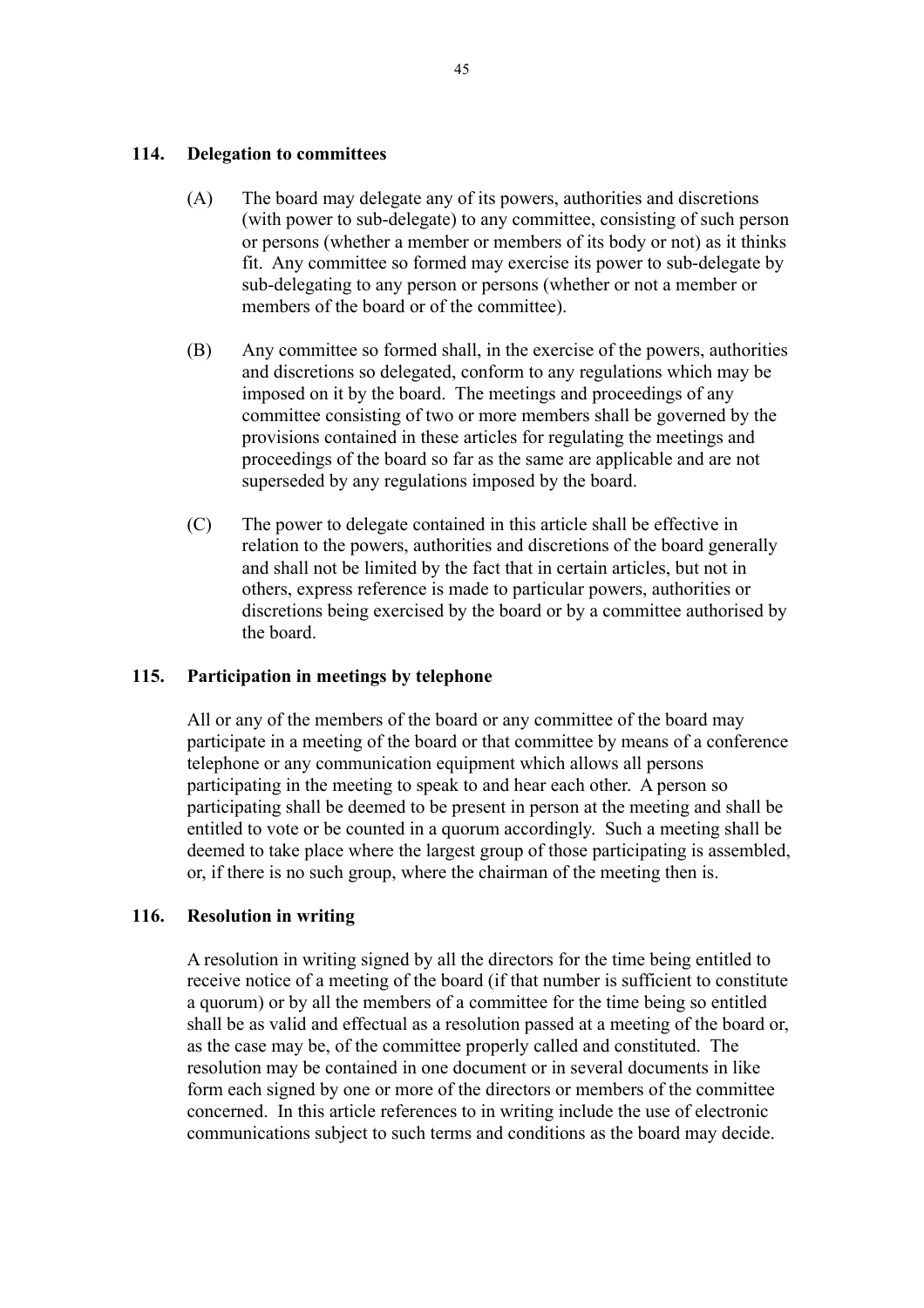#### **117. Validity of acts of board or committee**

All acts done by the board or by any committee or by any person acting as a director or member of a committee shall, notwithstanding that it is afterwards discovered that there was some defect in the appointment of any member of the board or committee or person so acting or that they or any of them were disqualified from holding office or had vacated office or were not entitled to vote, be as valid as if each such member or person had been properly appointed and was qualified and had continued to be a director or member of the committee and had been entitled to vote.

#### **SECRETARY**

#### **118. Appointment and removal of the company secretary**

Subject to the provisions of the Companies Acts, the secretary shall be appointed by the board for such term, at such remuneration and upon such conditions as the board may think fit; and any secretary so appointed may be removed by the board.

## **SEALS**

#### **119. Use of seals**

The board shall provide for the custody of every seal of the company. A seal shall only be used by the authority of the board or of a committee of the board authorised by the board in that behalf. Subject as otherwise provided in these articles, any instrument to which the common seal is applied shall be signed by at least one director and the secretary, or by at least two directors or by such other person or persons as the board may approve. Any instrument to which an official seal is applied need not, unless the board for the time being otherwise decides or the law otherwise requires, be signed by any person.

#### **DIVIDENDS AND OTHER PAYMENTS**

#### **120. Declaration of dividends by company**

Subject to the provisions of the Companies Acts, the company may by ordinary resolution from time to time declare dividends in accordance with the respective rights of the members, but no dividend shall exceed the amount recommended by the board.

#### **121. Payment of interim and fixed dividends by board**

Subject to the provisions of the Companies Acts, the board may pay such interim dividends as appear to the board to be justified by the financial position of the company and may also pay any dividend payable at a fixed rate at intervals settled by the board whenever the financial position of the company, in the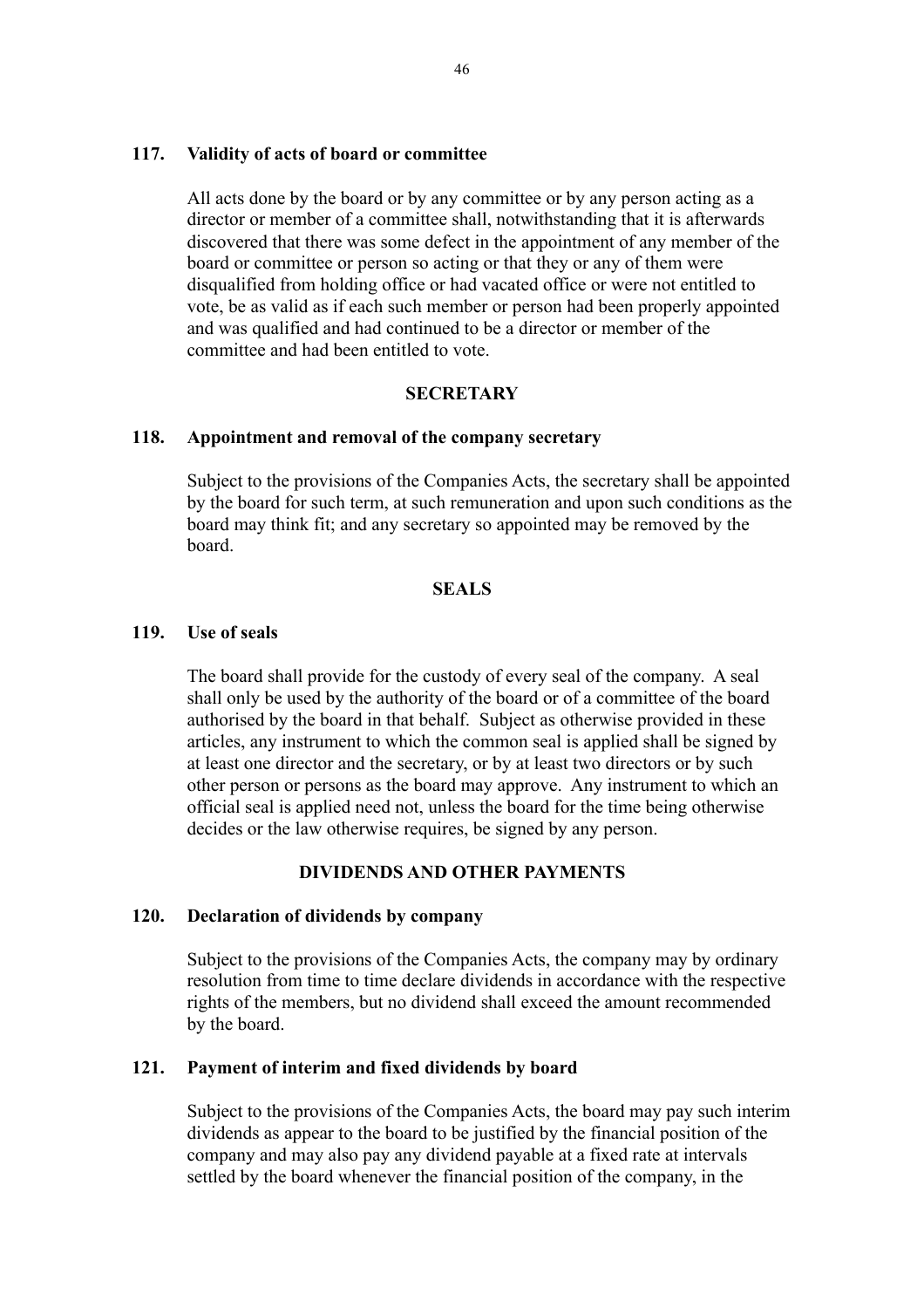opinion of the board, justifies its payment. If the board acts in good faith, it shall not incur any liability to the holders of any shares for any loss they may suffer in consequence of the payment of an interim or fixed dividend on any other class of shares ranking pari passu with or after those shares.

## **122. Calculation and currency of dividends**

Except in so far as the rights attaching to, or the terms of issue of, any share otherwise provide:-

- (i) all dividends shall be declared and paid according to the amounts paid up on the shares in respect of which the dividend is paid, but no amount paid up on a share in advance of calls shall be treated for the purposes of this article as paid up on the share;
- (ii) all dividends shall be apportioned and paid pro rata according to the amounts paid up on the shares during any portion or portions of the period in respect of which the dividend is paid; and
- (iii) dividends may be declared or paid in any currency.

The board may agree with any member that dividends which may at any time or from time to time be declared or become due on his shares in one currency shall be paid or satisfied in another, and may agree the basis of conversion to be applied and how and when the amount to be paid in the other currency shall be calculated and paid and for the company or any other person to bear any costs involved.

#### **123. Amounts due on shares may be deducted from dividends**

The board may deduct from any dividend or other moneys payable to a member by the company on or in respect of any shares all sums of money (if any) presently payable by him to the company on account of calls or otherwise in respect of shares of the company.

#### **124. No interest on dividends**

Subject to the rights attaching to, or the terms of issue of any shares, no dividend or other moneys payable by the company on or in respect of any share shall bear interest against the company.

## **125. Payment procedure**

Any dividend or other sum payable in cash by the company in respect of a share may be paid by cheque, warrant or similar financial instrument sent by post addressed to the holder at his registered address or, in the case of joint holders, addressed to the holder whose name stands first in the register in respect of the shares at his address as appearing in the register or addressed to such person and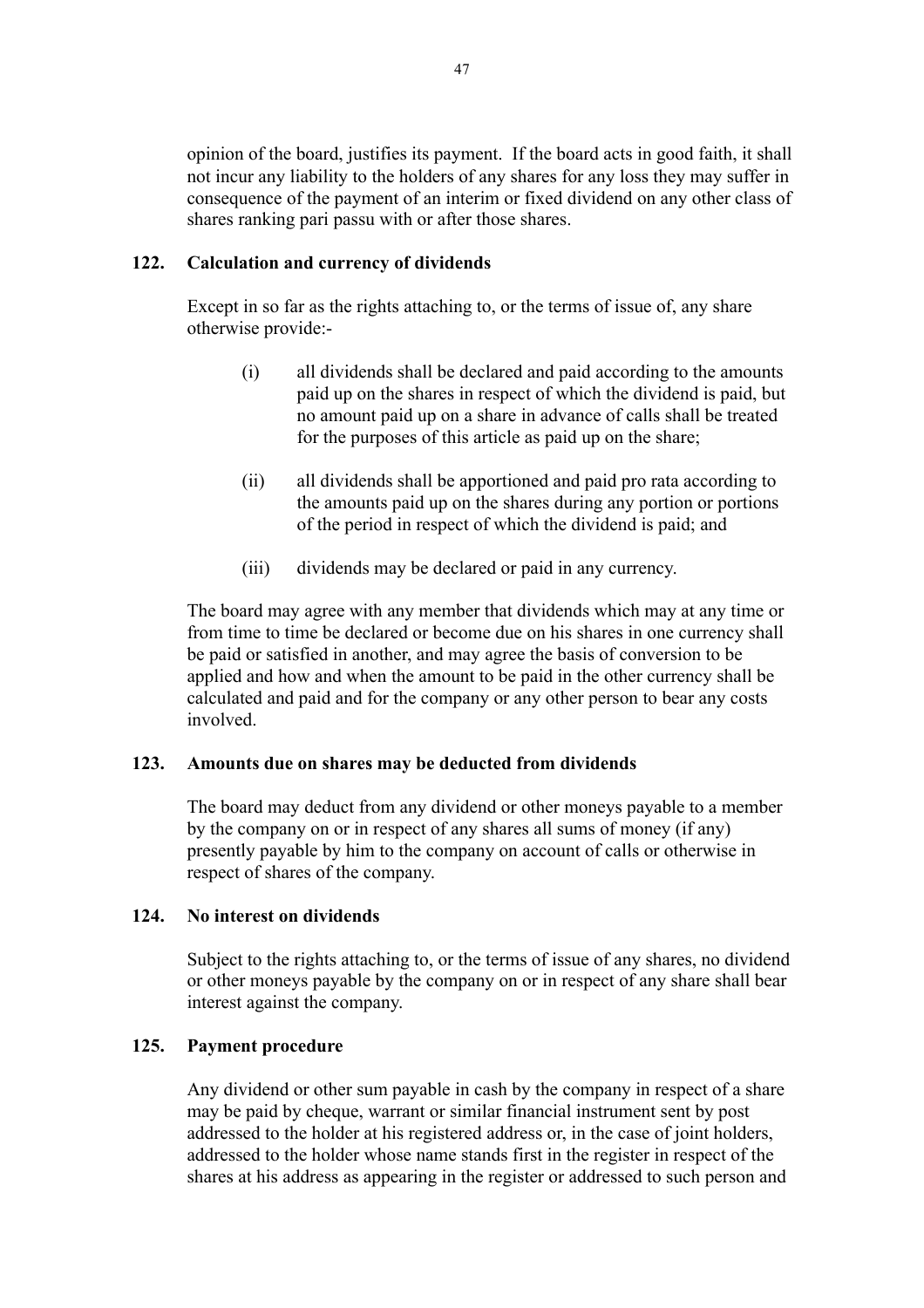at such address as the holder or joint holders may in writing direct. Every cheque, warrant or similar financial instrument shall, unless the holder or joint holders otherwise direct, be made payable to the holder or, in the case of joint holders, to the holder whose name stands first on the register in respect of the shares, and shall be sent at his or their risk and payment of the cheque, warrant or similar financial instrument by the financial institution on which it is drawn shall constitute a good discharge to the company. In addition, any such dividend or other sum may be paid by any bank or other funds transfer system or such other means including, in respect of uncertificated shares, by means of the facilities and requirements of a relevant system and to or through such person as the holder or joint holders may in writing direct, and the company shall have no responsibility for any sums lost or delayed in the course of payment by any such system or other means or where it has acted on any such directions. Any one of two or more joint holders may give effectual receipts for any dividends or other moneys payable or property distributable on or in respect of the shares held by them. Where a person is entitled by transmission to a share, any dividend or other sum payable by the company in respect of the share may be paid as if he were a holder of the share and his address noted in the register were his registered address.

#### **126. Uncashed dividends**

The company may cease to send any cheque, warrant or similar financial instrument through the post or employ any other means of payment, including payment by means of a relevant system, for any dividend payable on any shares in the company which is normally paid in that manner on those shares if in respect of at least two consecutive dividends payable on those shares the cheques, warrants or similar financial instruments have been returned undelivered or remain uncashed during or at the end of the period for which the same are valid or that means of payment has failed. In addition, the company may cease to send any cheque, warrant or similar financial instrument through the post or may cease to employ any other means of payment if, in respect of one dividend payable on those shares, the cheque, warrant or similar financial instrument has been returned undelivered or remains uncashed during or at the end of the period for which the same is valid or that means of payment has failed and reasonable enquiries have failed to establish any new address or account of the registered holder. Subject to the provisions of these articles, the company may recommence sending cheques, warrants or similar financial instruments or employing such other means in respect of dividends payable on those shares if the holder or person entitled by transmission requests such recommencement in writing.

#### **127. Forfeiture of unclaimed dividends**

All dividends or other sums payable on or in respect of any shares which remain unclaimed may be invested or otherwise made use of by the board for the benefit of the company until claimed. Any dividend unclaimed after a period of twelve years from the date when it was declared or became due for payment shall be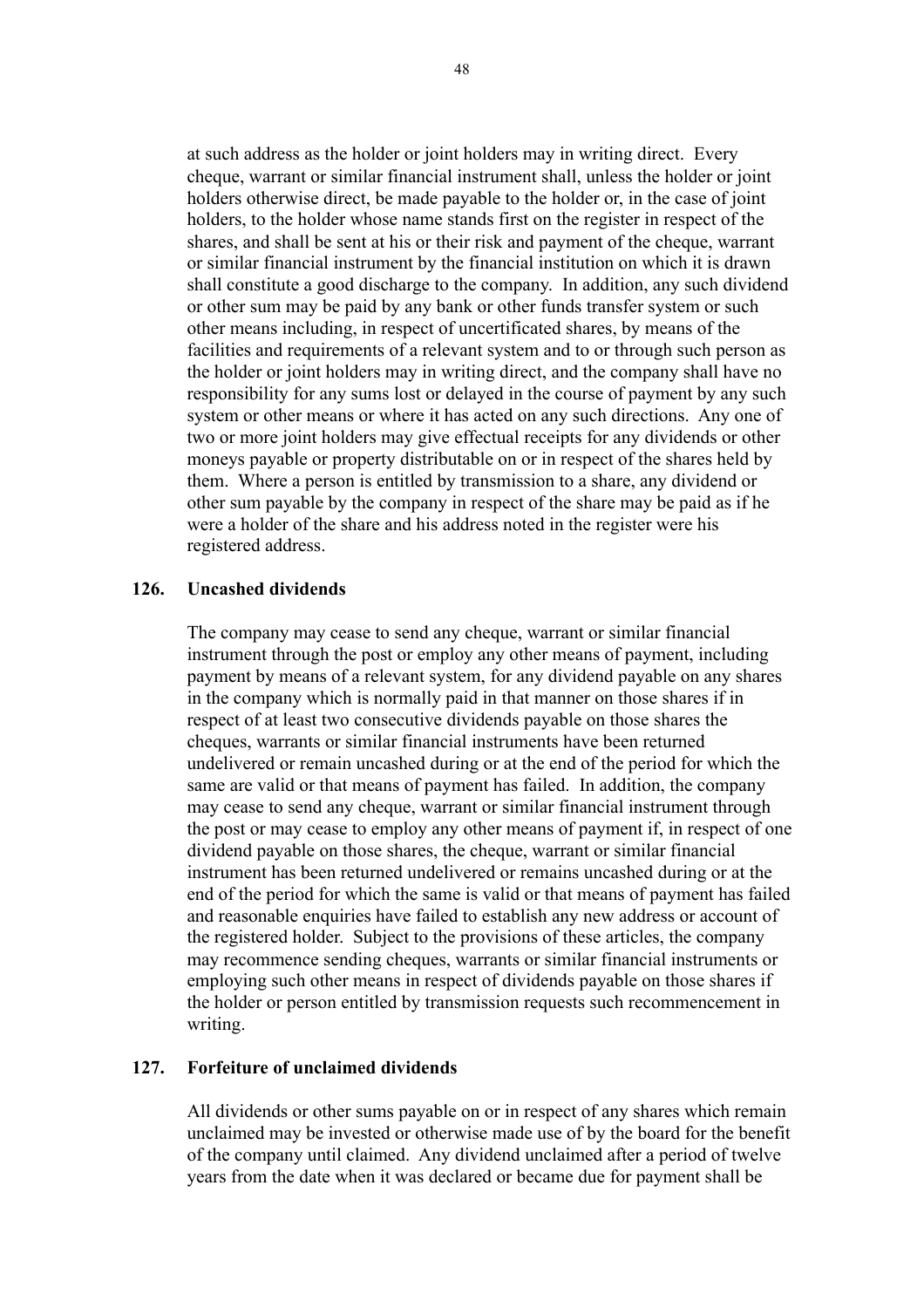forfeited and shall revert to the company and the payment by the board of any unclaimed dividend or other sum payable on or in respect of a share into a separate account shall not constitute the company a trustee in respect of it.

#### **128. Dividends not in cash**

Any general meeting declaring a dividend may, upon the recommendation of the board, by ordinary resolution direct that it shall be satisfied wholly or partly by the distribution of assets, and in particular of paid up shares or debentures of any other company, and where any difficulty arises in regard to the distribution the board may settle it as it thinks expedient, and in particular may authorise any person to sell and transfer any fractions or may ignore fractions altogether, and may fix the value for distribution purposes of any assets or any part thereof to be distributed and may determine that cash shall be paid to any members upon the footing of the value so fixed in order to secure equality of distribution and may vest any assets to be distributed in trustees as may seem expedient to the board.

#### **129. Scrip dividends**

The board may, if authorised by an ordinary resolution of the company, offer any holders of ordinary shares the right to elect to receive ordinary shares, credited as fully paid, instead of cash in respect of the whole (or some part, to be determined by the board) of any dividend specified by the ordinary resolution. The following provisions shall apply:

- (i) An ordinary resolution may specify a particular dividend (whether or not already declared) or may specify all or any dividends declared within a specified period, but such period may not end later than the fifth anniversary of the date of the meeting at which the ordinary resolution is passed;
- (ii) The entitlement of each holder of ordinary shares to new ordinary shares shall be such that the relevant value of the entitlement shall be as nearly as possible equal to (but not greater than) the cash amount (disregarding any tax credit) of the dividend that such holder elects to forego. For this purpose "relevant value" shall be calculated by reference to the average of the middle market quotations for the company's ordinary shares on the London Stock Exchange as derived from the Daily Official List, on the day on which the ordinary shares are first quoted "ex" the relevant dividend and the four subsequent dealing days, or in such other manner as may be determined by or in accordance with the ordinary resolution. A certificate or report by the auditors as to the amount of the relevant value in respect of any dividend shall be conclusive evidence of that amount and in giving such a certificate or report the auditors may rely on advice or information from brokers or other sources of information as they think fit;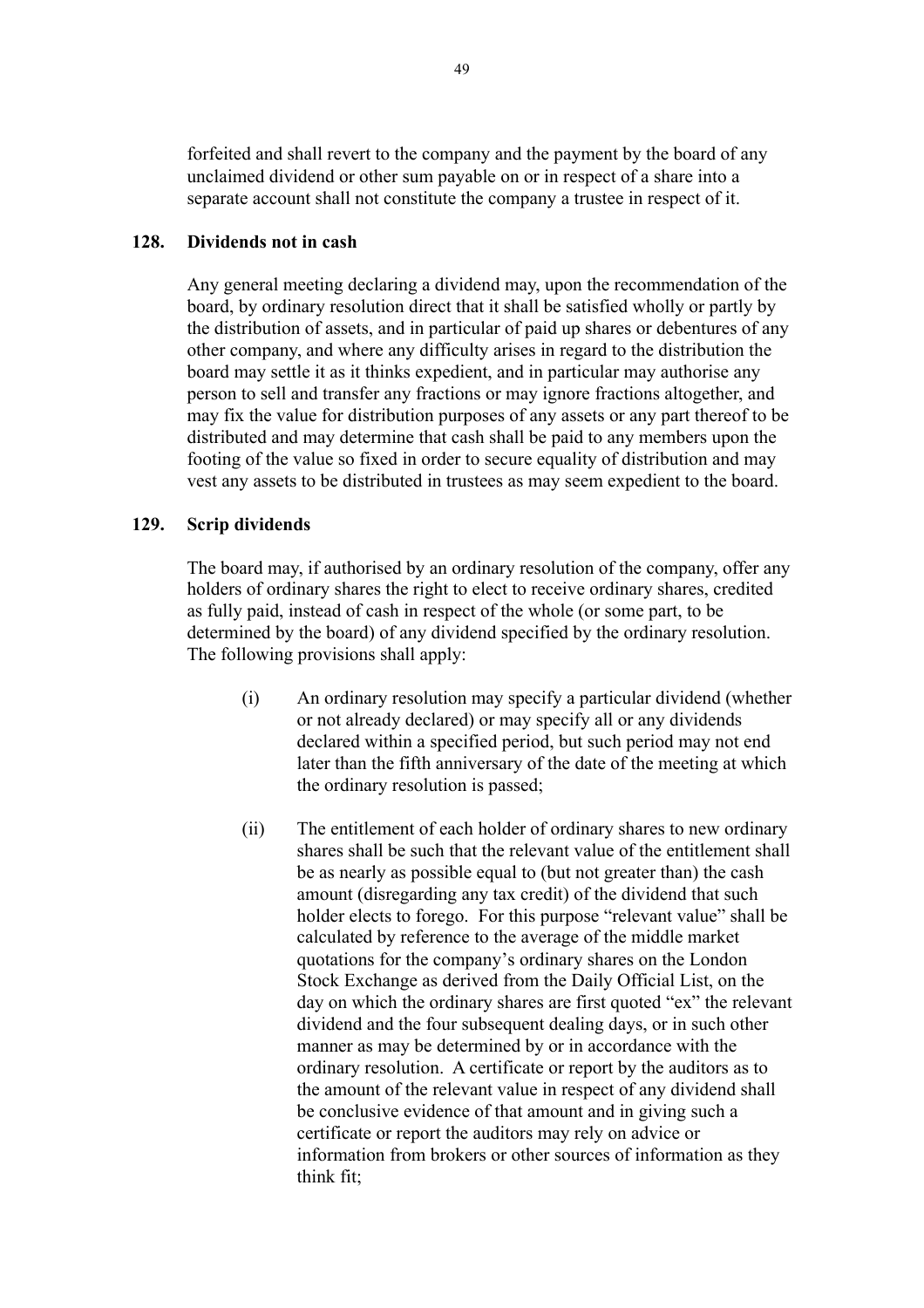- (iii) No fraction of any ordinary share shall be allotted. The board may make such provisions as they think fit for any fractional entitlements including provisions whereby, in whole or in part, the benefit thereof accrues to the company and/or under which fractional entitlements are accrued and/or retained and in each case accumulated on behalf of any member and such accruals or retentions are applied to the allotment by way of bonus to or cash subscription on behalf of such member of fully paid ordinary shares and/or provisions whereby cash payments may be made to members in respect of their fractional entitlements;
- (iv) The board, if it intends to offer an election in respect of any dividend, shall give notice to the holders of ordinary shares of the right of election offered to them, and specify the procedure to be followed which, for the avoidance of doubt, may include an election by means of a relevant system and the place at which, and the latest time by which elections must be lodged in order for elections to be effective;
- (v) The board shall not proceed with any election unless the company has sufficient unissued shares authorised for issue and sufficient reserves or funds that may be capitalised to give effect to it after the basis of allotment is determined;
- (vi) The board may exclude from any offer or make other arrangements in relation to any holders of ordinary shares where the board believes that such exclusion or arrangements are necessary or expedient in relation to legal or practical problems under the laws of, or the requirements of any recognised regulatory body or any stock exchange in, any territory, or the board believes that for any other reason the offer should not be made to them;
- (vii) The dividend (or that part of the dividend in respect of which a right of election has been offered) shall not be payable on ordinary shares in respect of which an election has been made (for the purposes of this article "the elected ordinary shares") and instead additional ordinary shares shall be allotted to the holders of the elected ordinary shares on the basis of allotment calculated as stated. For such purpose the board shall capitalise, out of any amount for the time being standing to the credit of any reserve or fund (including the profit and loss account) whether or not the same is available for distribution as the board may determine, a sum equal to the aggregate nominal amount of the additional ordinary shares to be allotted on that basis and apply it in paying up in full the appropriate number of unissued ordinary shares for allotment and distribution to the holders of the elected ordinary shares on that basis;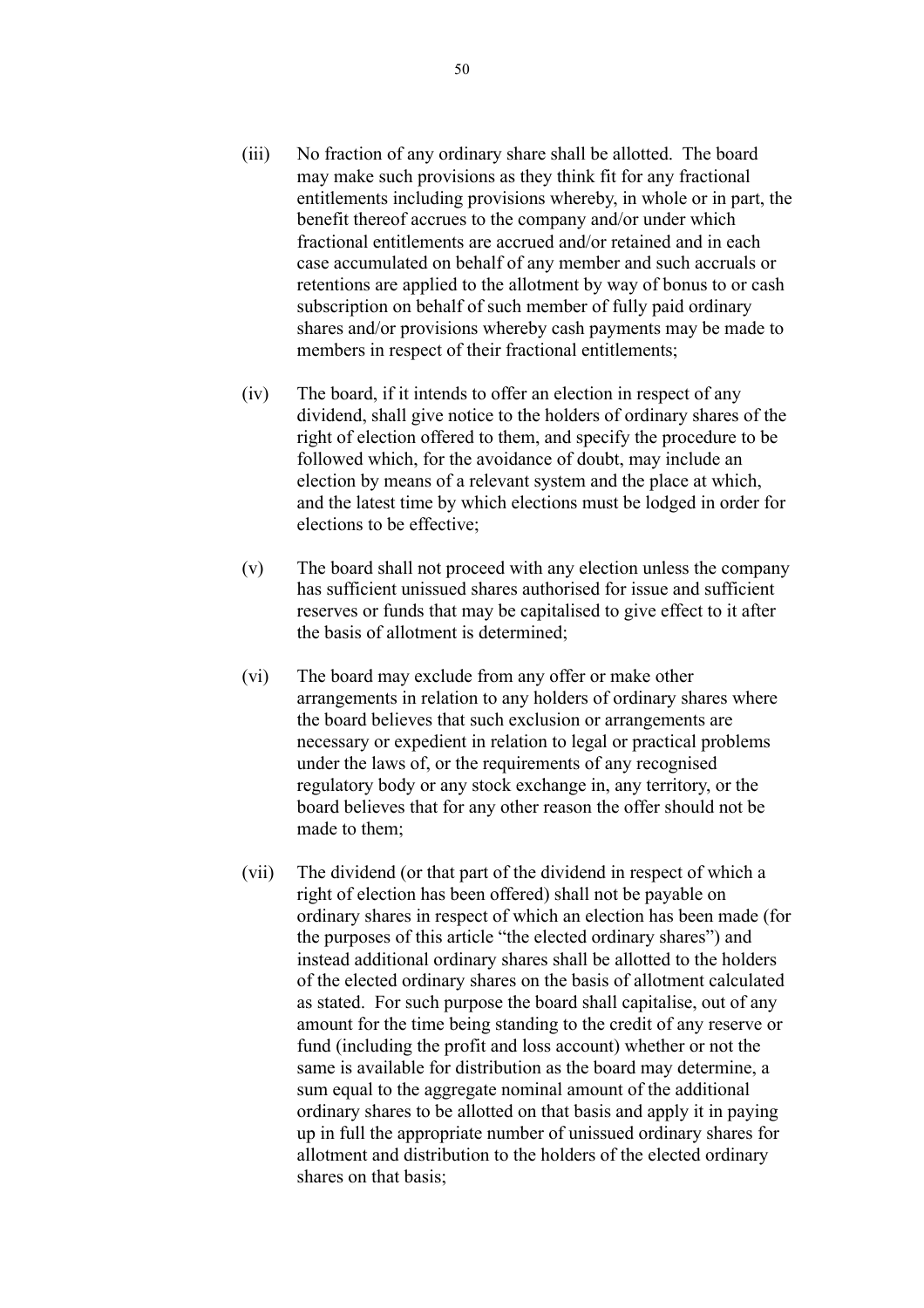- (ix) Unless the board otherwise determines, or unless the Uncertificated Securities Regulations and/or the rules of the relevant system concerned otherwise require, the new ordinary share or shares which a member has elected to receive instead of cash in respect of the whole (or some part) of the specified dividend declared in respect of his elected ordinary shares shall be in uncertificated form (in respect of the member's elected ordinary shares which were in uncertificated form on the date of the member's election) and in certificated form (in respect of the member's elected ordinary shares which were in certificated form on the date of the member's election);
- (x) The board may also from time to time establish or vary a procedure for election mandates, which, for the avoidance of doubt, may include an election by means of a relevant system, under which a holder of ordinary shares may elect in respect of future rights of election offered to that holder under this article until the election mandate is revoked in accordance with the procedure.

## **CAPITALISATION OF RESERVES**

#### **130. Power to capitalise reserves and funds**

The company may, upon the recommendation of the board, at any time and from time to time pass an ordinary resolution to the effect that it is desirable to capitalise all or any part of any amount for the time being standing to the credit of any reserve or fund (including the profit and loss account) whether or not the same is available for distribution and accordingly that the amount to be capitalised be set free for distribution among the members or any class of members who would be entitled to it if it were distributed by way of dividend and in the same proportions, on the footing that it is applied either in or towards paying up the amounts for the time being unpaid on any shares in the company held by those members respectively or in paying up in full unissued shares, debentures or other obligations of the company to be allotted and distributed credited as fully paid up among those members, or partly in one way and partly in the other, but so that, for the purposes of this article, a share premium account and a capital redemption reserve, and any reserve or fund representing unrealised profits, may be applied only in paying up in full unissued shares of the company. The board may authorise any person to enter into an agreement with the company on behalf of the persons entitled to participate in the distribution providing for the allotment to them respectively of any shares,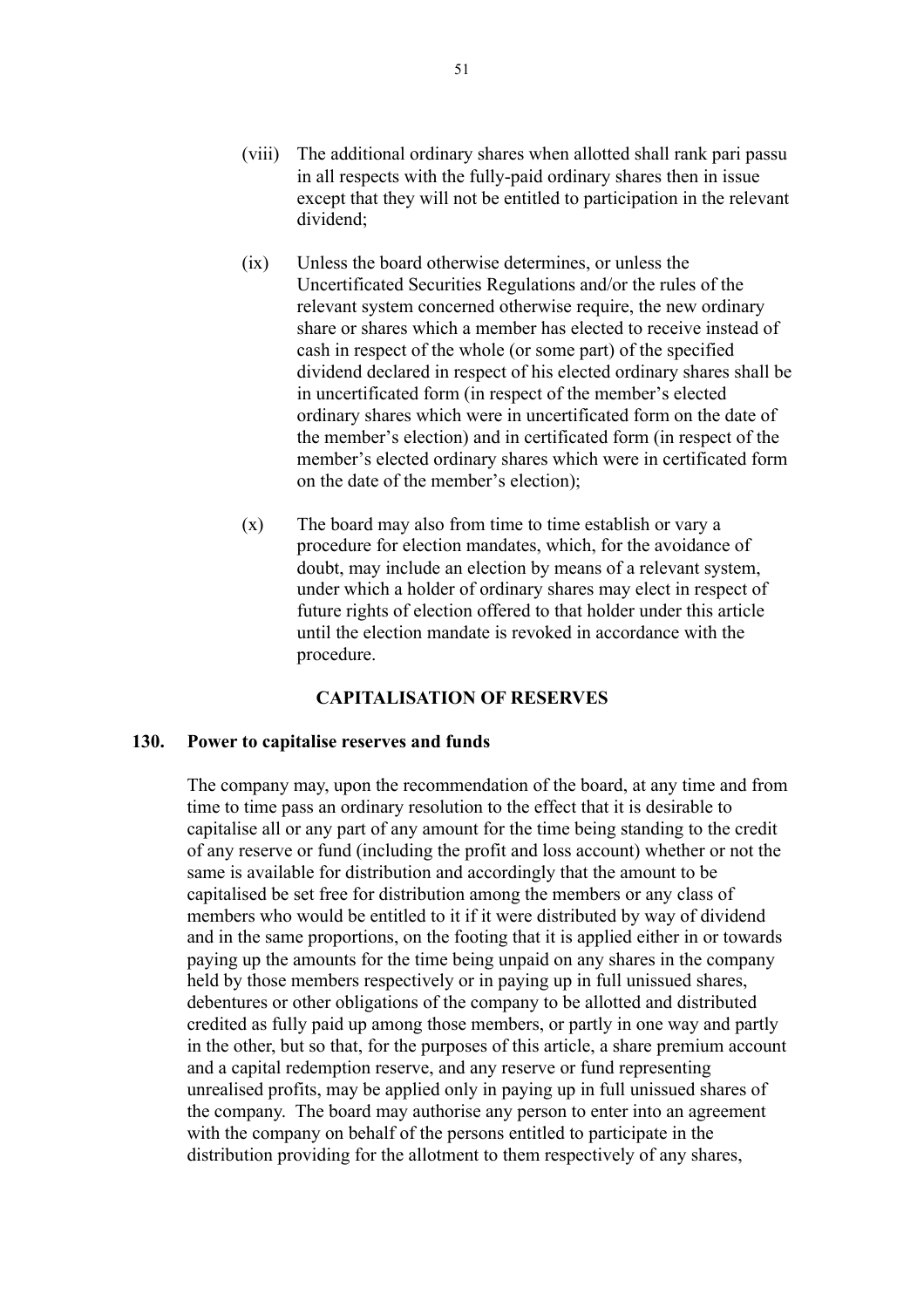debentures or other obligations of the company to which they are entitled on the capitalisation and the agreement shall be binding on those persons.

## **131. Settlement of difficulties in distribution**

Where any difficulty arises in regard to any distribution of any capitalised reserve or fund the board may settle the matter as it thinks expedient and in particular may authorise any person to sell and transfer any fractions or may resolve that the distribution should be as nearly as may be practicable in the correct proportion but not exactly so or may ignore fractions altogether, and may determine that cash payments shall be made to any members in order to adjust the rights of all parties, as may seem expedient to the board.

## **RECORD DATES**

#### **132. Power to choose any record date**

Notwithstanding any other provision of these articles the company or the board may fix any date as the record date for any dividend, distribution, allotment or issue and such record date may be on or at any time before or after any date on which the dividend, distribution, allotment or issue is declared, paid or made. The power to fix and such record date shall include the power to fix a time on the chosen date.

#### **ACCOUNTING RECORDS AND SUMMARY FINANCIAL STATEMENTS**

#### **133. Records to be kept**

The board shall cause to be kept accounting records sufficient to show and explain the company's transactions, and such as to disclose with reasonable accuracy at any time the financial position of the company at that time, and which accord with the Companies Acts.

#### **134. Inspection of records**

No member in his capacity as such shall have any right of inspecting any accounting record or book or document of the company except as conferred by law or authorised by the board or by ordinary resolution of the company.

#### **135. Summary financial statements**

The company may send summary financial statements to members of the company instead of copies of its full accounts and reports and for the purposes of this article sending includes using electronic communications and publication on a web site in accordance with the Companies Acts.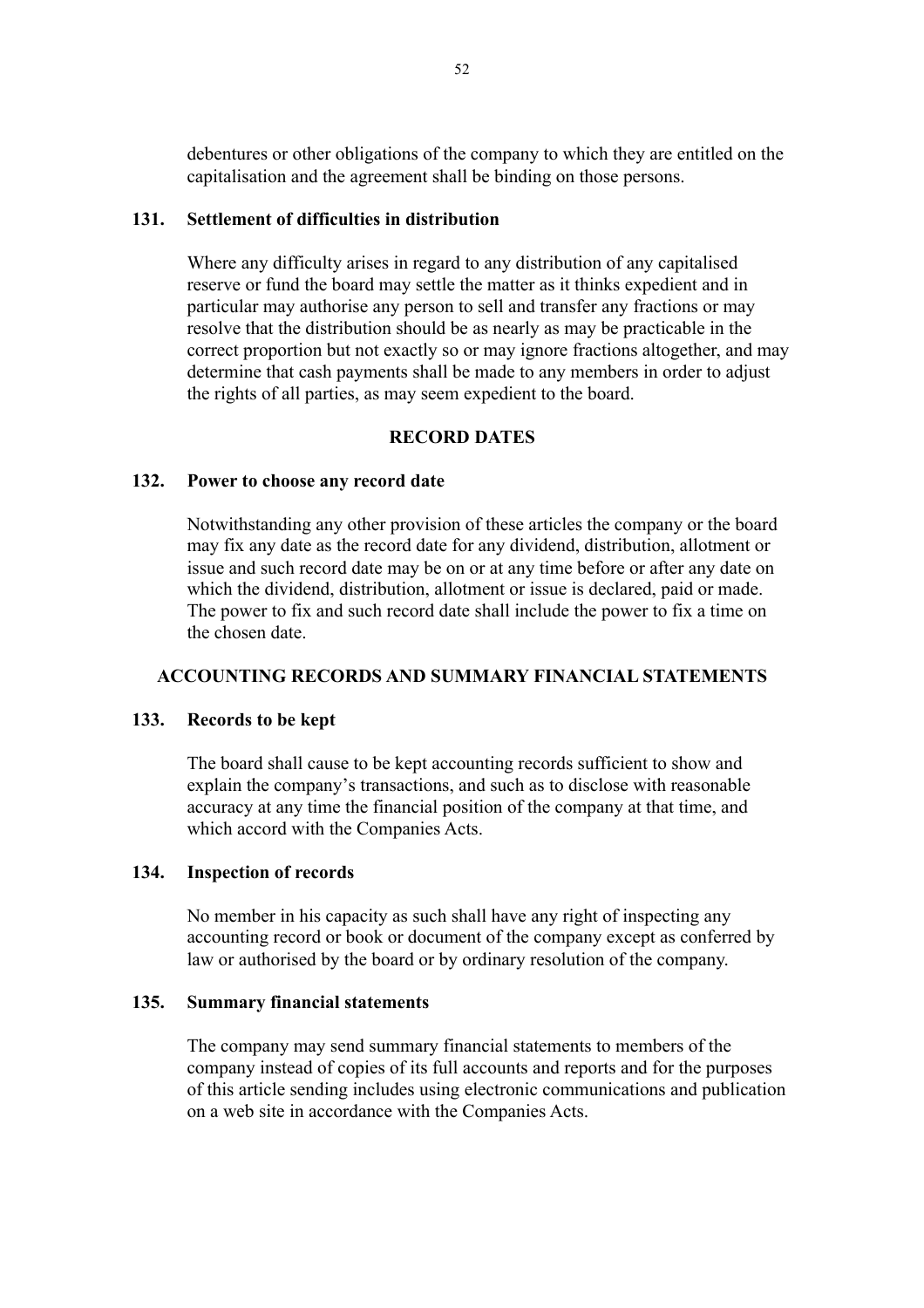#### **SERVICE OF NOTICES AND OTHER DOCUMENTS**

#### **136. Service of notices**

Any notice or other document (including a share certificate) may be served on or sent or delivered to any member by the company either personally or by sending it through the post addressed to the member at his registered address or by leaving it at that address addressed to the member or by means of a relevant system or, where appropriate, by sending it using electronic communications to an address for the time being notified by the member concerned to the company for that purpose or by publication on a web site in accordance with the Companies Acts or by any other means authorised in writing by the member concerned. In the case of joint holders of a share, service, sending or delivery of any notice or other document on or to one of the joint holders shall for all purposes be deemed a sufficient service on or sending or delivery to all the joint holders.

#### **137. Record date for service**

Any notice or document may be served, sent or delivered by the company by reference to the register as it stands at any time not more than 15 days before the date of service, or sending or delivery. No change in the register after that time shall invalidate that service or delivery. Where any notice or document is served on or sent or delivered to any person in respect of a share in accordance with these articles, no person deriving any title or interest in that share shall be entitled to any further service, sending or delivery of that notice or document.

#### **138. Members resident abroad**

Any member whose registered address is not within the United Kingdom and who gives to the company a postal address within the United Kingdom at which notices or documents may be served upon, or delivered to, him shall be entitled to have notices or documents served on or sent or delivered to him at that address. Any member whose registered address is not within the United Kingdom and who gives to the company an address for the purposes of electronic communications may, at the absolute discretion of the board, have notices or documents sent to him at that address. Otherwise, a member whose registered address is not within the United Kingdom, shall not be entitled to receive any notice or document from the company.

#### **139. Service of notice on person entitled by transmission**

A person who is entitled by transmission to a share, upon supplying the company with a postal address within the United Kingdom for the service of notices, shall be entitled to have served upon or sent or delivered to him, at such address any notice or document to which he would have been entitled if he were the holder of that share. A person who is entitled by transmission to a share, upon supplying the company with an address for the purposes of electronic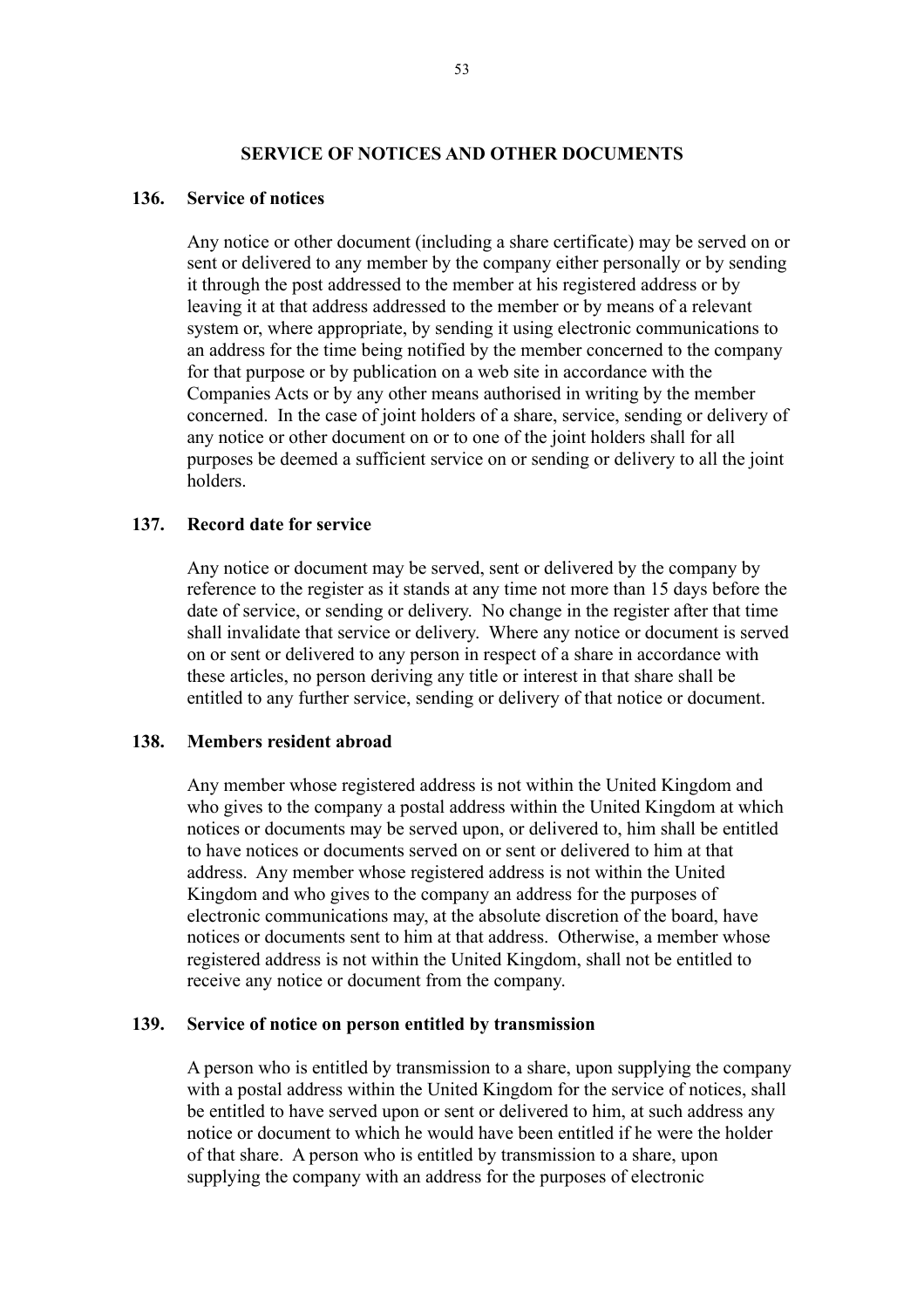communications for the service of notices may, at the absolute discretion of the board, have sent to him at such address any notice or document to which he would have been entitled if he were the holder of that share. In either case, such service, sending or delivery shall for all purposes be deemed a sufficient service, sending or delivery of such notice or document on all persons interested (whether jointly with or as claimants through or under him) in the share. Otherwise, any notice or other document served on or sent or delivered to any member pursuant to these articles shall, notwithstanding that the member is then dead or bankrupt or that any other event giving rise to the transmission of the share by operation of law has occurred and whether or not the company has notice of the death, bankruptcy or other event, be deemed to have been properly served, sent or delivered in respect of any share registered in the name of that member as sole or joint holder.

#### **140. When notice deemed served**

Any notice or other document, if sent by the company by post, shall be deemed to have been served or delivered on the day following that on which it was put in the post and, in proving service or delivery, it shall be sufficient to prove that the notice or document was properly addressed, prepaid and put in the post. Any notice or document not sent by post but left by the company at a registered address or at an address (other than an address for the purposes of electronic communications) notified to the company in accordance with these articles shall be deemed to have been served or delivered on the day it was so left. Any notice served or delivered by the company by means of a relevant system shall be deemed to have been served or delivered when the company or any sponsoring system participant acting on its behalf send the issuer-instruction relating to the notice. Any notice or document sent by the company using electronic communications shall be deemed to have been received on the day following that on which it was sent. Proof that a notice contained in an electronic communication was sent in accordance with guidance issued from time to time by the Institute of Chartered Secretaries and Administrators shall be conclusive evidence that the notice was given. Any notice or document served, sent or delivered by the company by any other means authorised in writing by the member concerned shall be deemed to have been served, received or delivered when the company has carried out the action it has been authorised to take for that purpose.

#### **141. Notice when post not available**

If at any time by reason of the suspension or curtailment of postal services within the United Kingdom the company is unable effectively to convene a general meeting by notice sent through the post, a general meeting may be convened by a notice advertised in at least one newspaper with a national circulation and in that event the notice shall be deemed to have been served on all members and persons entitled by transmission, who are entitled to have notice of the meeting served upon them, on the day when the advertisement has appeared in at least one such paper. If at least six clear days prior to the meeting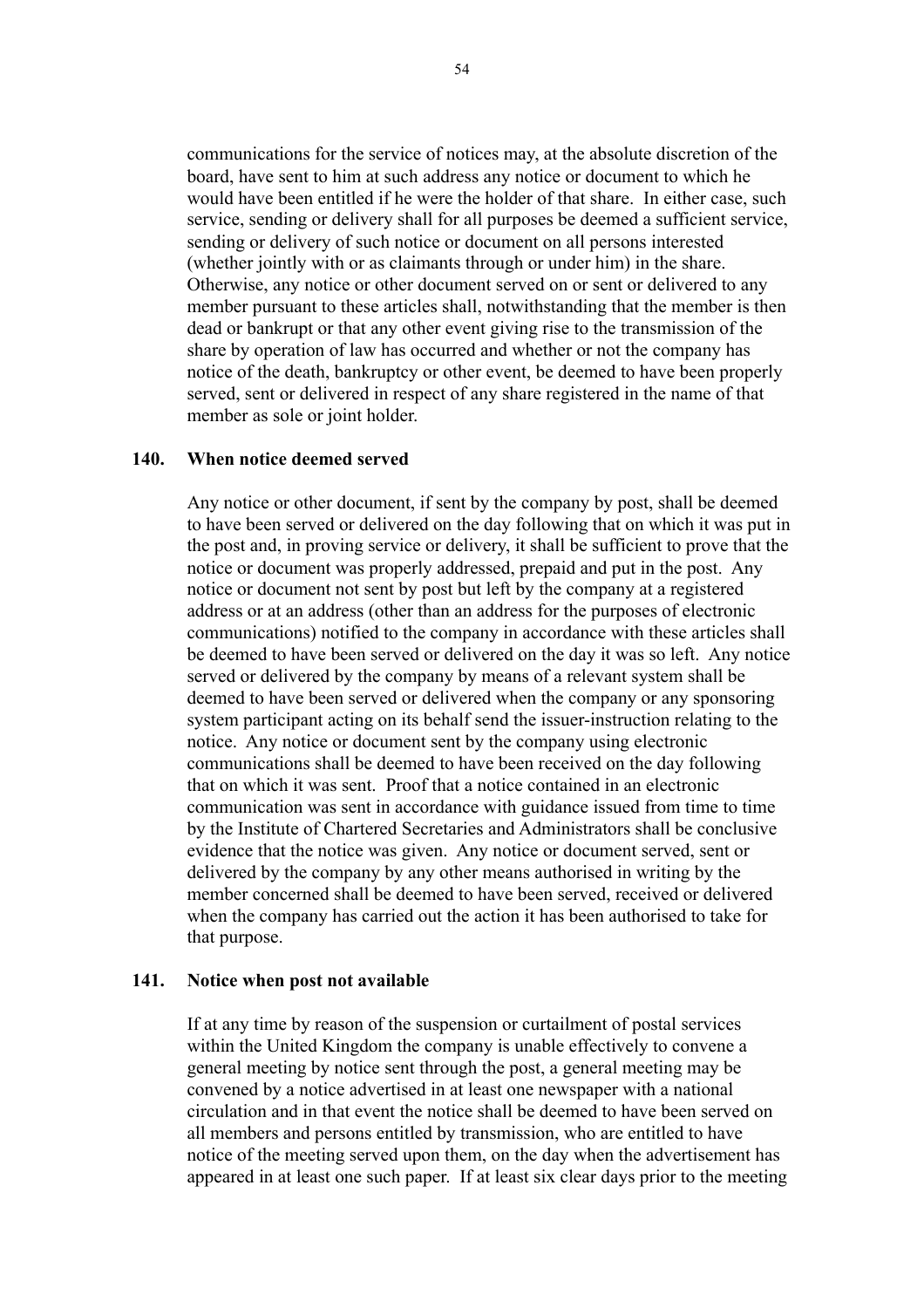the posting of notices to addresses throughout the United Kingdom has again become practicable, the company shall send confirmatory copies of the notice by post to the persons entitled to receive them.

## **DESTRUCTION OF DOCUMENTS**

#### **142. Presumptions where documents destroyed**

If the company destroys:-

- (i) any share certificate which has been cancelled at any time after a period of one year has elapsed from the date of cancellation, or
- (ii) any instruction concerning the payment of dividends or other moneys in respect of any share or any notification of change of name or address at any time after a period of two years has elapsed from the date the instruction or notification was recorded by the company, or
- (iii) any instrument of transfer of shares which has been registered at any time after a period of six years has elapsed from the date of registration, or
- (iv) any other document on the basis of which any entry is made in the register at any time after a period of six years has elapsed from the date the entry was first made in the register in respect of it

and the company destroys the document in good faith and without express notice that its preservation was relevant to a claim, it shall be presumed irrefutably in favour of the company that every share certificate so destroyed was a valid certificate and was properly cancelled, that every instrument of transfer so destroyed was a valid and effective instrument of transfer and was properly registered and that every other document so destroyed was a valid and effective document and that any particulars of it which are recorded in the books or records of the company were correctly recorded. Nothing contained in this article shall be construed as imposing upon the company any liability by reason only of the destruction of any document of the kind mentioned above before the relevant period mentioned in this article has elapsed or of the fact that any other condition precedent to its destruction mentioned above has not been fulfilled. References in this article to the destruction of any document include references to its disposal in any manner.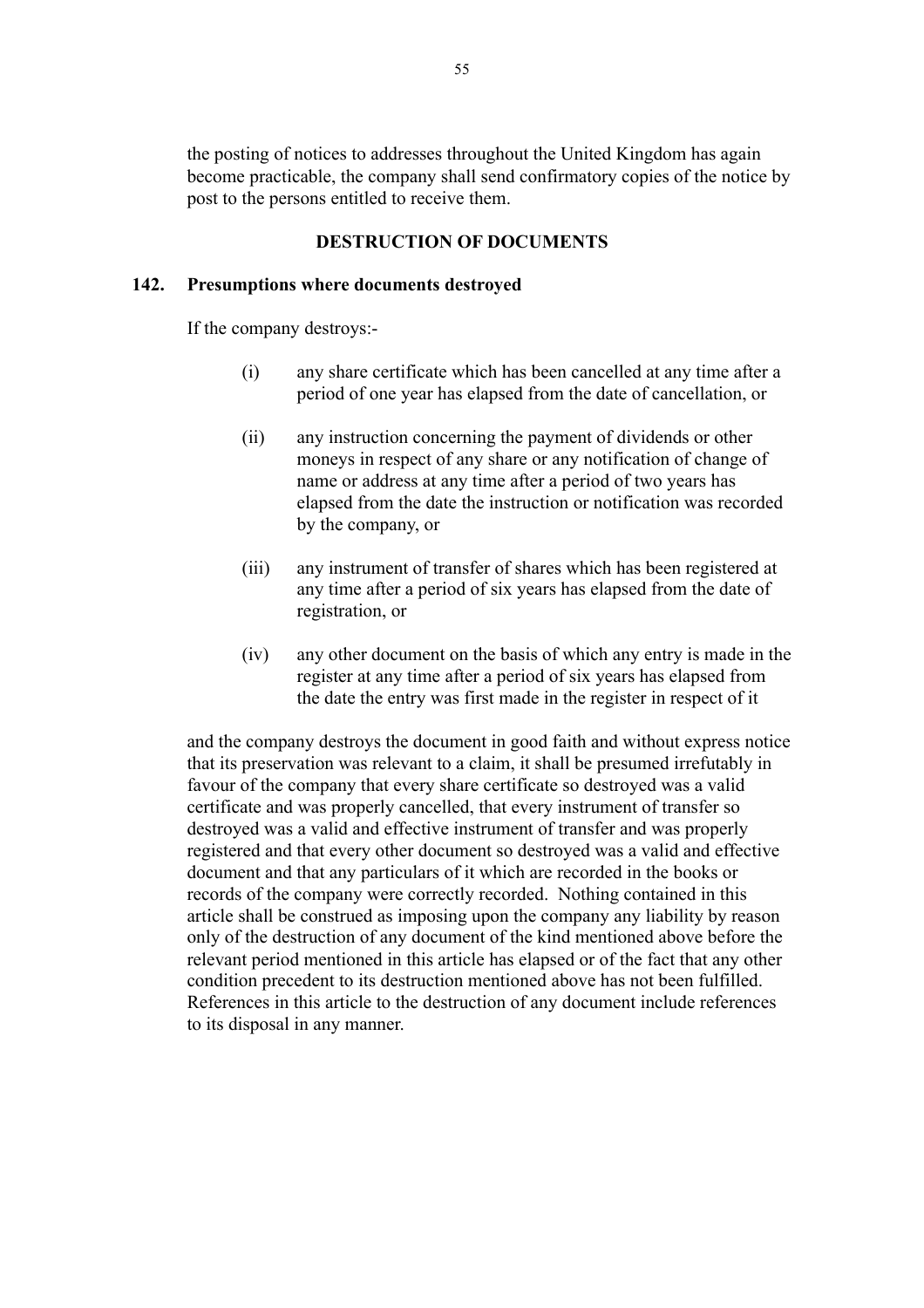## **WINDING UP**

## **143. Distribution of assets otherwise than in cash**

If the company commences liquidation, the liquidator may, with the sanction of a special resolution of the company and any other sanction required by the Companies Acts:

- (a) divide among the members in kind the whole or any part of the assets of the company (whether they shall consist of property of the same kind or not) and, for that purpose, set such values as he deems fair upon any property to be divided and determine how the division shall be carried out as between the members or different classes of members, or
- (b) vest the whole or any part of the assets in trustees upon such trusts for the benefit of the contributors as the liquidator, with the like sanction, shall think fit

but no member shall be compelled to accept any shares or other assets upon which there is any liability.

## **INDEMNITY**

## **144. Indemnity of officers**

As far as the Companies Acts allow the company may:

- (i) indemnify any director of the company or associated company against any liability; and
- (ii) purchase and maintain for any director of the company or of any associated company insurance against any liability.

For the purposes of this Article 144, the term "associated company" shall have the same meaning as in section 309A Companies Act 1985 (as amended from time to time).

CD003687318\_13.doc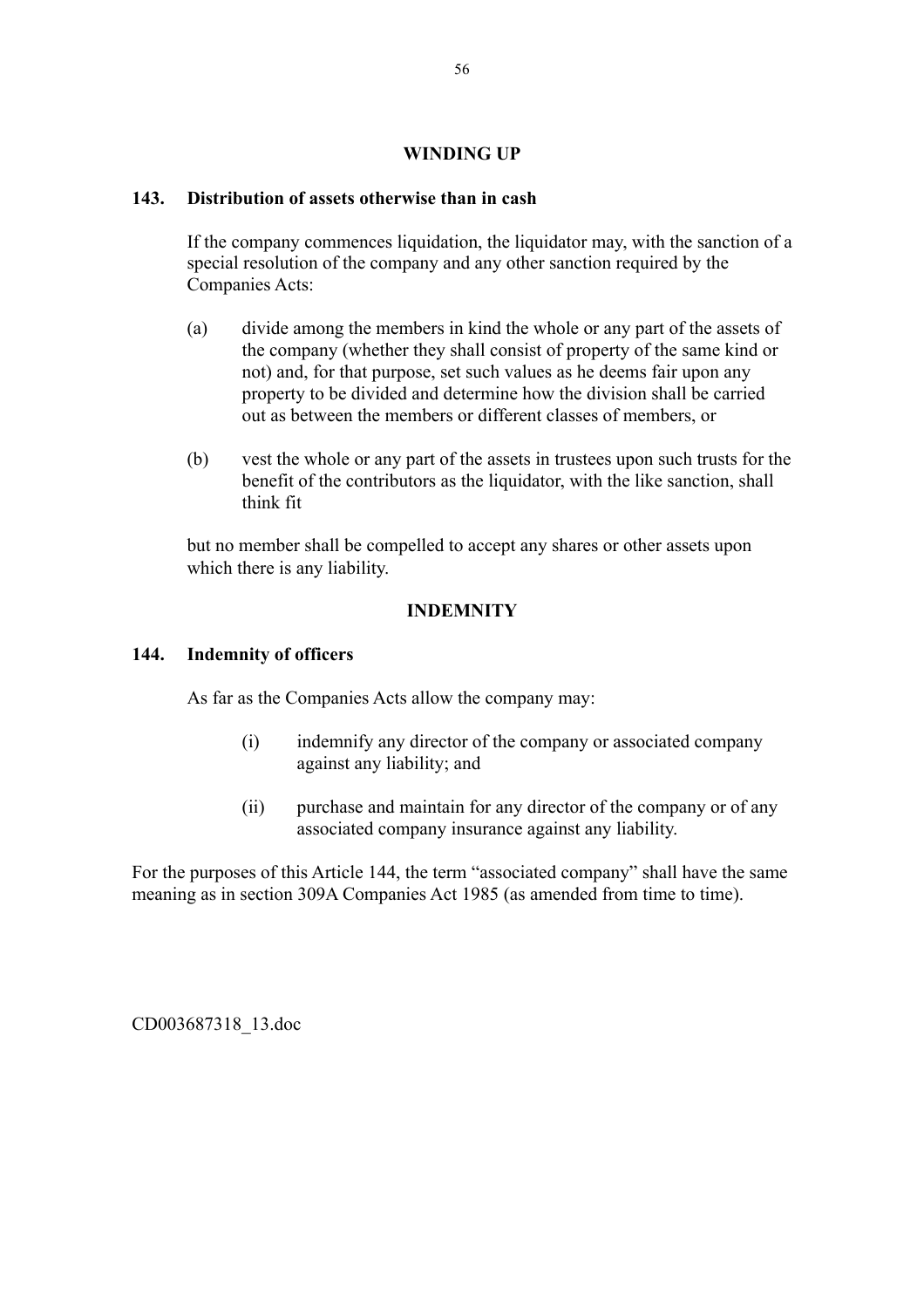## **INDEX**

| A.                    | <b>Memorandum of Association</b> | $\mathbf{1}$   |
|-----------------------|----------------------------------|----------------|
| <b>B.</b>             | <b>Articles of Association</b>   | $\overline{7}$ |
| <b>INTERPRETATION</b> |                                  | $\overline{7}$ |
| 1.                    | Exclusion of Table A             | $\overline{7}$ |
| 2.                    | Definitions                      | $\tau$         |
| 3.                    | Form of resolution               | 9              |
| <b>SHARE CAPITAL</b>  |                                  | 10             |
| 4.                    | Authorised share capital         | 10             |
| 5.                    | Rights attached to shares        | 10             |
| 6.                    | Redeemable shares                | 10             |
| 7.                    | Purchase of own shares           | 10             |
| 8.                    | Variation of rights              | 11             |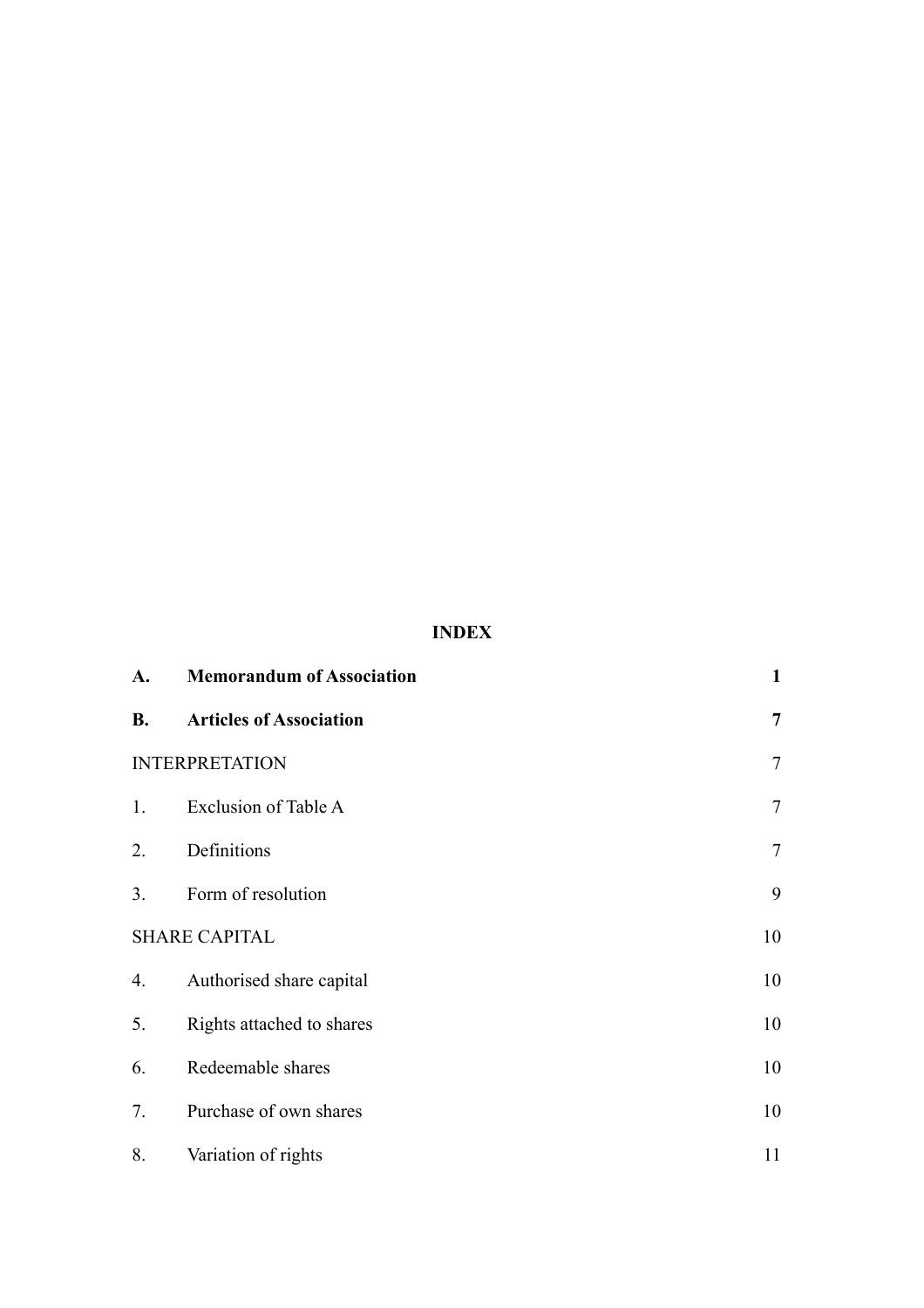| 9.          | Pari passu issues                                     | 11 |
|-------------|-------------------------------------------------------|----|
| 10.         | Unissued shares                                       | 11 |
| 11.         | Payment of commission                                 | 11 |
| 12.         | Trusts not recognised                                 | 11 |
| 13.         | Suspension of rights where non-disclosure of interest | 12 |
| 14.         | Uncertificated shares                                 | 14 |
| 15.         | Right to share certificates                           | 15 |
| 16.         | Replacement of share certificates                     | 15 |
| 17.         | Execution of share certificates                       | 15 |
| <b>LIEN</b> |                                                       | 16 |
| 18.         | Company's lien on shares not fully paid               | 16 |
| 19.         | Enforcing lien by sale                                | 16 |
| 20.         | Application of proceeds of sale                       | 16 |
|             | <b>CALLS ON SHARES</b>                                | 16 |
| 21.         | Calls                                                 | 16 |
| 22.         | Timing of calls                                       | 17 |
| 23.         | Liability of joint holders                            | 17 |
| 24.         | Interest due on non-payment                           | 17 |
| 25.         | Sums due on allotment treated as calls                | 17 |
| 26.         | Power to differentiate                                | 17 |
| 27.         | Payment of calls in advance                           | 17 |
|             | <b>FORFEITURE OF SHARES</b>                           | 18 |
| 28.         | Notice if call or instalment not paid                 | 18 |
| 29.         | Form of notice                                        | 18 |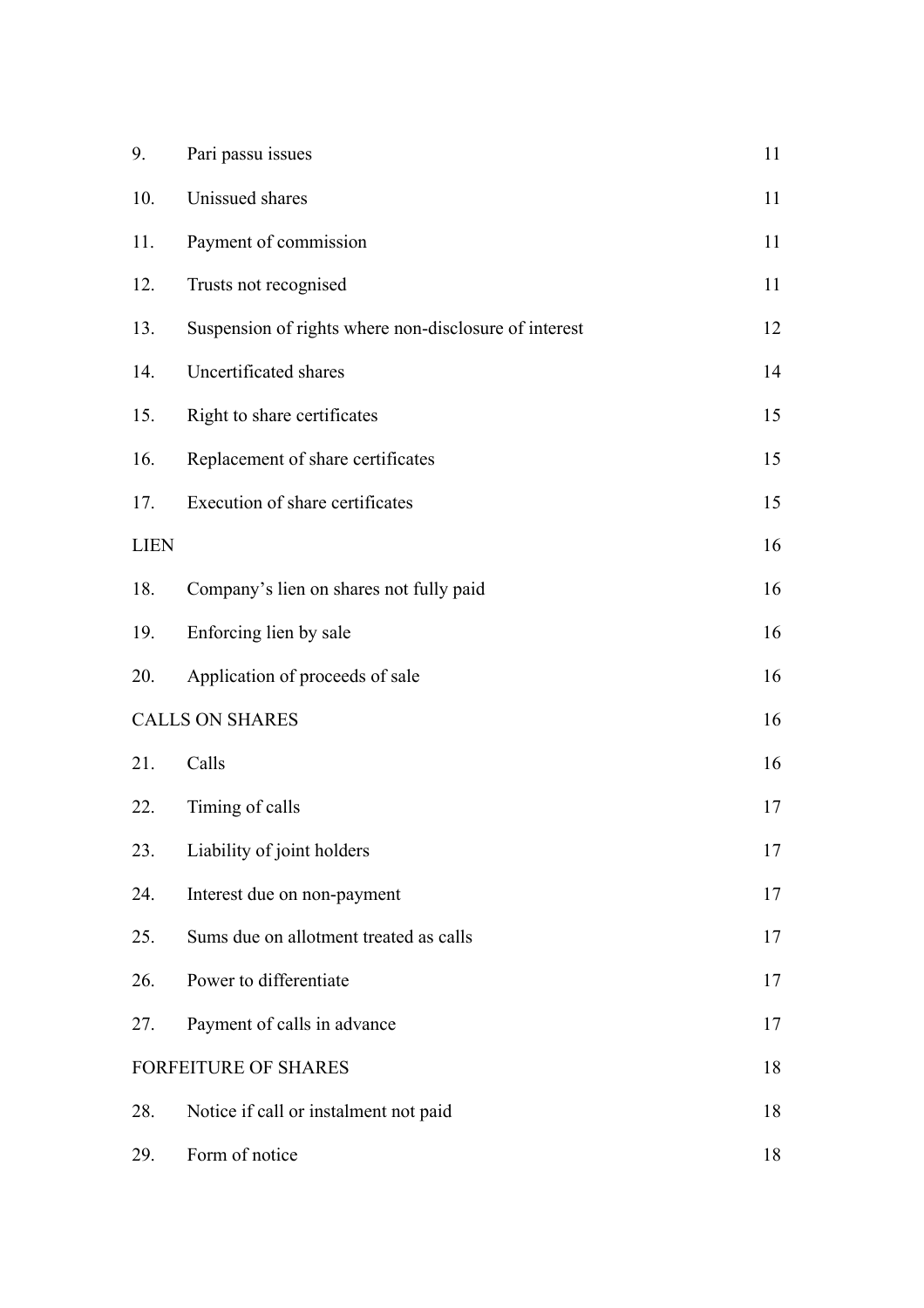| 30.                       | Forfeiture if non-compliance with notice               | 18 |
|---------------------------|--------------------------------------------------------|----|
| 31.                       | Notice after forfeiture                                | 18 |
| 32.                       | Sale of forfeited shares                               | 18 |
| 33.                       | Arrears to be paid notwithstanding forfeitures         | 19 |
| 34.                       | Statutory declaration as to forfeiture                 | 19 |
| <b>TRANSFER OF SHARES</b> |                                                        | 19 |
| 35.                       | Form of transfer                                       | 19 |
| 36.                       | Execution of transfer                                  | 20 |
| 37.                       | Right to decline registration of partly paid shares    | 20 |
| 38.                       | Other rights to decline registration                   | 20 |
| 39.                       | Notice of refusal                                      | 20 |
| 40.                       | No fee for registration                                | 21 |
| 41.                       | Untraced shareholders                                  | 21 |
|                           | <b>TRANSMISSION OF SHARES</b>                          | 22 |
| 42.                       | Transmission on death                                  | 22 |
| 43.                       | Entry of transmission in register                      | 22 |
| 44.                       | Election of person entitled by transmission            | 23 |
| 45.                       | Rights of person entitled by transmission              | 23 |
|                           | ALTERATION OF SHARE CAPITAL                            | 23 |
| 46.                       | Increase, consolidation, sub-division and cancellation | 23 |
| 47.                       | Fractions                                              | 24 |
| 48.                       | Reduction of capital                                   | 24 |
|                           | <b>GENERAL MEETINGS</b>                                | 24 |
| 49.                       | Extraordinary general meetings                         | 24 |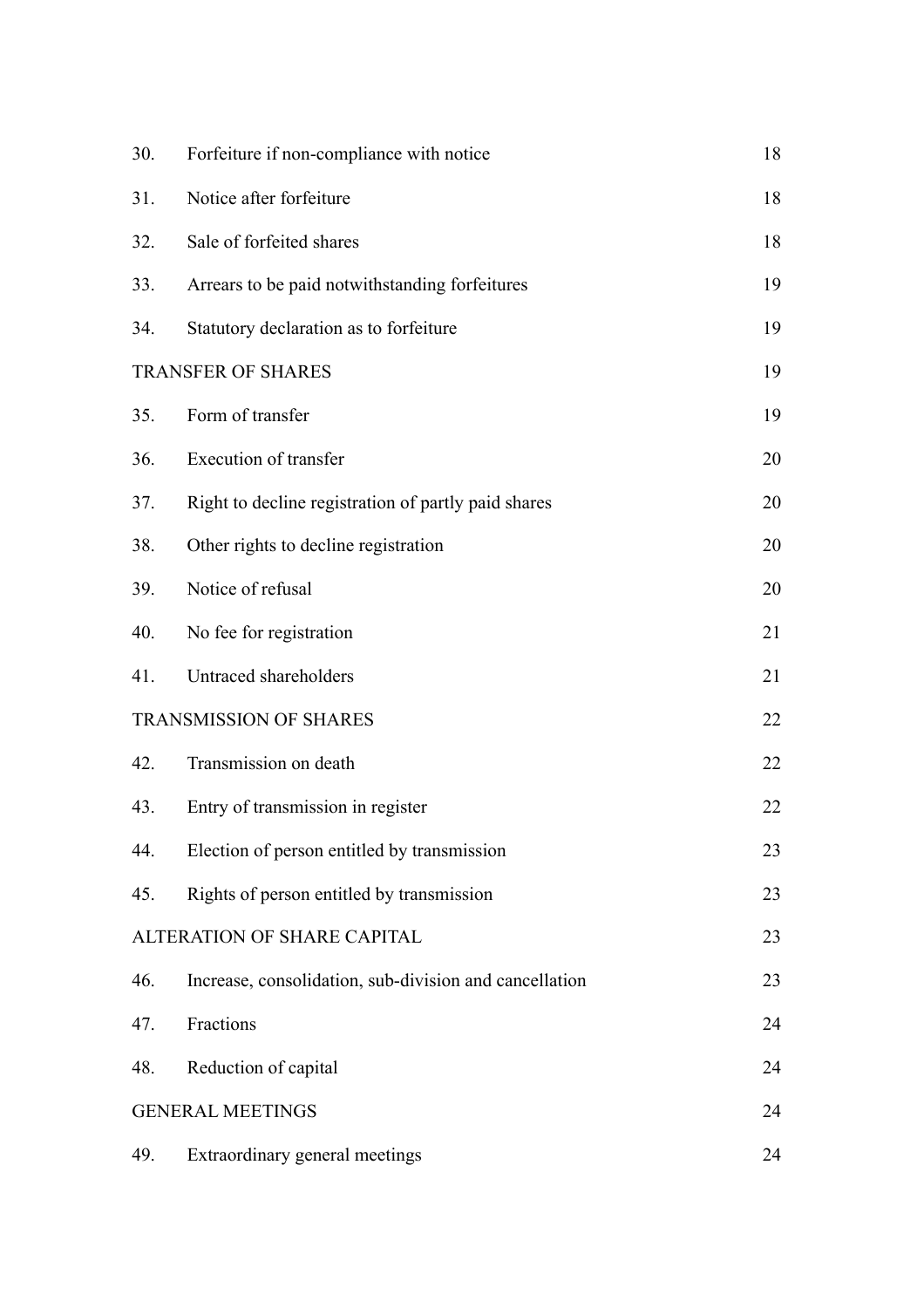| 50.           | Annual general meetings                         | 24 |
|---------------|-------------------------------------------------|----|
| 51.           | Convening of extraordinary general meetings     | 24 |
| 52.           | Separate general meetings                       | 24 |
| 53.           | Length of notice                                | 25 |
| 54.           | Omission or non-receipt of notice               | 25 |
| 55.           | Postponement of general meetings                | 25 |
|               | PROCEEDINGS AT GENERAL MEETINGS                 | 26 |
| 56.           | Quorum                                          | 26 |
| 57.           | Procedure if quorum not present                 | 26 |
| 58.           | Security arrangements                           | 26 |
| 59.           | Chairman of general meeting                     | 26 |
| 60.           | Orderly conduct                                 | 27 |
| 61.           | Directors' right to attend and speak            | 27 |
| 62.           | Adjournments                                    | 27 |
| 63.           | Notice of adjournment                           | 27 |
|               | <b>AMENDMENTS</b>                               | 28 |
| 64.           | Amendments to resolutions                       | 28 |
| 65.           | Amendments ruled out of order                   | 28 |
| <b>VOTING</b> |                                                 | 28 |
| 66.           | Votes of members                                | 28 |
| 67.           | Method of voting                                | 28 |
| 68.           | Procedure if poll demanded                      | 29 |
| 69.           | When poll to be taken                           | 29 |
| 70.           | Continuance of other business after poll demand | 29 |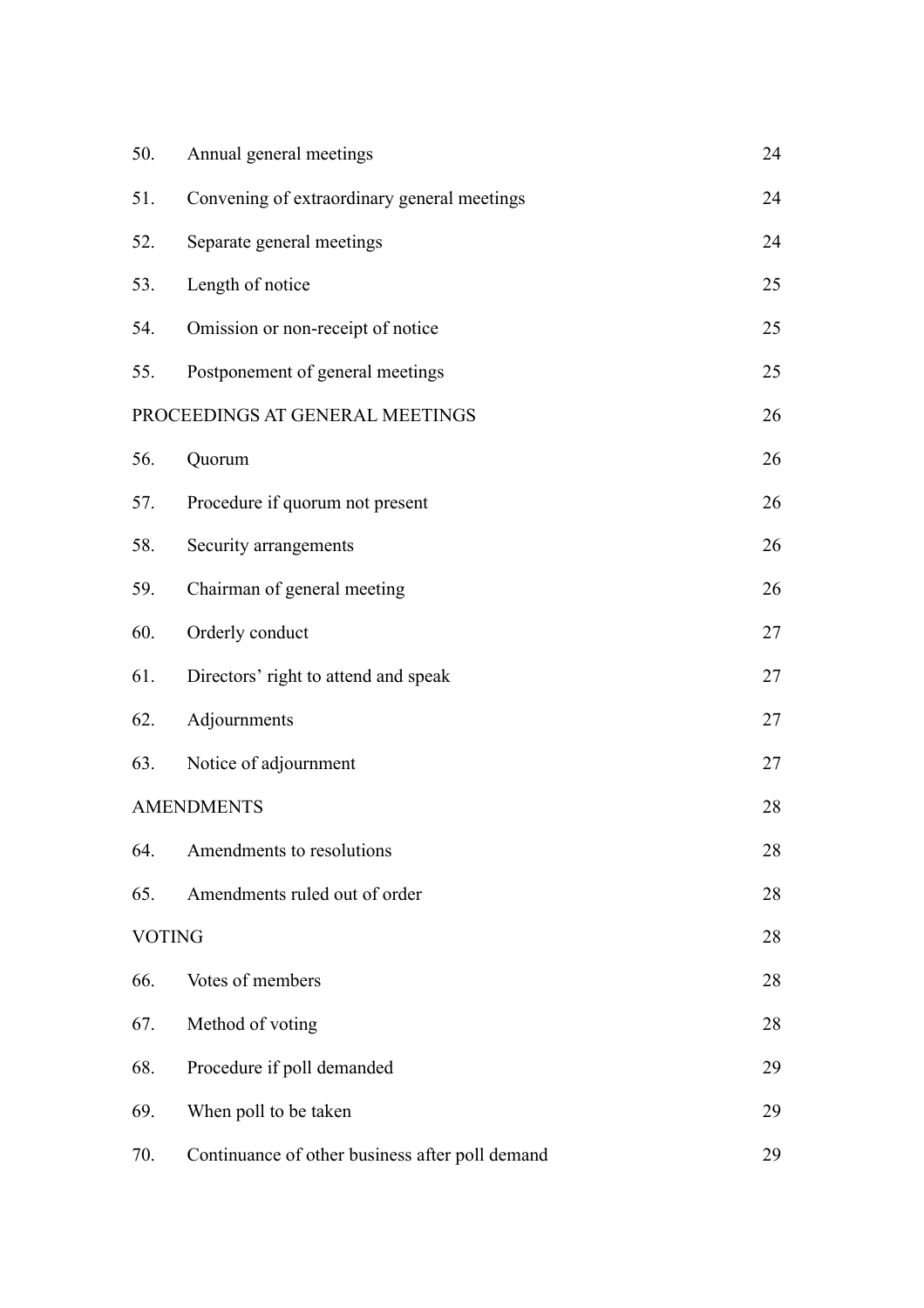| 71.            | Votes on a poll                                  | 29 |
|----------------|--------------------------------------------------|----|
| 72.            | Casting vote of chairman                         | 30 |
| 73.            | Votes of joint holders                           | 30 |
| 74.            | Voting on behalf of incapable member             | 30 |
| 75.            | No right to vote where sums overdue on shares    | 30 |
| 76.            | Objections or errors in voting                   | 30 |
| <b>PROXIES</b> |                                                  | 31 |
| 77.            | Appointment of proxies                           | 31 |
| 78.            | Delivery of proxies                              | 31 |
| 79.            | Maximum validity of proxy                        | 32 |
| 80.            | Form of proxy                                    | 32 |
| 81.            | Cancellation of proxy's authority                | 32 |
|                | APPOINTMENT, RETIREMENT AND REMOVAL OF DIRECTORS | 33 |
| 82.            | Number of directors                              | 33 |
| 83.            | Directors' shareholding qualification            | 33 |
| 84.            | Power of company to appoint directors            | 33 |
| 85.            | Power of board to appoint directors              | 33 |
| 86.            | Number to retire by rotation                     | 33 |
| 87.            | Identity of directors to retire                  | 34 |
| 88.            | <b>Filling Vacancies</b>                         | 34 |
| 89.            | Power of Removal by Special Resolution           | 34 |
| 90.            | Persons eligible as directors                    | 34 |
| 91.            | Position of retiring directors                   | 35 |
| 92.            | Vacation of office by directors                  | 35 |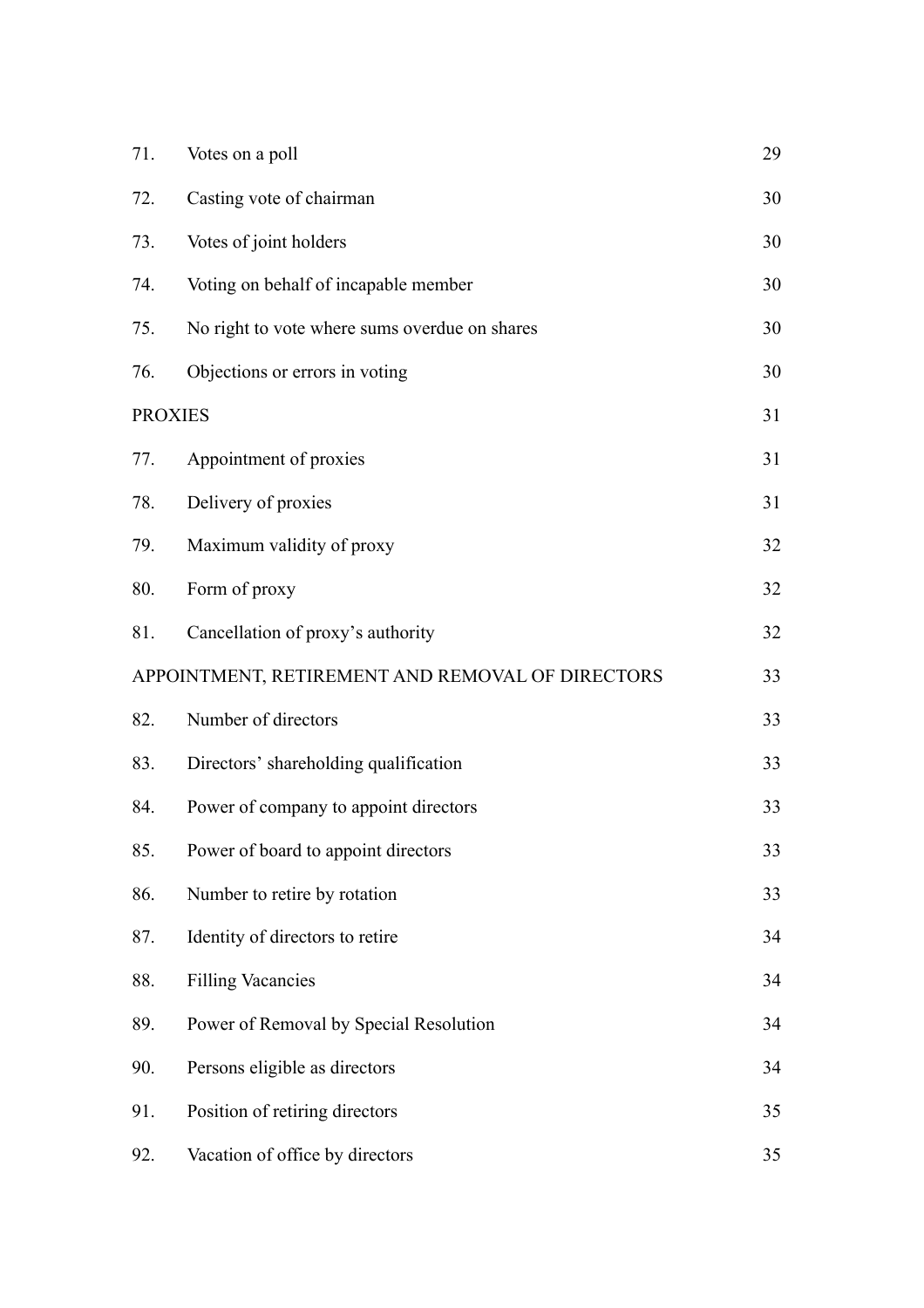| 93.  | Alternate directors                           | 35 |
|------|-----------------------------------------------|----|
| 94.  | <b>Executive directors</b>                    | 36 |
|      | ADDITIONAL REMUNERATION EXPENSES AND PENSIONS | 37 |
| 95.  | Directors' Fees                               | 37 |
| 96.  | Additional remuneration                       | 37 |
| 97.  | Expenses                                      | 37 |
| 98.  | Pensions and gratuities for directors         | 37 |
|      | <b>DIRECTORS' INTERESTS</b>                   | 38 |
|      | 99. Permitted interests and voting            | 38 |
|      | POWERS AND DUTIES OF THE BOARD                | 41 |
| 100. | General powers of company vested in board     | 41 |
| 101. | <b>Borrowing Powers</b>                       | 42 |
| 102. | Agents                                        | 42 |
| 103. | Delegation to individual directors            | 42 |
|      | 104. Official seals                           | 43 |
| 105. | Registers                                     | 43 |
| 106. | Provision for employees                       | 43 |
|      | PROCEEDINGS OF THE BOARD                      | 43 |
| 107. | Board meetings                                | 43 |
| 108. | Notice of board meetings                      | 43 |
| 109. | Quorum                                        | 44 |
| 110. | Directors below minimum through vacancies     | 44 |
| 111. | Appointment of chairman                       | 44 |
| 112. | Competence of meetings                        | 44 |
|      |                                               |    |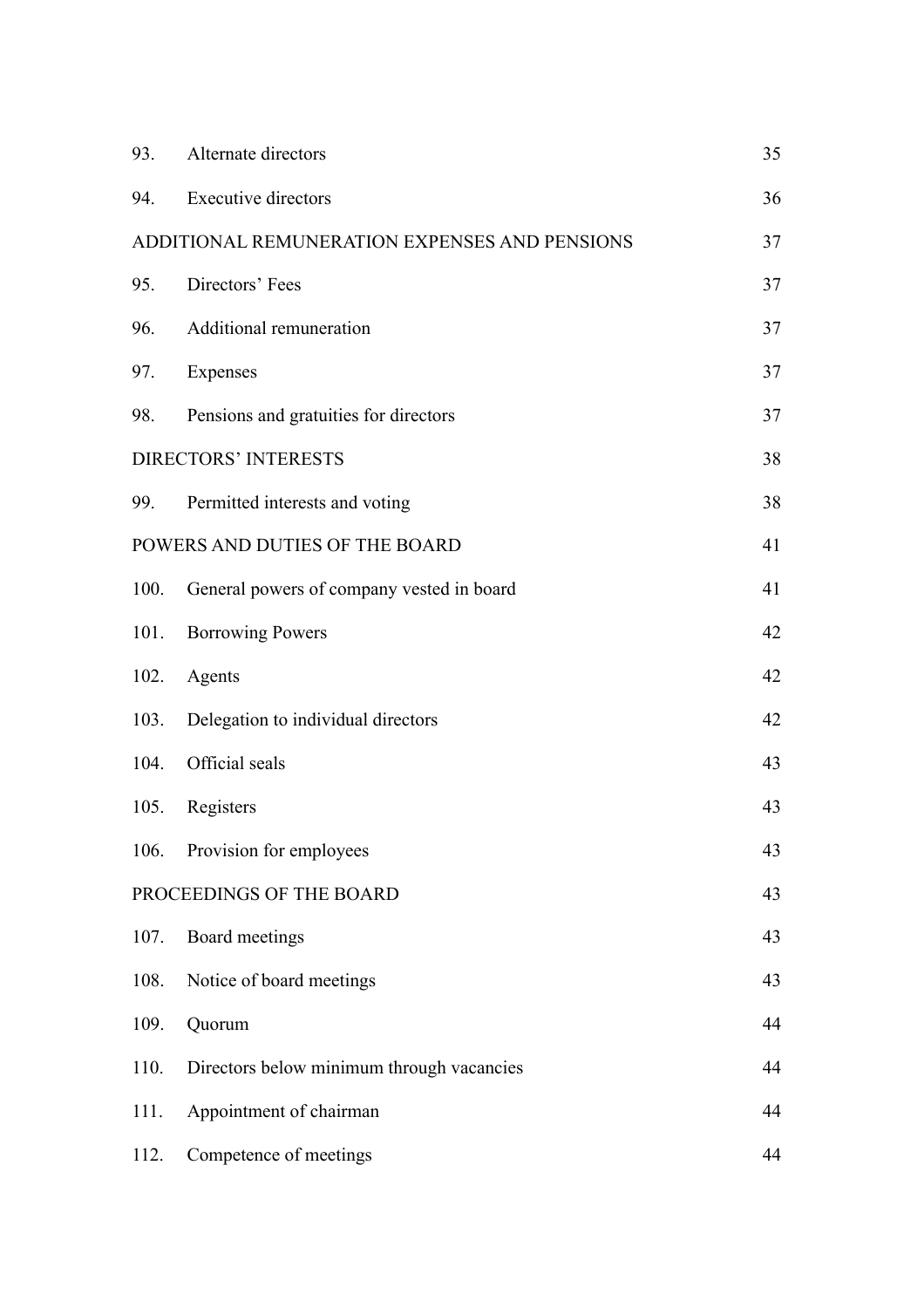| 113.                | Voting                                               | 44 |
|---------------------|------------------------------------------------------|----|
| 114.                | Delegation to committees                             | 45 |
| 115.                | Participation in meetings by telephone               | 45 |
| 116.                | Resolution in writing                                | 45 |
| 117.                | Validity of acts of board or committee               | 46 |
| <b>SECRETARY</b>    |                                                      | 46 |
| 118.                | Appointment and removal of the company secretary     | 46 |
| <b>SEALS</b>        |                                                      | 46 |
|                     | 119. Use of seals                                    | 46 |
|                     | DIVIDENDS AND OTHER PAYMENTS                         | 46 |
| 120.                | Declaration of dividends by company                  | 46 |
| 121.                | Payment of interim and fixed dividends by board      | 46 |
| 122.                | Calculation and currency of dividends                | 47 |
| 123.                | Amounts due on shares may be deducted from dividends | 47 |
| 124.                | No interest on dividends                             | 47 |
| 125.                | Payment procedure                                    | 47 |
| 126.                | Uncashed dividends                                   | 48 |
| 127.                | Forfeiture of unclaimed dividends                    | 48 |
| 128.                | Dividends not in cash                                | 49 |
| 129.                | Scrip dividends                                      | 49 |
|                     | <b>CAPITALISATION OF RESERVES</b>                    | 51 |
| 130.                | Power to capitalise reserves and funds               | 51 |
| 131.                | Settlement of difficulties in distribution           | 52 |
| <b>RECORD DATES</b> |                                                      | 52 |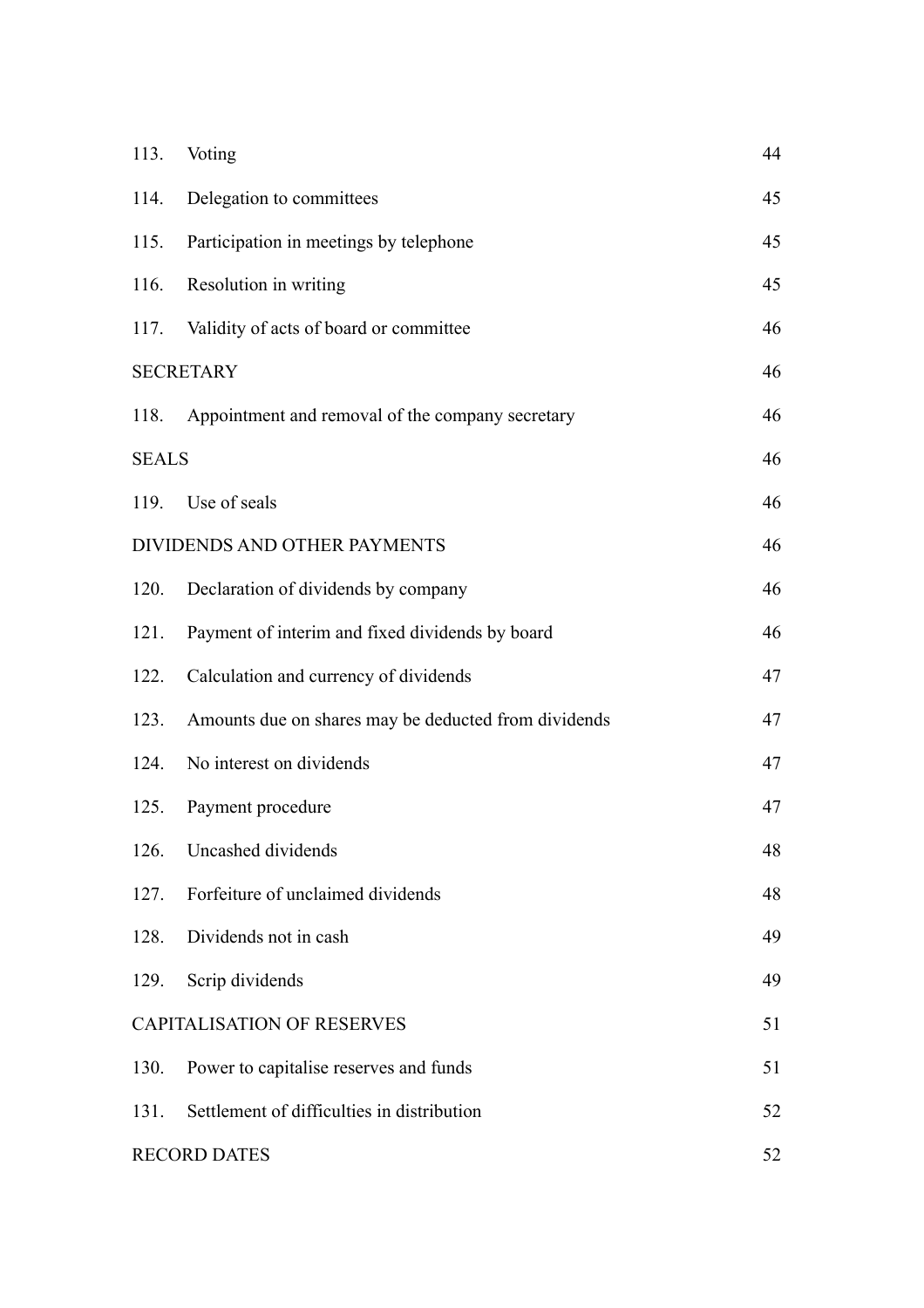| 132. | Power to choose any record date                      | 52 |
|------|------------------------------------------------------|----|
|      | ACCOUNTING RECORDS AND SUMMARY FINANCIAL STATEMENTS  | 52 |
| 133. | Records to be kept                                   | 52 |
| 134. | Inspection of records                                | 52 |
| 135. | Summary financial statements                         | 52 |
|      | SERVICE OF NOTICES AND OTHER DOCUMENTS               | 53 |
| 136. | Service of notices                                   | 53 |
| 137. | Record date for service                              | 53 |
| 138. | Members resident abroad                              | 53 |
| 139. | Service of notice on person entitled by transmission | 53 |
| 140. | When notice deemed served                            | 54 |
| 141. | Notice when post not available                       | 54 |
|      | DESTRUCTION OF DOCUMENTS                             | 55 |
| 142. | Presumptions where documents destroyed               | 55 |
|      | <b>WINDING UP</b>                                    | 56 |
| 143. | Distribution of assets otherwise than in cash        | 56 |
|      | <b>INDEMNITY</b>                                     |    |
| 144. | Indemnity of officers                                | 56 |